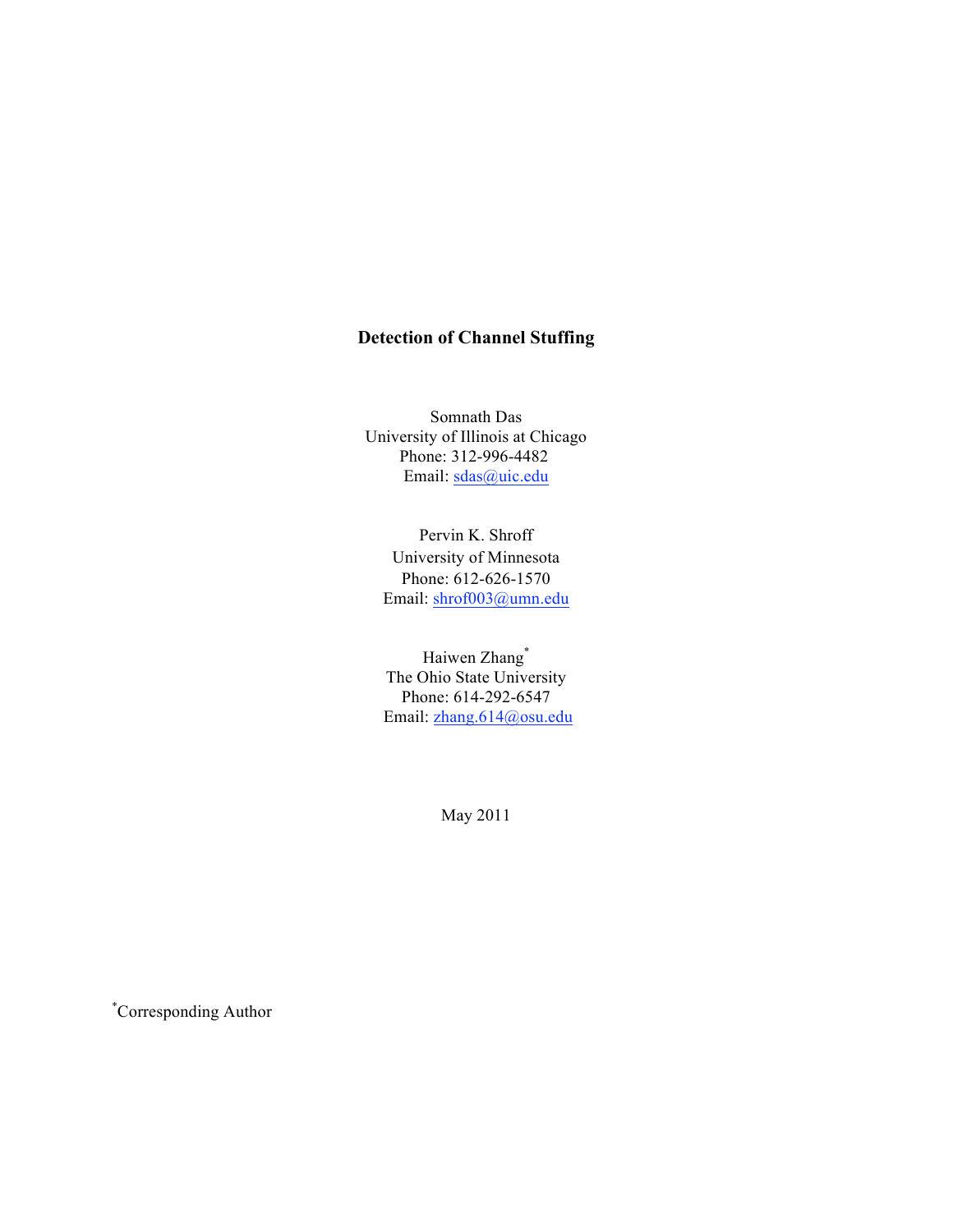#### **Detection of Channel Stuffing**

#### **Abstract**

Based on a sample of firms that engaged in channel stuffing, we develop a model that predicts the probability of channel stuffing behavior in a broad cross-section of firms. Channel stuffing leads to accelerated revenue recognition by managing "real" activities to achieve short-term revenue and earnings targets. Given that channel stuffing is difficult to detect without the help of whistle-blowers, we control for undetected cases by estimating a bivariate probit model with partial observability. The model simultaneously estimates the effect of incentives, opportunities, and financial performance measures on the probability that a firm engages in channel stuffing and the probability that the channel stuffing activity is detected. Our results show that smaller firms, firms with higher growth opportunities, higher profit margins, and limited accrual management ability are more likely to engage in channel stuffing. A slowdown in receivables collection in the affected quarter serves as a significant indictor of channel stuffing. At the same time, we find that firm size, institutional holdings, Big-4 auditor, and tighter accounting regulation increase the detection probability and in turn reduce the probability of channel stuffing. Further analysis shows that firms that engage in channel-stuffing experience declining sales, production and profitability in future periods, suggesting that this activity achieves short-term benefits only at the price of long-term adverse consequences. Our results show that the power and specification of the bivariate probit prediction model is superior to that of the simple probit model. In an ex post validation analysis, we find that a sub-sample of the population of firms identified as having a high likelihood of channel stuffing by the bivariate probit model (but not by the simple probit model) exhibits future performance reversals that closely parallel those of the actual channel stuffing sample. These results highlight the need to control for the probability of detection to minimize misclassification in studies predicting accounting irregularities that are hard to detect.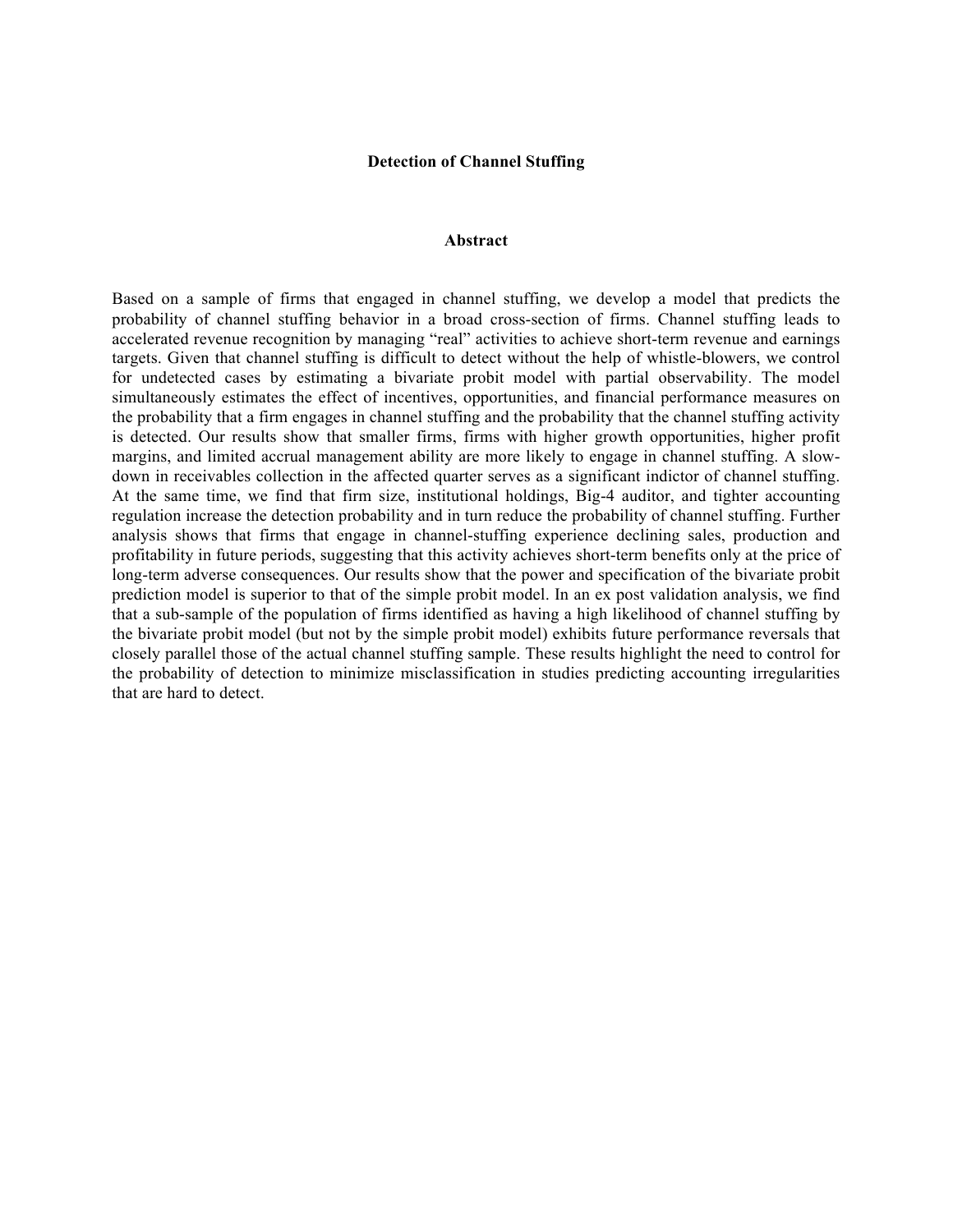## **1. Introduction**

The accounting scandal at Enron, followed by allegations of accounting fraud at WorldCom, Xerox, HealthSouth and others, has triggered a closer scrutiny of potential managerial manipulation of reported earnings. The business press includes numerous anecdotes suggesting that companies engage in irregular accounting practices and other dubious methods to meet short-term investor expectations. While a significant body of research has examined the manipulation of accounting accruals as a means to manage earnings, recent attention has been directed towards yet another device used to manage earnings – the manipulation of "real" activities, i.e., managers' operating and investing decisions made expressly for the purpose of meeting earnings targets (Roychowdhury 2006, and Gunny 2010). In this paper, we focus on a particular "real" activity that companies are known to manage for the purpose of achieving a desired earnings goal – "channel stuffing".

In the past two decades, many companies were alleged to have engaged in a practice called "channel stuffing," which accelerates revenue recognition and provides a short-term boost to their bottom line. Channel stuffing refers to the practice of shipping more goods to distributors and retailers along the distribution channel than end-users are likely to buy in a reasonable time period. This is usually achieved by offering lucrative incentives, including deep discounts, rebates, and extended payment terms, to persuade distributors and retailers to buy quantities in excess of their needs. Usually, distributors retain the right to return any unsold inventory which calls into question whether a final sale has actually occurred. "Stuffing" the distribution channel is frowned upon by the Securities and Exchange Commission (SEC) as a practice used by companies to accelerate revenue recognition to reach short-term revenue and earnings targets, and as such misleading to investors.<sup>1</sup> Usually, cases of channel stuffing come to light either due to actions of whistle-blowers or through observed performance reversals in future periods in the form of declining revenues, increasing sales returns, shrinking production and inventory build-up. The difficulty in uncovering cases of channel stuffing suggests that this activity may be more widespread than currently believed. Our goal in this study is to develop a model that can predict the

<sup>&</sup>lt;sup>1</sup>The SEC investigated more than 40% of our sample firms in relation to their alleged channel stuffing activities.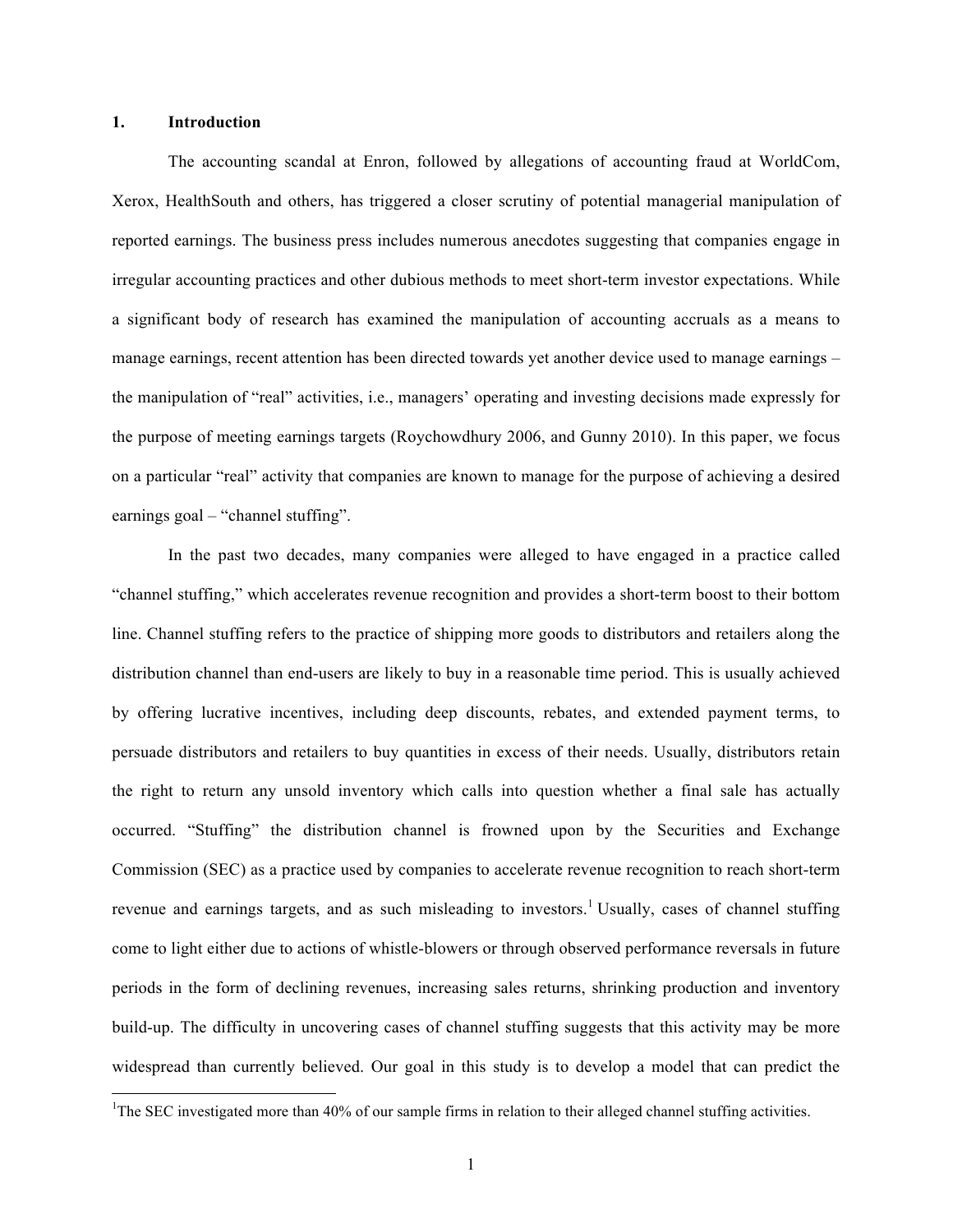probability of channel stuffing behavior in a broad cross-section of firms. Such a model will be useful in identifying potential cases of channel stuffing without having to wait until the scheme unravels in future periods or if and when an insider or a major distributor blows the whistle.

We examine a sample of firms for which allegations of channel stuffing were reported in the business press during the period 1994 to  $2006<sup>2</sup>$  By comparing these firms to the broader population of firms, we predict the probability of channel stuffing based on characteristics that capture (i) earnings management incentives, (ii) opportunities for channel stuffing, (iii) ex ante financial indicators of channel stuffing, and (iv) external monitoring. Since our sample includes firms where channel stuffing was detected, we directly observe the probability of *detected* channel stuffing. This probability is the product of the probability of a firm engaging in channel stuffing and the probability of detection. Examining the joint probability of detected channel stuffing using a simple probit model can lead to biased inferences, since the common predictors may have opposite effects on the two latent probabilities. To overcome this partial observability problem, we follow Poirier (1980) and Feinstein (1990) to incorporate the detection process into the statistical analysis of the observed data. This procedure accounts for the fact that channel stuffing behavior may have occurred but may not have been detected, i.e., some observations of channel stuffing may be "missing". This estimation technique is especially important in the channel stuffing case where timely detection without whistle-blower intervention is difficult, leading to many missing or undetected observations.

Using a sample of firms that engaged in channel stuffing and a sample of firms with no channel stuffing allegations, we estimate parameters of the prediction model after controlling for the probability of detection. We then validate the efficacy of our model by examining both in-sample and out-of-sample predictive ability. Based on relative predicted probabilities, we identify firms in the general population that exhibit a high likelihood of channel stuffing. While ex ante detection of channel stuffing is difficult, an interesting feature of this activity is the potential for unraveling it ex post based on performance

<sup>&</sup>lt;sup>2</sup>Our sample excludes firms for which channel stuffing allegations were later discovered to be unfounded as indicated by dismissed lawsuits or absolution from liability announced by the SEC in a public disclosure.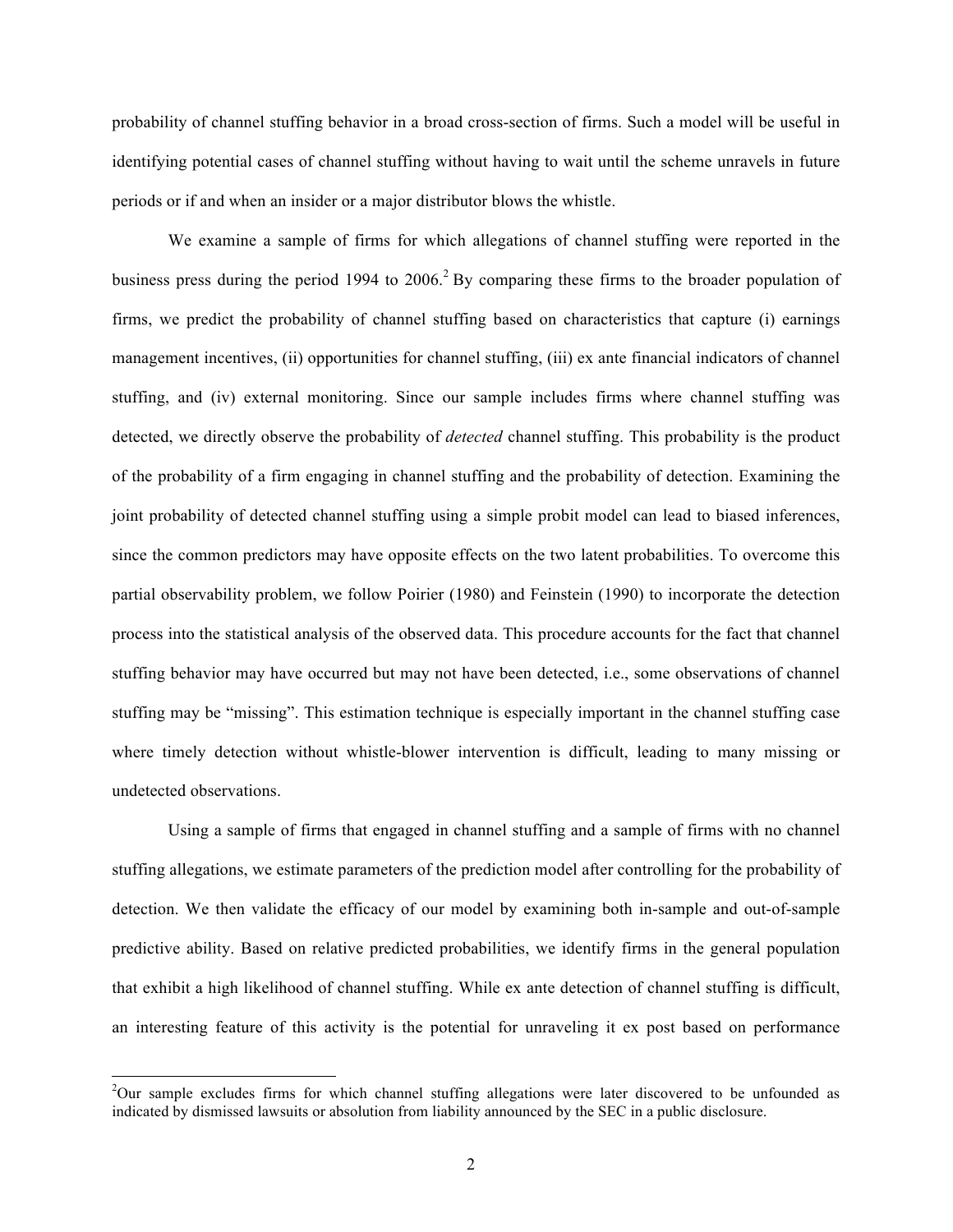reversals in future periods. This feature provides us with a useful tool to ex post validate whether firms that we identify as having a high likelihood of channel stuffing indeed suffer performance reversals in future periods comparable to that experienced by the channel stuffing sample.

The results of estimating the partial observability bivariate probit model reveal that the channel stuffing activity is more likely to be detected when it is undertaken by large firms, firms with high institutional ownership, Big-4 auditors, and high litigation risk, due to greater external monitoring and public scrutiny of these firms. Further, we find that, while the probability of *detection* significantly increases with greater external monitoring and in the period after revenue recognition rules were tightened (due to the SEC Staff Accounting Bulletin (SAB) 101), the probability of channel stuffing in fact decreases. Thus, the high detection probability acts as a deterrent for these firms to engage in channel stuffing. The shortcomings of the simple probit model estimating the joint probability of detected channel stuffing become apparent from our findings. When we do not separately control for the probability of detection (i.e., when we use the simple probit model), we find that firm size and institutional ownership reflect an *increase* in the likelihood of channel stuffing in contrast with the results of the bivariate probit model. In addition, based on the simple probit model, we find that Big-4 auditors and stringent revenue recognition rules have an insignificant effect on the probability of channel stuffing. Our results emphasize the need to incorporate the detection process in the analysis, if the goal is to estimate the probability of channel stuffing as opposed to the probability of detected channel stuffing.

Further examination of the results of the bivariate probit model shows how ex ante factors that capture incentives and opportunities for channel stuffing and other financial indictors relate to the probability of channel stuffing. We find that firms with high prior sales growth and low book-to-market ratios exhibit a high likelihood of channel stuffing suggesting that these firms may be trying to maintain superior growth potential relative to industry peers rather than simply mimicking industry peers' performance. In examining opportunities for channel stuffing, we find that firms with limited accrual management ability (high beginning net operating assets) are more likely to engage in channel stuffing. Also, firms with higher gross and net margins are associated with a higher probability of channel stuffing,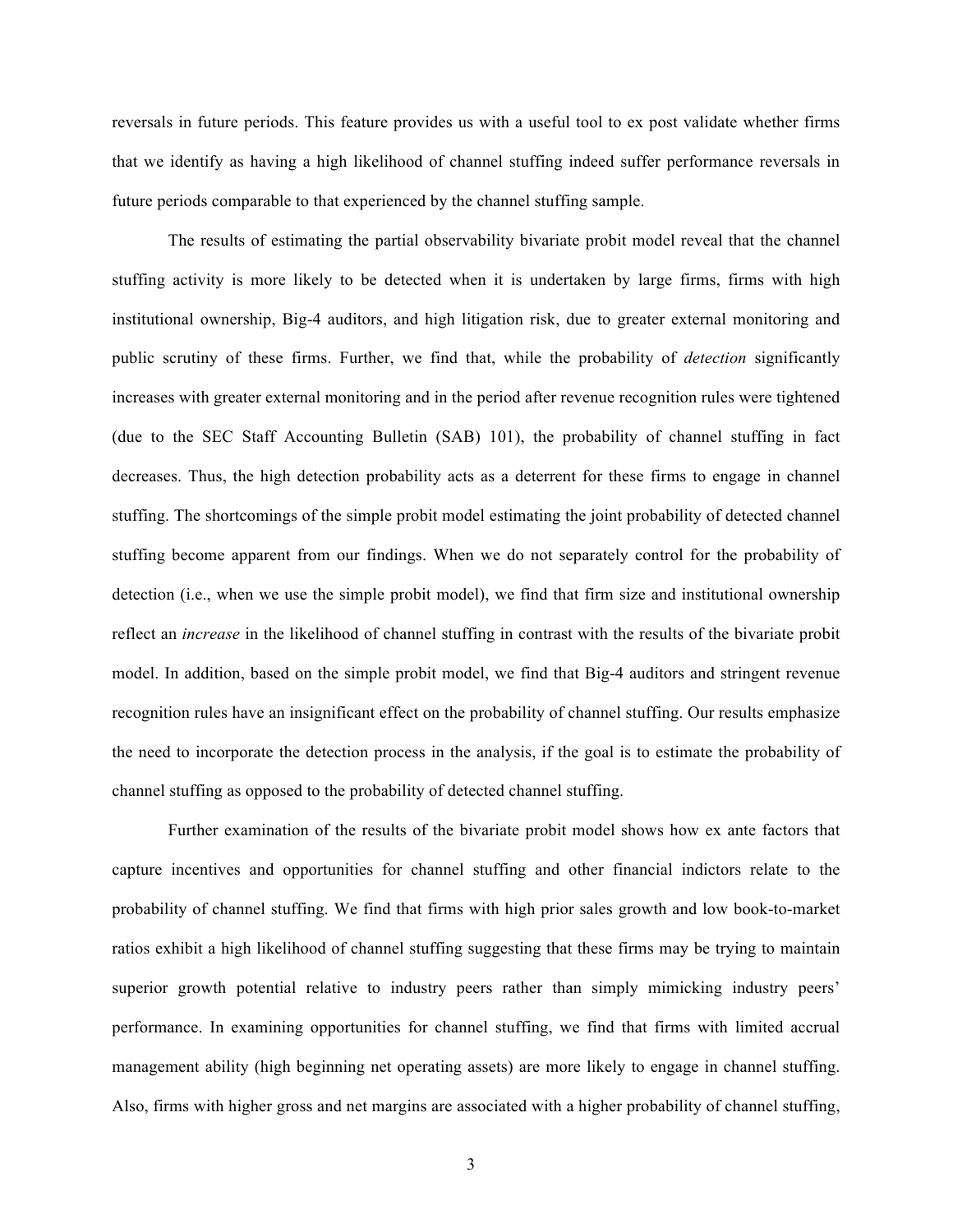since higher margins applied to inflated revenues translate into higher profits. In addition, we find that an increase in the receivables collection period serves as a useful financial indicator of channel stuffing.

Overall, the model performs well in terms of both in-sample and out-of-sample predictive ability. A comparison of the performance of the bivariate with the simple probit model yields some noteworthy insights. First, focusing on the probability of detected channel stuffing, we find that, on average, the predicted probability of channel stuffing is significantly higher based on the bivariate probit model relative to the probit model for the sample of channel stuffing firms, that is, the bivariate probit model provides a more powerful test. On the other hand, the predicted probability of channel stuffing is on average significantly lower based on the bivariate probit model for the sample of non-channel stuffing firms, that is, the bivariate probit model results in lower Type I errors (i.e., the model is better specified). This result holds in the out-of-sample analysis as well. Second, while the average fit of the bivariate and simple probit models is comparable (pseudo- $R^2$  of 0.35 versus 0.32), cross-sectional differences in their predicted probabilities are significant. The correlation between predicted probabilities of detected channel stuffing of the two models is high as expected (0.75); however, the correlation between the simple probit model's predicted probability of detected channel stuffing and the bivariate model's predicted probability of channel stuffing (i.e., detected and undetected) is negative at -0.04. An implication of this result is that, when identifying channel stuffing in the general population, it is possible that the simple probit model will identify a different set of firms as likely to have engaged in channel stuffing compared to the bivariate model.

Given that the channel stuffing setting to some extent allows us to ex post validate our out-ofsample prediction, we examine the future performance of firms in the general population that are identified by our model as potential channel stuffing firms to test whether these firms experience future performance reversals to the same degree as the actual (detected) channel stuffing firms. We first track the performance of firms in the channel stuffing sample over a period of four subsequent quarters. We find that these firms experience a significant decline in sales growth and return on assets (ROA) and the trend worsens over the four future quarters. Consistent with the slowing down of sales, we find that these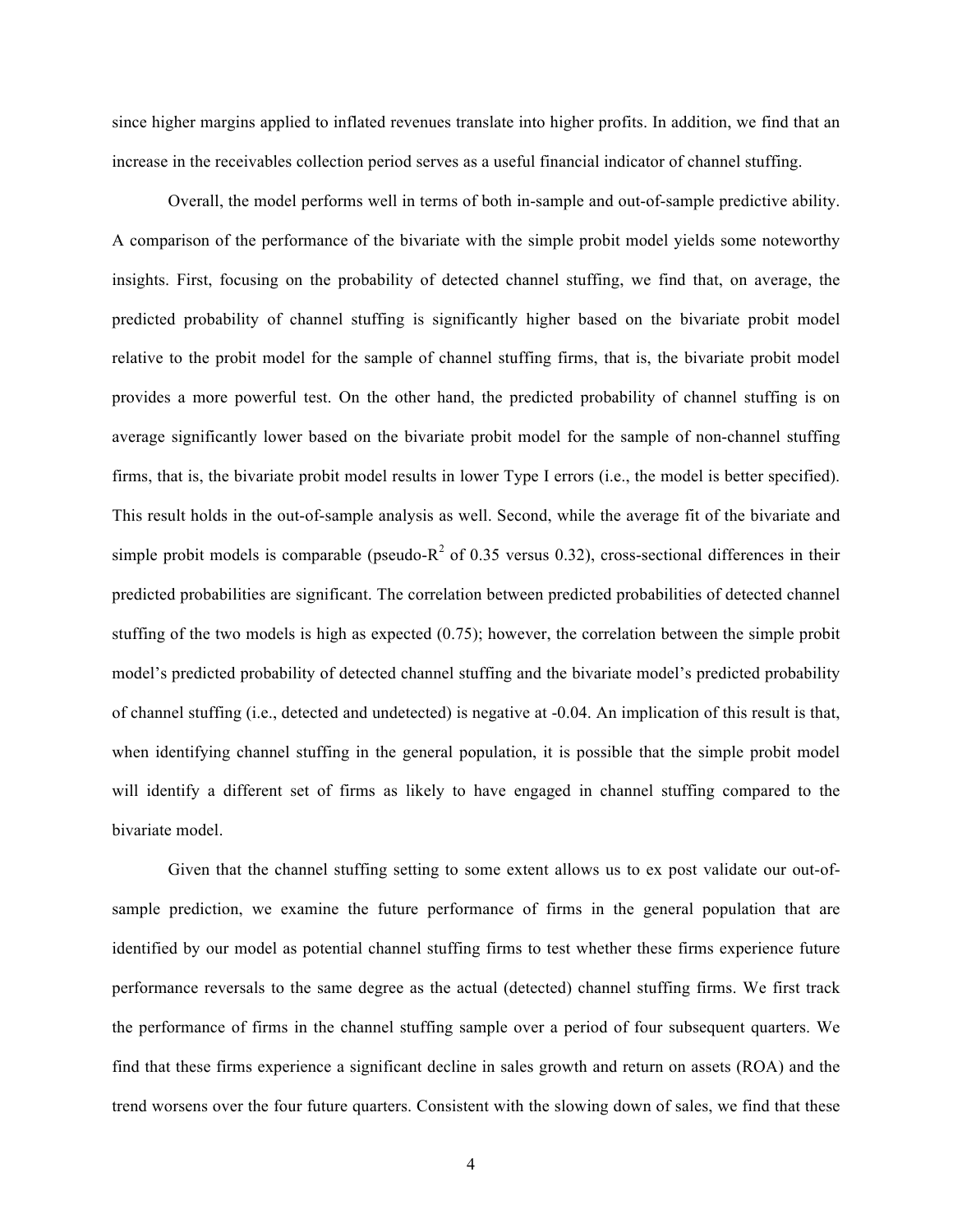firms experience a significant inventory build-up and consequent shrinkage in production following the channel stuffing quarter. Overall, our results show that managing revenues and earnings via channel stuffing is a costly alternative that is followed by long-lasting adverse consequences for the firm.

We next compare the observed subsequent performance reversals of the channel stuffing sample with a sample of firms identified by our model as having a high likelihood of channel stuffing. We form 20 portfolios of the non-channel stuffing sample of firms by sorting on the predicted probability of channel stuffing and designate firms in the top portfolio as those identified by our model to be likely to have engaged in channel stuffing. Our results show a significant decline in sales, ROA, and production, and a significant increase in inventory levels in the subsequent four quarters for the top portfolio of firms with a high likelihood of channel stuffing, which is comparable to the trends observed for the actual channel stuffing sample. In contrast, the decline in future sales, ROA, and production, and the increase in inventory levels indicated for the top portfolio based on the simple probit model are significantly lower than that for the top portfolio based on the bivariate probit model as well as for the actual channel stuffing sample. Overall, based on the ex post validation results, our identification of potential channel stuffing cases from the bivariate probit model appears to be reasonable. Naturally, since these are undetected cases, perfect ex post validation is not possible. However, we believe that the observed consistent future performance reversals provide at least persuasive evidence validating our identification.

Our paper makes contributions to the accounting literature along several dimensions. First, we link the literature on aggressive revenue recognition with that on "real" activities management. Prior studies on revenue manipulation mostly focus on accounting maneuvers that pull revenues forward in time (see Altamuro et al. 2005, Zhang 2009, and Forester 2009). Our paper is perhaps one of the first to examine revenue manipulation via managerial policy rather than via accounting. Second, we examine a specific form of revenue manipulation which has the advantage of narrowing down the set of specific financial indicators that are impacted (in the spirit of McNichols and Wilson 1988). This feature provides us with a more powerful tool to predict potential cases of manipulation compared to settings such as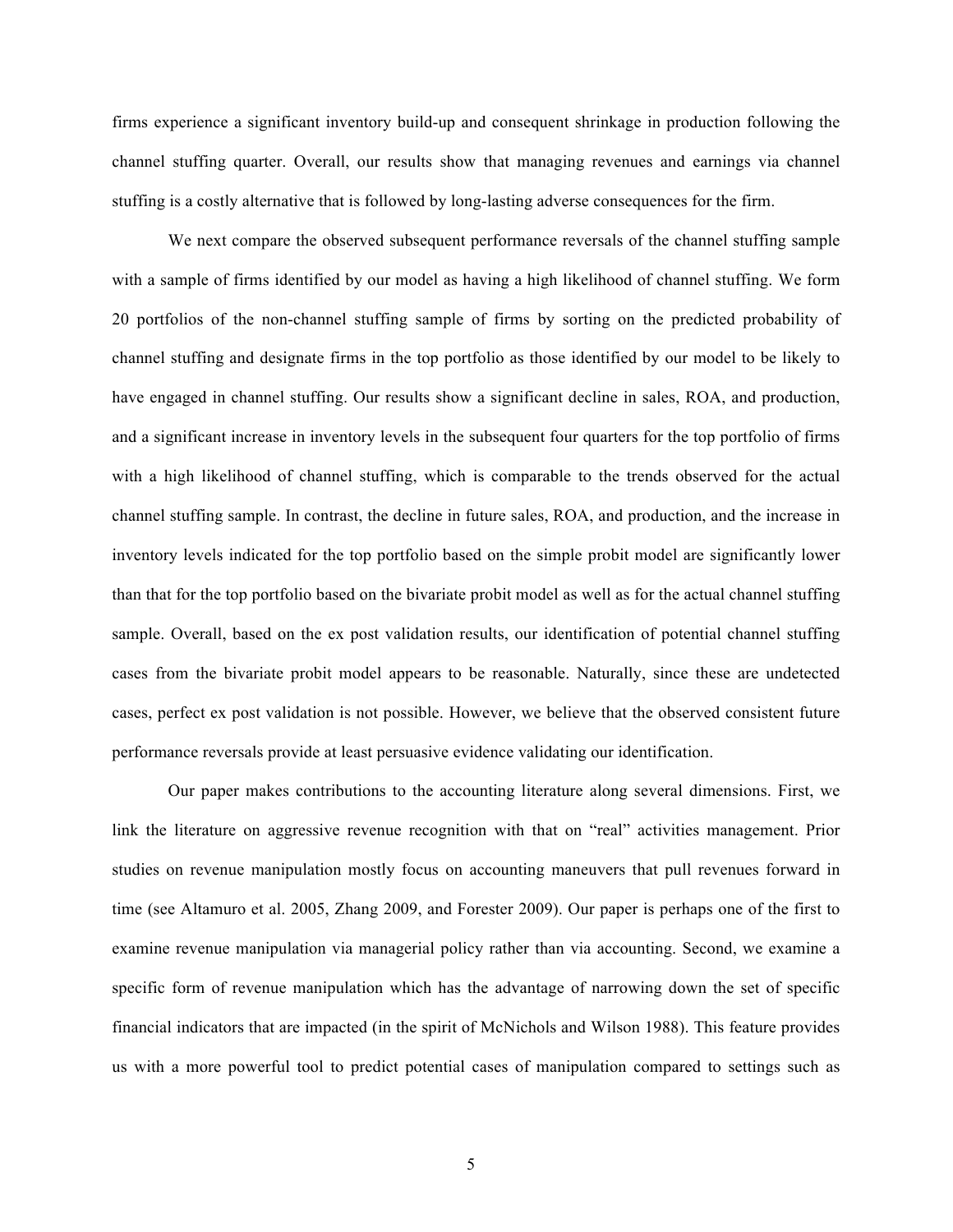accounting restatements that involve manipulation of both accruals and real activities whose effects are hard to disentangle.

Our third contribution relates to our prediction methodology which is broader in scope and applicability than the channel stuffing setting. Our results highlight that failing to control for the probability of detection may lead to classification errors, which is of special concern when the accounting irregularity or other wrong-doing is harder to detect. We recommend that researchers engaged in estimating the probability of an accounting irregularity or earnings management use the partial observability bivariate probit model to control for the "missing" or undetected observations.

Finally, we offer a detection model for practitioners that can assist in the prediction of the likelihood of channel stuffing. Our model should be of considerable interest to analysts and investors who currently have difficulty detecting such behavior and are hence misled into believing that these companies did meet their revenue and earnings targets. Our out-of-sample results indicate that at least 5% (the top  $20<sup>th</sup>$  portfolio) of firms that did not face channel stuffing allegations had an estimated probability of channel stuffing as high as that of firms facing allegations and moreover showed comparable ex post sales, production and profitability reversal patterns. Thus, it appears quite likely that a number of cases of channel stuffing may have escaped detection. Of course, as in any prediction model, misclassification is always a potential explanation. Therefore, while we cannot and do not make assertions regarding the behavior of these firms, we do stress that further investigation by analysts and investors into these firms' business practices and financial statements may be warranted.

The rest of the paper is organized as follows. Section 2 reviews related literature. Section 3 discusses the empirical methodology, model specification, data and sample selection. Empirical results are reported in Section 4, followed by concluding remarks in Section 5.

## **2. Review of Related Literature**

Researchers have used alternative approaches to infer earnings management (e.g., Burgstahler and Dichev 1997, Degeorge, Patel, and Zeckhauser 1999, and Das, Shroff, and Zhang 2009). Evidence of earnings management is generally linked with managers' incentives to attain certain earnings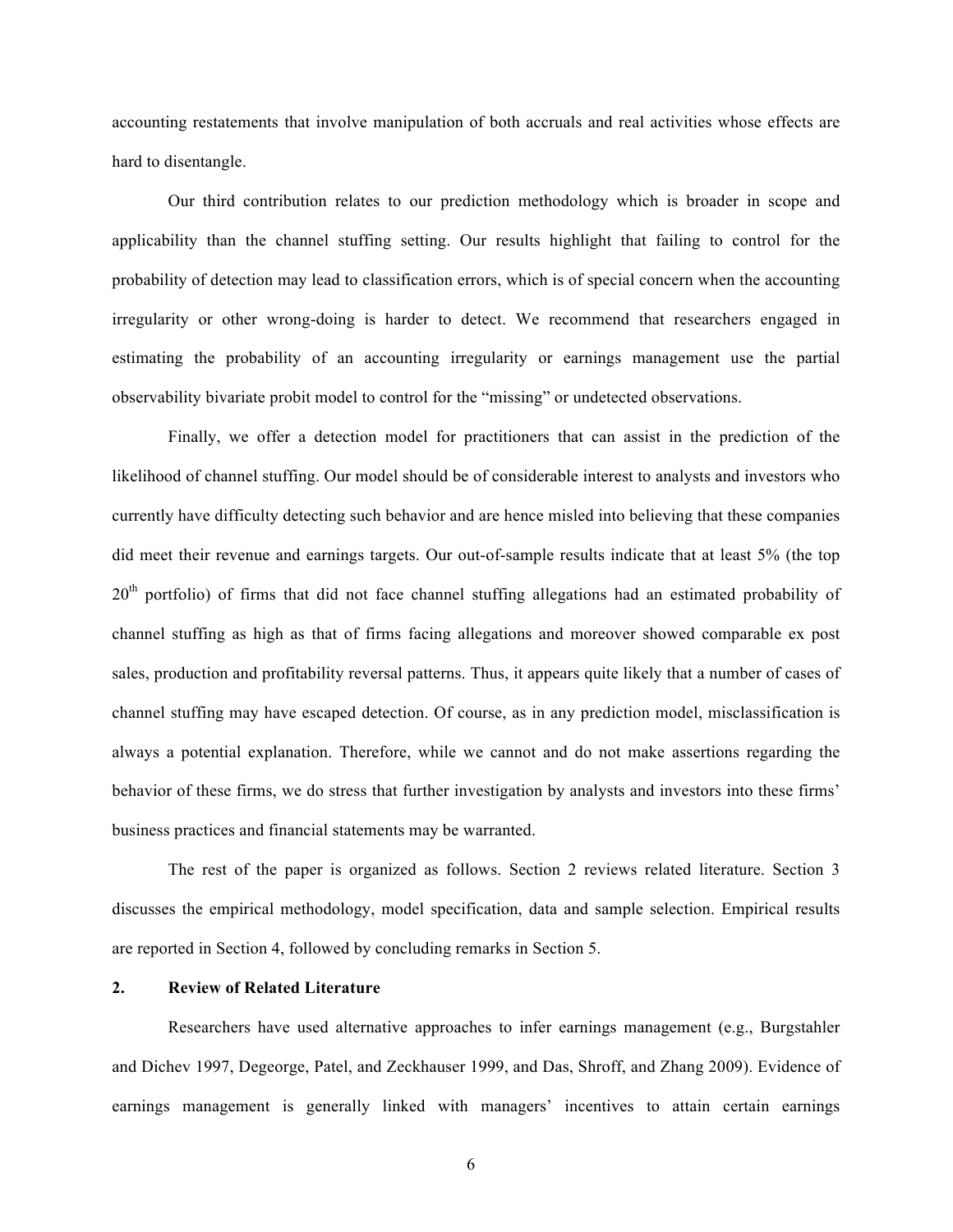benchmarks, in particular, to avoid losses, or to meet prior-period earnings or analysts' earnings expectations. Such evidence is largely based upon inferences about the extent to which managers have made use of discretionary choices in financial reporting that are available under GAAP to overstate the "true" level of earnings and/or to hide unfavorable earnings realizations. While much of the earnings management literature has generally focused on manipulations of accounting accruals, recent research has started examining cases of "real" earnings management.

The fundamental distinction between the two types of earnings management is that while management of "real" activities directly impacts a firm's operations and hence typically requires action prior to the end of a fiscal period, accrual management has no direct effect on a firm's operations and typically such actions can be taken at the end of a fiscal period. Accrual-based actions merely shift earnings between periods, i.e., they result in either borrowing from or saving for future earnings. On the other hand, real earnings management warrants managers to change the timing of operations, resource allocation, and investment decisions, thereby having a direct impact on cash flows.

In a survey of managers, Graham, Harvey, and Rajgopal (2005) find that managers are more likely to make real economic decisions that affect operations to manage firm earnings than to take accounting-based actions. 78% of the managers surveyed stated that they may take actions which sacrifice long-term value and choose real operating and investing actions over accounting actions to meet earnings benchmarks. Indeed, a study by Bruns and Merchant (1990) showed that only 13% of managers surveyed considered a typical channel stuffing scenario to be unethical. Further, these authors also found that the surveyed managers in general preferred manipulating operating decisions or procedures rather than accounting methods to meet short-term earnings targets. A recent study by Cohen, Day, and Lys (2007) documents that, in the post-SOX period, managers have shifted away from accrual manipulation to real earnings management for meeting earnings benchmarks.

Studies that examine techniques of real earnings management find evidence suggesting that managers may accelerate the timing of sales, overproduce, reduce discretionary expenditures, and strategically time the disposal of long-lived assets and investments to meet their earnings goals (Bartov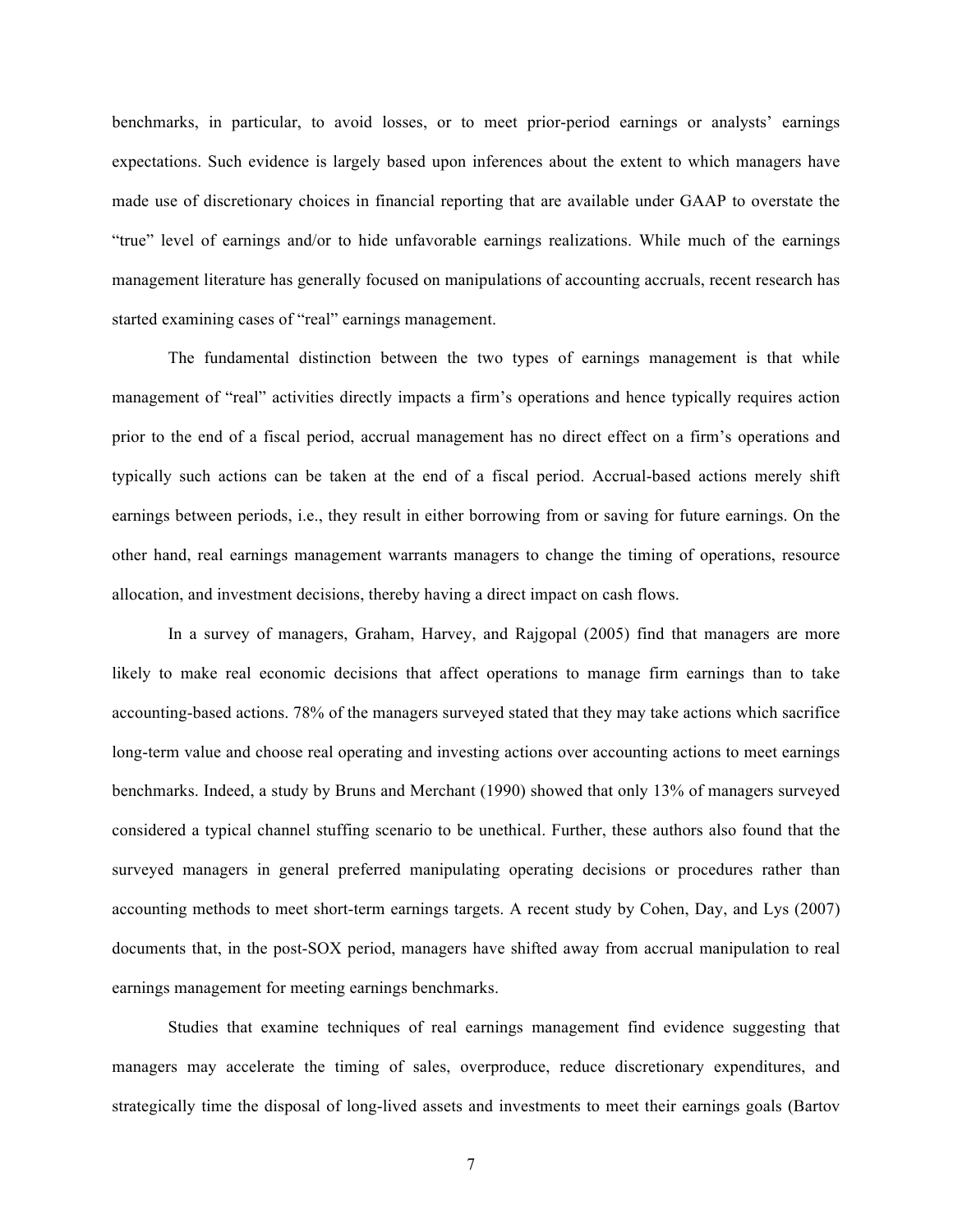1993, Hermann, Inoue, and Thomas 2003, Roychowdhury 2006, and Gunny 2010). The use of R&D as a tool for real earnings management has been the focus of many research studies (e.g., Baber, Fairfield, and Haggard 1991, Dechow and Sloan 1991, and Perry and Grinaker 1994).

Attention has recently been directed towards examining potential earnings management via revenue recognition practices. The Deloitte Forensic Center (2007) examined all Accounting and Auditing Enforcement Releases (AAERs) by the SEC between January 2000 and December 2006, identifying 344 AAERs related to financial statement fraud. These 344 AAERs encompassed 1,240 different fraud schemes, of which 41% related to revenue recognition. Recording fictional revenue was the most common type of revenue-recognition fraud, followed by recognizing inappropriate revenue from swaps, round-tripping, or barter arrangements. More recently, a study on corporate fraudulent reporting (2010), sponsored by the Committee of Sponsoring Organizations (COSO) of the Treadway Commission, noted that there were 347 alleged cases of public company fraudulent financial reporting from 1998 to 2007 versus 294 cases from 1987 to 1997. Consistent with the high-profile scandals at Enron, WorldCom and others, the dollar magnitude of fraudulent financial reporting soared in the last decade, with total cumulative misstatement or misappropriation of nearly \$120 billion across 300 fraud cases with available information (mean of nearly \$400 million per case). More relevant to our setting, the most common fraud technique involved improper revenue recognition accounting for over 60% of the cases, over 48% of which represented those recording fictitious revenues.

Several empirical studies have examined the use of revenue manipulation in earnings management. Feroz, Park, and Pastena (1991) find that more than half of SEC enforcement actions issued between 1982 and 1989 involved overstatement of receivables resulting from premature revenue recognition. Similarly, Dechow, Sloan, and Sweeney (1996) find a greater likelihood of revenue manipulation among firms that are investigated by the SEC. Research based on a survey of managers also supports the hypothesis that managers often use revenue recognition as a means to manage earnings upward (Nelson, Elliott, and Tarpley 2002, 2003). Plummer and Mest (2001) replicate the distributional tests in Burgstahler and Dichev (1997) using earnings components and find evidence suggesting that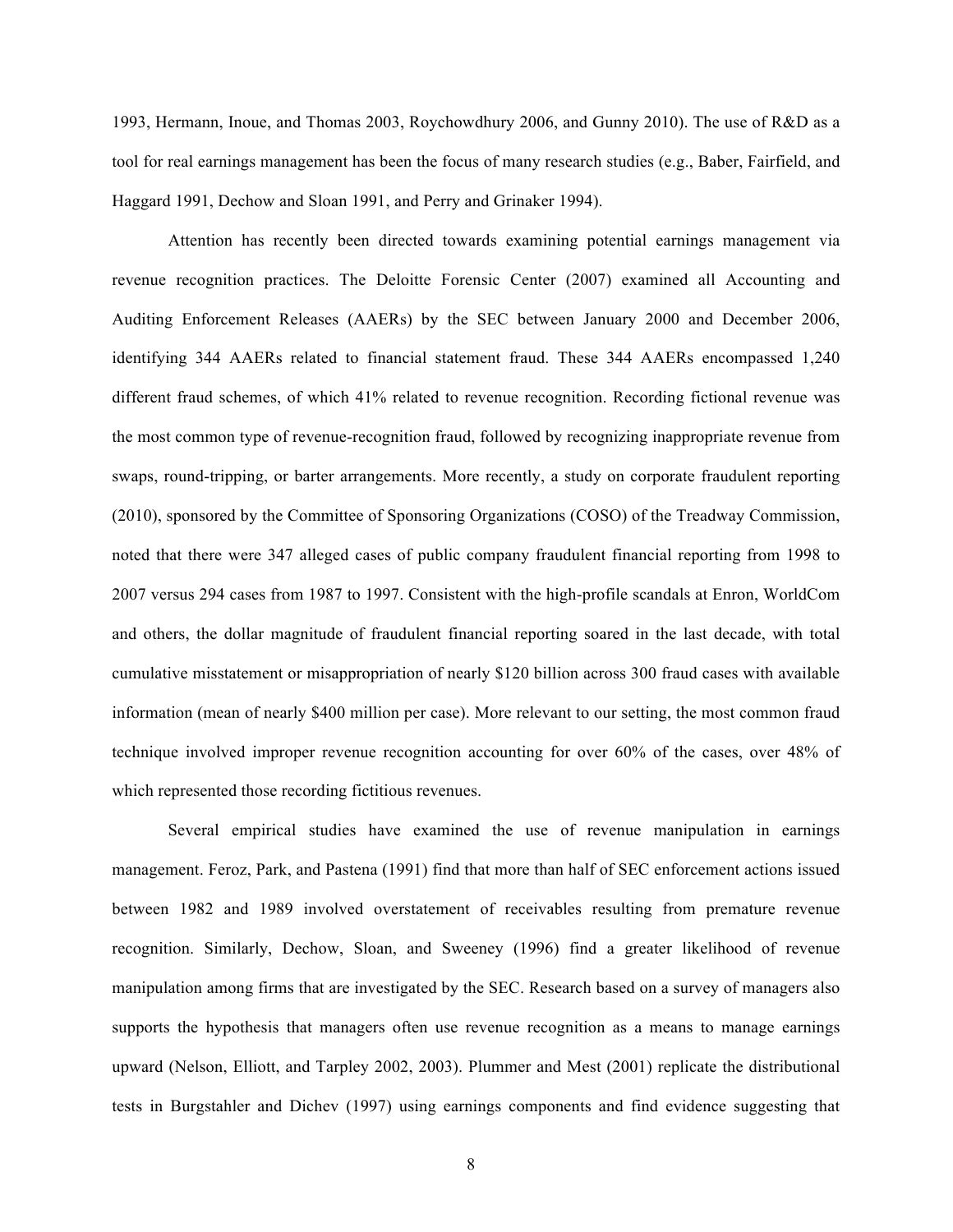firms overstate revenues and understate expenses to meet analysts' earnings forecasts. Caylor (2010) finds that managers use discretion in both accrued revenue (i.e., accounts receivable) and deferred revenues (i.e., customer advances) to avoid negative earnings surprises. Marquardt and Wiedman (2004) find that new firms manipulate revenues or expenses rather than special items to achieve their earnings goals.

Recently, Callen, Robb, and Segal (2008) examine the use of revenue manipulation by loss firms. Their evidence, based on a sample of firms with revenue restatements, suggests that the ex ante likelihood of firms manipulating their revenues increases as past losses and expected future losses increase. Zhang (2009) uses a sample of accounting restatements to examine managers' choice in using revenues versus other accruals for earnings management. She finds that the flexibility for revenue recognition provided by the magnitude of receivables and the firm's business model affects the likelihood of using revenues to manage earnings. Stubben (2009) focuses on the use of discretionary revenues as a tool for detecting earnings management and its superiority over accrual-based models. His findings suggest that relative to accrual-based models, the discretionary revenue model is less likely to falsely indicate earnings management and more likely to detect earnings management when it does occur.

In general, studies on revenue manipulation focus on revenue-related discretionary accruals as the means to shift revenues forward or backward in time. One exception is Chapman and Steenburgh (2008) who find that firms increase marketing promotions at the fiscal year-end to boost their revenue. Similar to Chapman and Steenburgh (2008), we focus on a specific tool for revenue manipulation through the management of real activities, i.e., "channel stuffing". Different from Chapman and Steenburgh (2008), we do not focus on *how* firms stuff the channel. Instead, we focus on predicting channel stuffing using publicly available data.

There are several distinguishing features of channel stuffing that raise interesting issues. First, channel stuffing involves operating decisions that may disrupt the business and have long-term consequences to the detriment of the firm. Managing revenues through accruals, on the other hand, may not be as costly in terms of its effect on operations and profitability. Second, the nature of the activity narrows down the set of specific financial indicators that are impacted (e.g., sales growth, margins,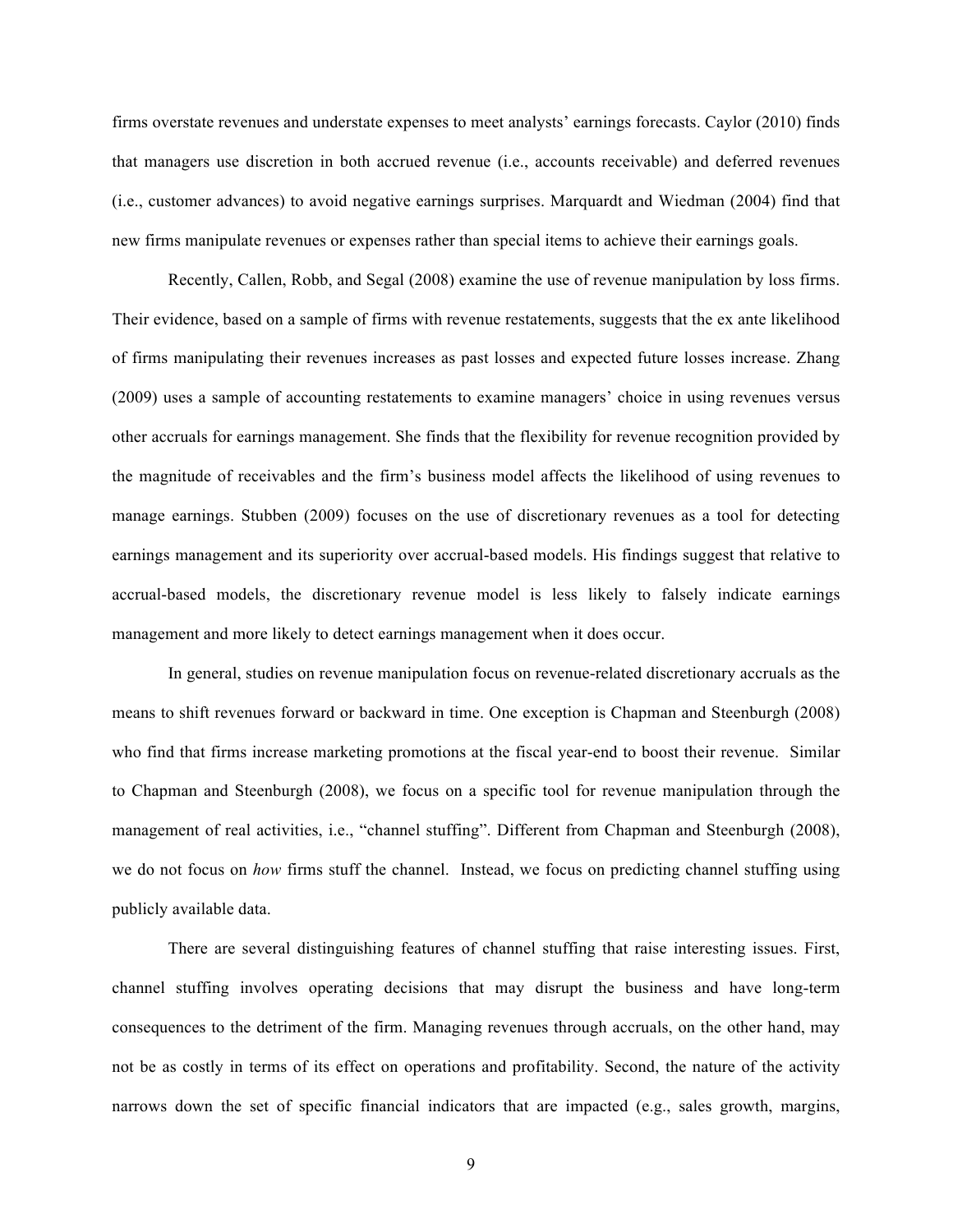receivables collection, inventory levels, operating cash flow). This feature provides us with a setting for a more powerful prediction model based on specific indicators relative to settings such as accounting misstatements which could involve accruals as well as real activities manipulation and hence harder to model effectively. Third, channel stuffing is hard to detect except with the help of whistle-blowers or ex post by inference from future performance reversals. Thus, developing a prediction model to detect channel stuffing ex ante would be useful in identifying potential cases that would otherwise go undetected. Finally, channel stuffing in most cases is followed by reversals in future sales, operations, and profitability. This provides us with a means to ex post validate whether our identified cases of potential channel stuffing have future performance patterns that are consistent with what is typically observed for firms that actually engaged in channel stuffing. The next section describes how we estimate our prediction model after incorporating the detection process in our analysis.

#### **3. Empirical Research Design**

#### **3.1 Data and sample selection**

To identify firms that engaged in channel stuffing, we first conduct a keyword search in *Factiva* for the period of 1987-2007.<sup>3</sup> We then identify the fiscal periods that a firm is alleged to have stuffed the distribution channel by using various information sources including the SEC's Accounting and Auditing Enforcement Releases (AAER), class actions lawsuits, and media coverage. Because the I/B/E/S coverage of analysts' revenue forecasts is incomplete until the mid-1990s, we restrict our sample period to 1994 and onward. Our sample selection procedure results in the identification of 528 firm-quarters for 102 publicly traded companies that are alleged to have engaged in channel stuffing. The requirement of data availability in Compustat further reduces our sample to 510 firm-quarters for 90 firms.

Table 1 describes our sample. Panel A of Table 1 reports the inter-temporal sample distribution. The number of firms facing channel stuffing allegations in a given quarter increases from 9 in 1994 to 17 in 1996 and then increases sharply to 44 in 1997, reaching its peak of 92 in 2001. This pattern is consistent with the idea that firms are more likely to manage revenues and earnings in periods of

<sup>&</sup>lt;sup>3</sup>We use "channel-stuffing" and various combinations of "stuff" and "channel" as our keywords.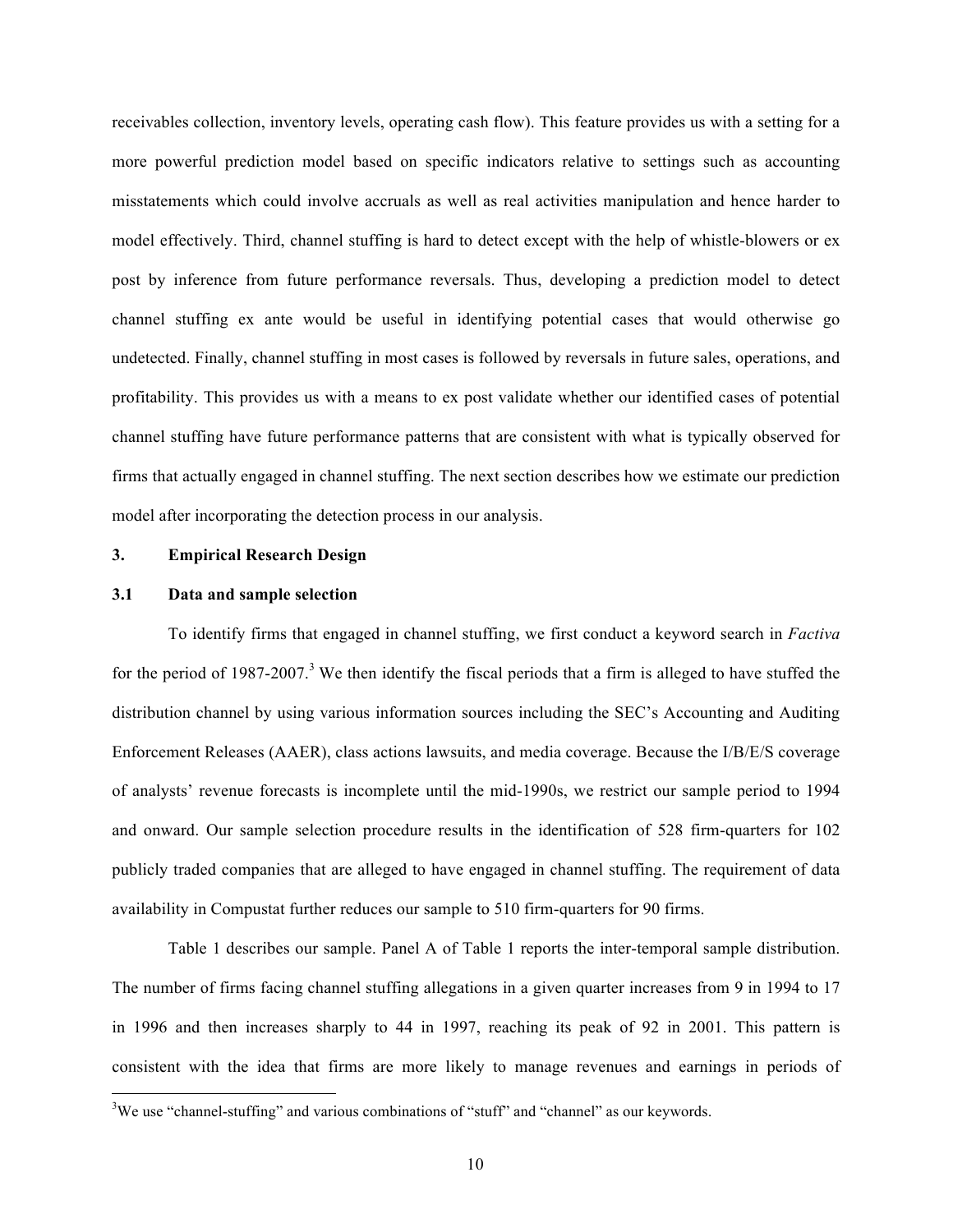economic boom when capital market pressure is high. It is also consistent with the explanation that the general awareness of the practice of channel stuffing increased in the late 1990s. After 2001, the number of firm-quarters with channel stuffing allegations reduces gradually from 57 in 2002 to 9 in 2006. The reduction in the post-2002 period could be due to a decrease in the channel stuffing activity itself and/or in its detection.

Panel B reports the number of quarters during which firms in our sample were alleged to have engaged in the channel stuffing activity. Since it is fairly costly (and physically impossible) for a company to stuff the channel over an extended period of time, most of our sample firms were alleged to have engaged in channel stuffing for less than 2 years (8 quarters). Only 12 firms (13.3%) were alleged to have engaged in channel stuffing for over 2 years.

Panel C reports that 44.4% of firms in the channel stuffing sample were investigated by the SEC and 68.9% were sued in class actions on account of their revenue manipulation activities.

Table 2 reports the industry distribution of our sample firms. 15.6% of sample firms belong to the drugs and pharmaceutical industry, 13.3% to the computer software industry, 13.3% to the computer and office equipment industry, and 13.3% to other electrical equipment industry. The industry distribution is consistent with expectations based on prior anecdotal evidence.

#### **3.2 Bivariate probit model**

We compare a sample of firms for which allegations of channel stuffing were reported in the business press during the period 1994 to 2006 with the broader population of firms to predict the probability of channel stuffing. The prediction model is based on firm and industry characteristics that capture (i) managerial incentives, (ii) opportunities for channel stuffing, (iii) ex ante financial indicators of channel stuffing, and (iv) external monitoring. A simple probit model would predict the probability of *detected* channel stuffing, since our estimation is based on firms in which channel stuffing was detected or alleged. This probability is the product of the probability of a firm engaging in channel stuffing and the probability of detection. Studying the compound probability of detected channel stuffing can lead to biased inferences, since the common predictors may have opposite effects on the two latent probabilities.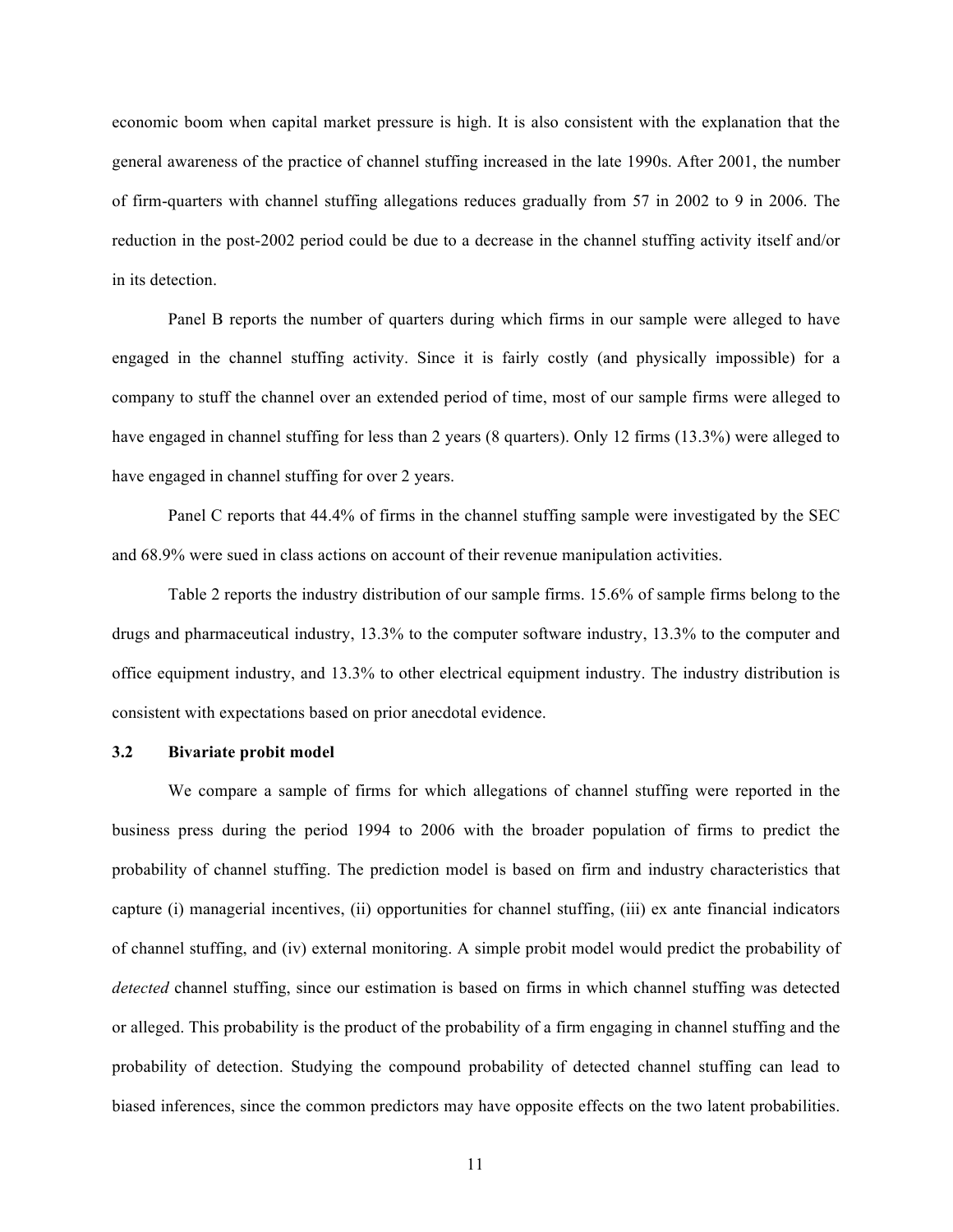For example, high institutional ownership may be negatively associated with the likelihood of channel stuffing, but positively associated with the probability of detection of channel stuffing if institutional investors serve as effective external monitors. When many violations go undetected as in the case of channel stuffing, the bias in parameter estimates and inferences may be quite severe (see Feinstein 1990). To address this issue, we incorporate the detection process into the statistical analysis of the observed data on detected channel stuffing; this method is referred to as "detection controlled" estimation by Feinstein (1990). The procedure controls for the non-observability of channel stuffing that may have occurred but was not detected. A brief discussion of the methodology following Poirier (1980), Feinstein (1990), and Wang (2010) is provided below.

Let  $CS_i$  denote firm *i*'s decision to engage in channel stuffing ( $CS_i$  equals 1 or 0) and  $D_i$  denote the detection of channel stuffing  $(D_i \text{ equals } 1 \text{ or } 0)$  given that channel stuffing occurs.

$$
CS_i^* = X_{CS,i}\beta_{CS} + \mu_i \tag{1}
$$

where  $CS_i = 1$  if  $CS_i^* > 0$  and  $CS_i = 0$  if  $CS_i^* \le 0$ .  $X_{CS,i}$  is a vector of economic factors that affect firm *i*'s likelihood of engaging in channel stuffing. *µi* is a mean-zero random variable that is drawn from the distribution  $F( )$ . Note that equation (1) is different from a conventional binary choice model because the choice variable *CSi* is not directly observable. The occurrence of channel stuffing will be observed only if it is detected. To incorporate the detection process into the analysis, we supplement equation (1) with the following equation (2). Conditional on  $CS_i = 1$ , set

$$
D_i^* = X_{D,i} \beta_D + v_i \tag{2}
$$

where  $D_i = 1$  if  $D_i^* > 0$  and  $D_i = 0$  if  $D_i^* \le 0$ .  $X_{D,i}$  is a vector of economic factors that affect the detection process. *υ<sup>i</sup>* is a mean-zero random variable that is drawn from the distribution *G*( ).

Equation (1) and (2) form a complete model for the channel-stuffing detection system. Although  $CS_i$  and  $D_i$  are both unobservable, we can observe the product of the two processes and consistently estimate  $\beta_{CS}$  and  $\beta_D$  using the maximum-likelihood technique. The probability of observing detected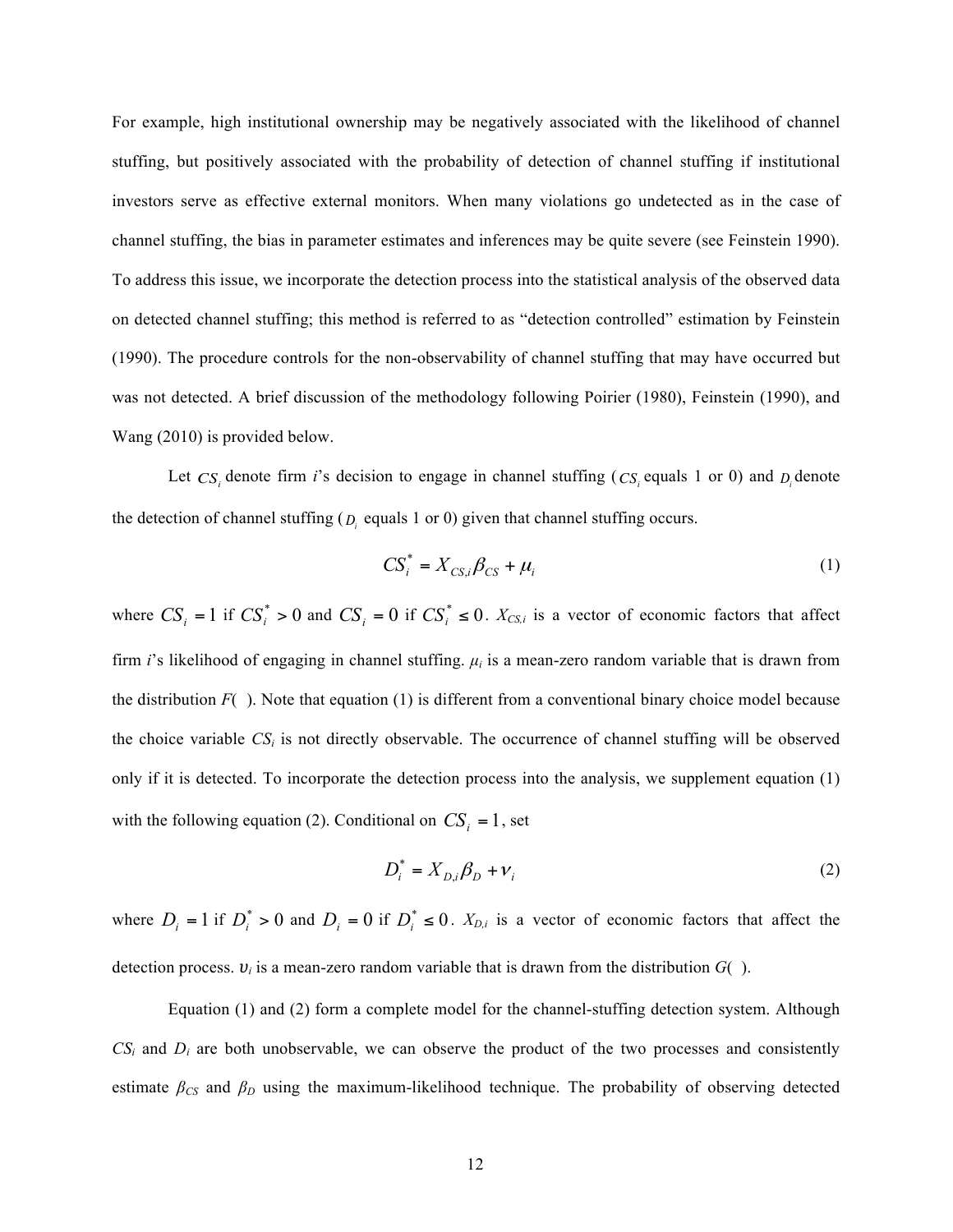channel stuffing is represented by  $F(X_{CS,i}\beta_{CS})^*G(X_{D,i}\beta_D)$  and the probability of not observing detected channel stuffing is represented by  $[1 - F(X_{CS,i}\beta_{CS}) * G(X_{D,i}\beta_{D})]$ , which equals the sum of  $[1 - F(X_{CS} \cdot \beta_{CS})]$  and  $F(X_{CS} \cdot \beta_{CS})$  \*  $[1 - G(X_{D} \cdot \beta_{D})]$ . Therefore, the log likelihood of the observations equals

$$
L = \sum_{i \in S} \log[F(X_{CS,i}\beta_{CS})G(X_{D,i}\beta_D)] + \sum_{i \in S^c} \log[1 - F(X_{CS,i}\beta_{CS})G(X_{D,i}\beta_D)]
$$
(3)

where *S* represents the set of detected cases of channel stuffing and  $S<sup>c</sup>$  represents the set of remaining cases in which no channel stuffing is detected. Assuming both *F* and *G* follow standard normal distributions, we can estimate model (3) with a bivariate probit model with partial observability. Wang (2010) shows that estimating detected fraud with a simple probit model without separately accounting for factors that affect the probability of fraud commission and factors that affect the probability of detection leads to biased inferences. According to Poirier (1980) and Feinstein (1990), the identification condition for the above specification is that  $X_{CS,i}$  and  $X_{D,i}$  do not contain exactly the same set of variables and that the explanatory variables exhibit sufficient variation. The bivariate probit model can be estimated using the maximum-likelihood method.

The extant literature typically uses the simple probit model to examine the likelihood of different types of accounting irregularities, including earnings management (see for e.g., Dechow, Ge, Larson, and Sloan 2010). The use of the simple probit model implicitly assumes perfect detection of the irregularity. Modeling the interaction between the commission of the irregularity and its detection by using the bivariate probit model alleviates the problem of incorrect inferences when the purpose of the analysis is to predict the probability of the occurrence of the irregularity rather than the probability of its detection.<sup>4</sup>

<sup>&</sup>lt;sup>4</sup> Recent applications of the bivariate probit model can be found in Wang (2010) who examines the relation between a firm's investment decision and its decision to commit fraud using the setting of securities lawsuits, and Callen et al. (2008) who document the association between the likelihood of revenue manipulation and past and expected future losses and negative cash flows.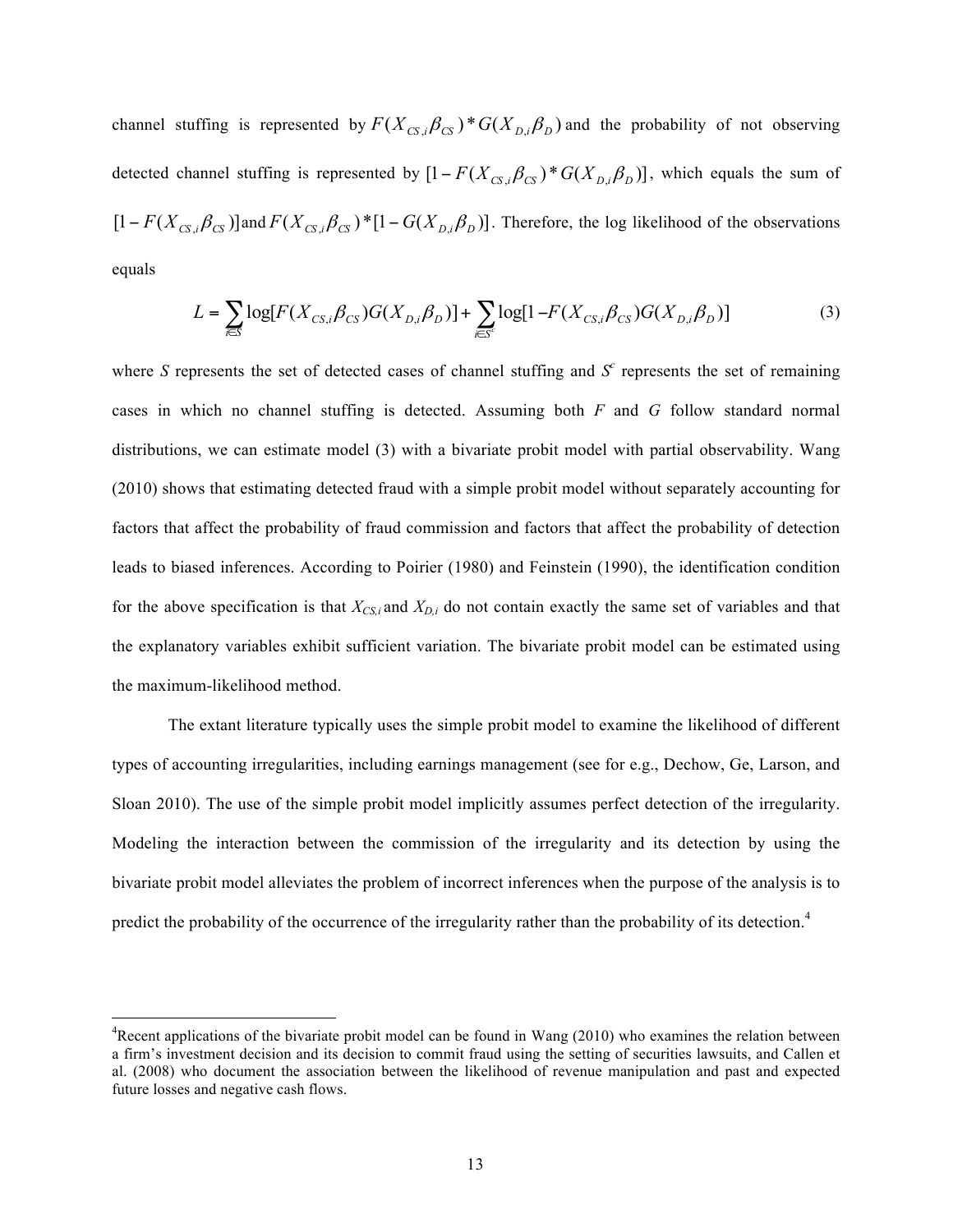## **3.3 Model specification**

#### *3.3.1 Factors that affect the probability of detection*

We use a number of ex ante variables that capture a firm's visibility, public profile, and external scrutiny as determinants of the likelihood of detecting channel stuffing behavior. We expect SIZE to be positively associated with the probability of detection especially for our sample firms since large publicly traded companies are often more likely to be scrutinized by investors, the SEC, and the popular press. We measure SIZE as the natural log of total assets at the beginning of the channel stuffing quarter *t*. In the detection model, we also include institutional ownership based on the findings of prior research suggesting that institutional investors serve as effective external monitors (e.g., Bushee 1998, and Gillan and Starks 2000). We measure institutional holdings (INST\_HOLD) as the percentage of shares held by institutional investors at the beginning of the quarter. We expect INST\_HOLD to be positively associated with the probability of detecting channel stuffing. We include the number of analysts that issue a revenue forecast (REV ANA) for the firm in quarter  $t-1$  in the detection model and expect it to be positively associated with the probability of detection because analysts with expertise in forecasting revenue are more likely to detect the channel stuffing activity.<sup>5</sup> In December 1999, the SEC issued SAB 101 – *Revenue Recognition in Financial Statements*, which significantly tightened the rules for revenue recognition. To capture the time-varying regulation environment for revenue recognition, we construct an indicator variable, SAB101, which equals one for years after 2000 and zero otherwise. We expect SAB101 to be positively associated with the likelihood of detecting channel stuffing. We also include an indicator variable, BIG4, which equals one if one of the Big-4 public accounting firms served as the external auditor for the year, zero otherwise. We expect Big-4 auditors to be more likely to detect channel stuffing behavior through high quality audits. For each industry-quarter, we examine the percentage of firms in each industry that were sued in class actions in the previous quarter (PCT\_LIT). Since firms that belong to industries with high litigation risk are more likely to be subject to public scrutiny, we expect a

<sup>&</sup>lt;sup>5</sup>We set REV ANA to zero when a firm is not included in the I/B/E/S database.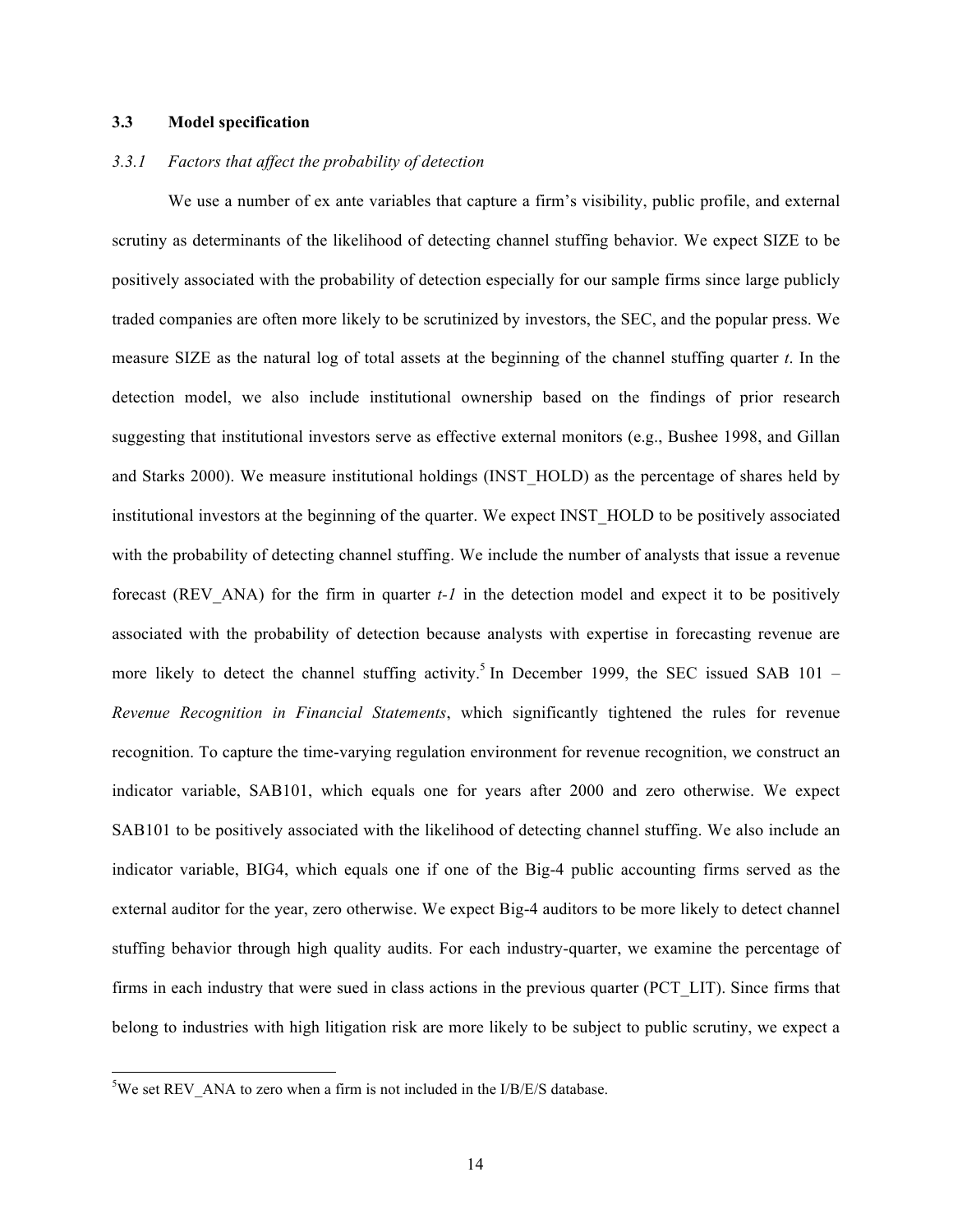positive association between detection probability and PCT\_LIT. Finally, we include return volatility measured over the twelve months, RETVOL, in the detection model, because firms with higher return volatility are more likely to experience large negative stock returns, which often trigger class action lawsuits.

## *3.3.2 Factors that affect the probability of channel stuffing*

We include four sets of variables that affect the likelihood of a firm engaging in channel stuffing. These include incentives for channel stuffing, opportunities for channel stuffing, financial indicators of channel stuffing, and measures of external scrutiny.

#### *Incentives for channel stuffing:*

We first focus on managerial motivations that explain why firms may engage in channel stuffing. These include factors that managers may regard as important to enhance shareholder value by boosting revenues and earnings. First, previous literature on earnings management identifies analysts' earnings forecast, past earnings, and zero earnings as three benchmarks that managers attempt to meet or just beat. Since revenue manipulation is shown by prior research to be a device used to increase net income, we construct indicator variables, BEAT\_CHEPS and BEAT\_EPS that capture firms' incentives to meet or beat past earnings and zero earnings, respectively.<sup>6</sup> For each firm-quarter, BEAT CHEPS equals one if the firm's earnings per share (EPS) of quarter *t* is greater than the EPS of the same quarter of the previous year by 0 to 3 cents and zero otherwise. BEAT EPS equals one if the firm's EPS of quarter  $t$  is between 0 and 3 cents and zero otherwise. Second, we include LEVERAGE, measured as long-term debt divided by total assets at the beginning of quarter *t*, to capture earnings management incentives related to debt covenants. Third, Callen, Robb, and Segal (2008) document that firms with a string of losses have incentives to overstate revenues, because investors often use revenue as a basis of valuation for these firms (e.g., they use the price-to-revenue ratio). Similar to Callen et al. (2008), we include LOSS\_RATIO to capture a firm's incentive to overstate revenues due to investor valuation concerns. For each firm-

<sup>&</sup>lt;sup>6</sup>We do not include an indicator variable capturing analysts' earnings forecast as the third benchmark, because the requirement of *I/B/E/S* data further reduces the size of our channel stuffing sample.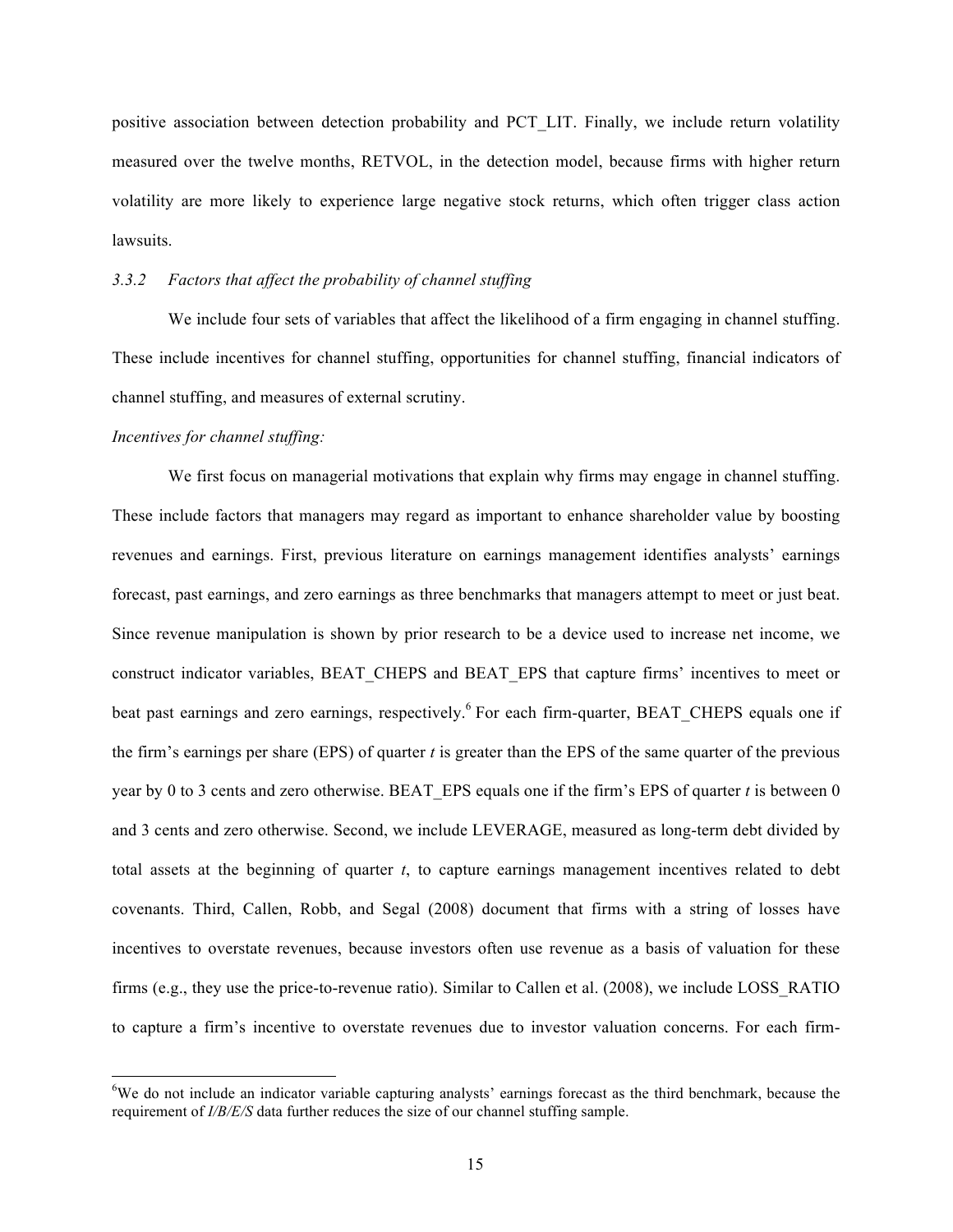quarter, we define LOSS\_RATIO as the percentage of quarters with reported losses over of the previous eight quarters. Fourth, prior research has documented that investors focus more on revenues for valuing high growth firms (Ertimur, Livnat, and Martikainen 2003; Ertimur and Stubben 2005). We include SALES GROWTH and the book-to-market (BM) ratio to capture the firm's growth potential. We calculate SALES GROWTH for quarter  $t$ -1 as the net revenue for quarter  $t$ -1 divided by the net revenue for the same quarter of the previous year. We calculate the BM ratio as the book value of equity divided by the market value of equity at the beginning of the quarter. Both variables, SALES\_GROWTH and BM, are industry-adjusted by subtracting the industry median. Finally, we use an indicator variable EXTERNAL to capture capital market pressure. EXTERNAL equals one if, in quarter *t*, the firm issues new debt or new equity, or carries out a merger or acquisition, and zero otherwise.

#### *Opportunities for channel stuffing:*

We next focus on circumstances in which a firm will choose to manage earnings through real activities and when efforts to manage earnings will have a substantial impact. We include profit margin (PM) and gross margin (GM) in the model, since the impact of revenue on net income is higher for firms with higher profit margins and higher gross margins. We measure PM and GM of quarter *t-1*, where PM equals operating income divided by net sales and GM equals gross margin divided by net sales, both adjusted by the respective industry median. We also include net operating assets (NOA) at the beginning of quarter *t* to capture constraints on earnings management through accrual adjustments. We define NOA as the difference between operating assets and operating liabilities scaled by total assets, where operating assets equal total assets minus cash and short-term investments, and operating liabilities equal total assets minus (common equity  $+$  long-term debt  $+$  current portion of long-term debt  $+$  preferred stock  $+$  minority interest). We conjecture that, if a firm has exhausted its ability to manage earnings via accrual manipulation, it is more likely to engage in earnings management via real activities. Thus, higher beginning NOA would result in a higher likelihood of channel stuffing.

#### *Financial indicators of channel stuffing:*

The third set of explanatory variables includes four accounting measures that represent financial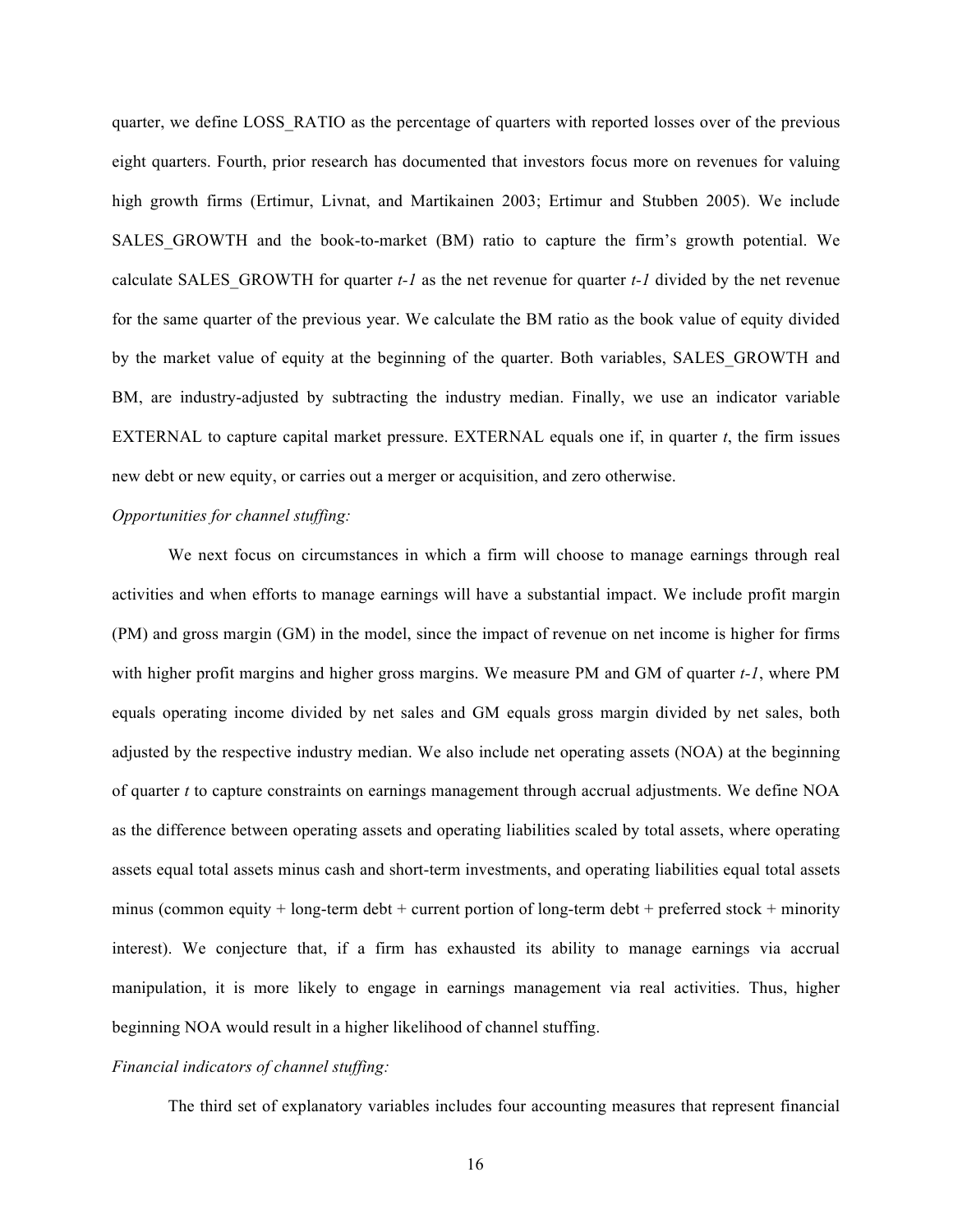indicators of channel stuffing. Since firms that engage in channel stuffing often ship products to distributors without receiving cash, we include the change in days to collect cash (CH\_DAYS\_COL) in our model to capture the build-up of receivables in quarter *t*. We calculate days to collect receivables as the average accounts receivables divided by net sales for each quarter, times 91. We then calculate the change in days to collect receivables relative to the same quarter of the previous year and subtract the industry median of this variable to exclude industry-specific inter-temporal changes. We expect CH\_DAYS\_COL to be positively associated with the probability of channel stuffing. We also include days to sell inventory (CH\_DAYS\_INV) in our model. Similar to CH\_DAYS\_COL, we calculate CH\_DAYS\_INV as the change in days to sell inventory adjusted by the industry median. Consistent with Kedia and Philippon (2009) who document that firms hire and invest excessively during periods of suspicious accounting, we expect firms engaging in channel stuffing to produce excessively and to stock extra inventory to corroborate their channel-stuffing activity. Thus, CH\_DAYS\_INV is expected to be positively associated with the probability of channel stuffing. Since the channel stuffing activity involves offering deep discounts to distributors or customers in order to promote products and services, we expect firms engaged in channel stuffing to experience lower operating cash flows and gross margins. We follow Roychowdhury (2006) to estimate abnormal operating cash flows for each firm quarter. Specifically, we regress cash flow from operations on the current quarter's sales and change in sales (all variables scaled by total assets at the beginning of the quarter) for each industry-quarter and use the signed residuals as the abnormal operating cash flow (AB\_CFO) for the firm-quarter. For each firm-quarter, we define CH GROSSM as the change in gross margin relative to the same quarter of the previous year adjusted by the industry median. We expect both AB\_CFO and CH\_GROSSM to be negatively associated with the probability of channel stuffing.

## *Measures of external scrutiny:*

Since the strength of external monitoring is likely to be positively associated with the probability of detection, conditional on the occurrence of channel stuffing, we expect that firms with stronger external monitoring systems will anticipate the higher likelihood of detection and will therefore be less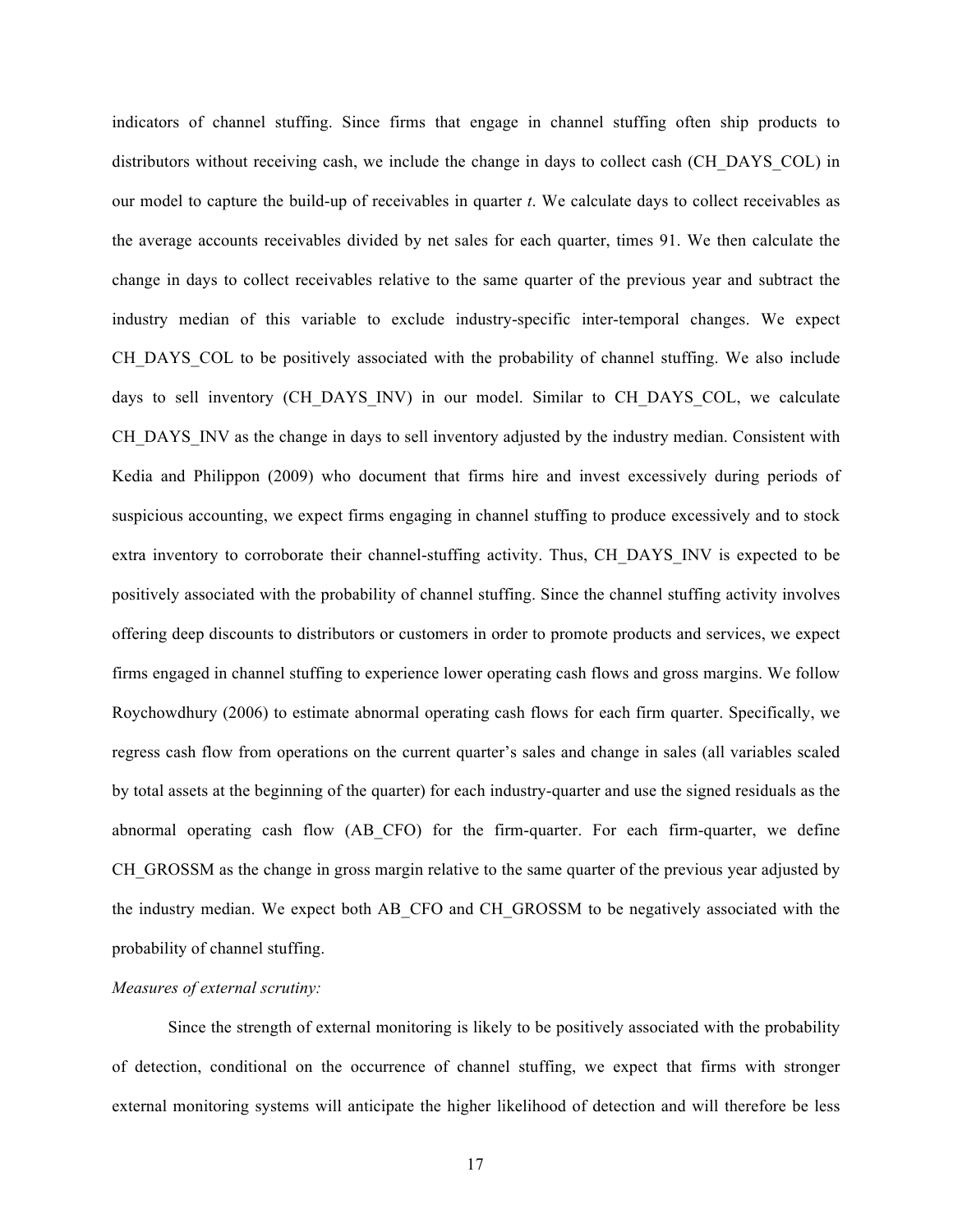likely to engage in channel stuffing in the first place. Specifically, we expect a negative association between the probability of channel stuffing and SIZE, institutional ownership (INST\_HOLD), number of analysts issuing revenue forecasts (REV\_ANA), SAB101 post-issuance period (SAB101), and Big-4 as external auditors (BIG4).

#### **4. Empirical Results**

## **4.1 Descriptive statistics**

Table 3 reports univariate statistics for the main variables used in our bivariate probit model. Panel A reports variable means and medians for our sample firms for (i) the channel-stuffing (CS) period covering the period of consecutive channel-stuffing quarters, (ii) pre-channel-stuffing (pre-CS) period including four quarters prior to the first channel-stuffing quarter, and (iii) post-channel-stuffing (post-CS) period including four quarters subsequent to the last channel-stuffing quarter.

In examining variables that capture channel-stuffing incentives, we find that the median industryadjusted sales growth for the sample firms is 0.12 in the CS period, higher than the median sales growth of 0.07 in the pre-CS period. Notable is the fact that the median sales growth drastically declines to -0.01 after the CS period. We find that the sample firms' average BM ratio is lower than the industry BM in all periods indicating that these firms are high growth firms; however, the industry-adjusted BM ratio increases significantly after the CS period, suggesting that the capital market may have adjusted the growth potential of these firms downward. In addition, we find that leverage significantly increases during the CS and post-CS periods, suggesting a higher need to meet earnings goals to avoid violating debt covenants.

In relation to variables that capture channel-stuffing opportunities, we find our sample firms to have high median profit margins and gross margins in both the pre-CS and the CS periods. We also find significantly higher level of net operating assets for the sample firms at the beginning of the CS period, suggesting that these firms might have exhausted their accruals management ability and therefore are more likely to engage in real earnings management.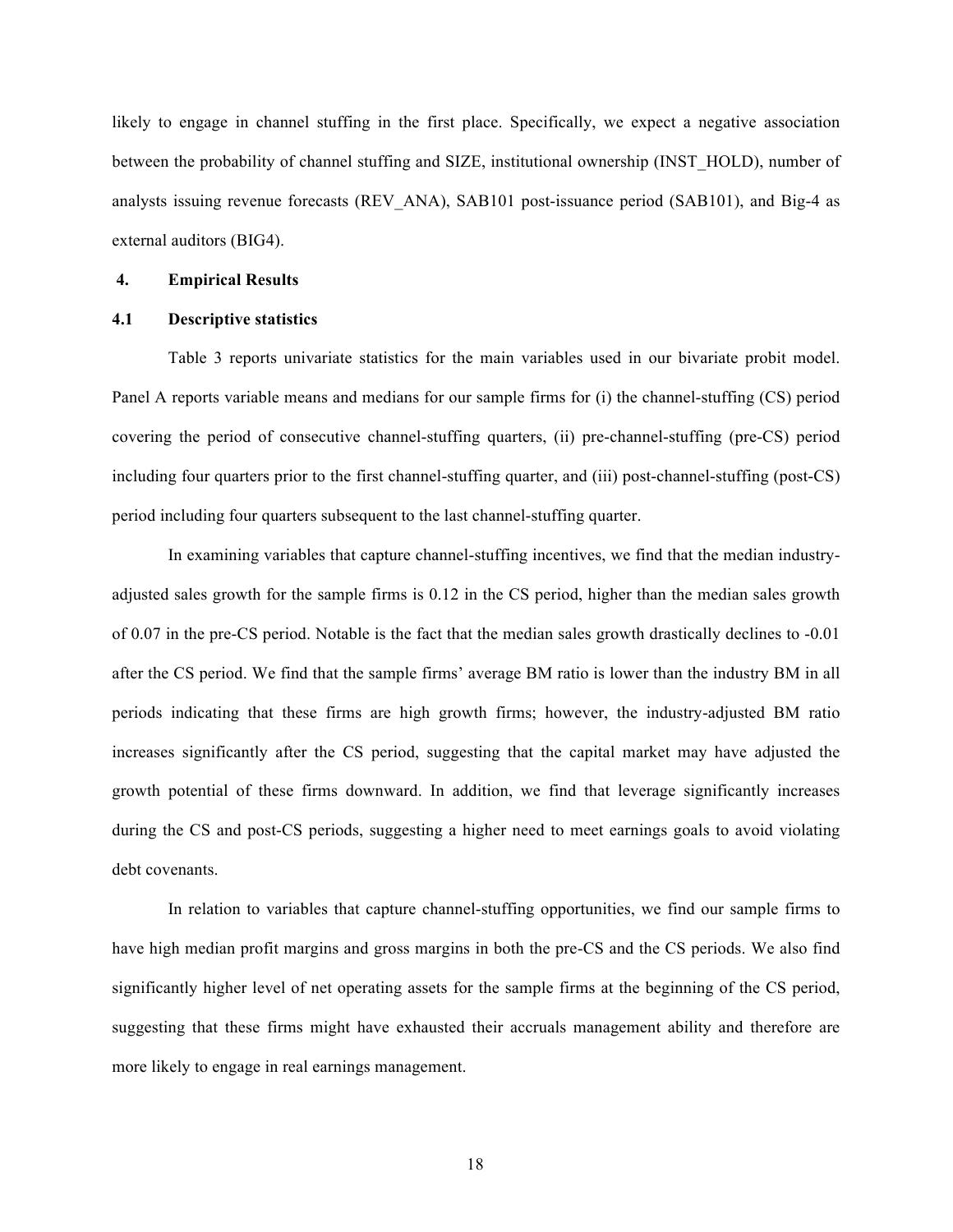In examining accounting variables that represent channel-stuffing indicators, we find that it takes a longer time for the sample firms to collect cash and to sell inventory during the CS period. We find that the receivables collection period does not increase as much in the post-CS period as in the CS period perhaps because significant sales returns after the channel stuffing activity depresses the balance in receivables. On the other hand, days to sell inventory continues to increase in the post-period suggesting that the negative consequences of overproduction could last for an extended period. Consistent with firms using deep discounts to promote their product sales, we find significantly lower abnormal operating cash flows and change in gross margins for the CS period relative to the pre-CS period. As in the case of inventory turnover, the negative consequences of channel stuffing on operating cash flows and gross margins continue into the post-CS period.

Finally, for the set of variables that measure external monitoring, we find higher institutional ownership and a higher number of analysts issuing revenue forecasts for our sample in the CS period compared to the pre-CS period. However, we also observe high institutional ownership and number of analysts issuing revenue forecasts in the post-CS period. Thus, it seems more likely that the differences in these variables between the CS and non-CS periods are reflecting a time trend rather than the effects of the channel stuffing activity.

Table 3, Panel B, reports comparative mean and median values of the explanatory variables for the sample firms during the CS period and for other firms in the same industry for the corresponding period. For this comparison, we only report variables that are not industry-adjusted. We find that firms in the channel stuffing sample are larger, with higher leverage ratios and higher external financing needs. The higher level of net operating assets for the channel stuffing sample suggests that these firms have significantly lower flexibility to manipulate accruals relative to their industry peers. In addition, firms in the channel stuffing sample also have higher institutional holdings and higher number of analysts issuing revenue forecasts relative to their industry peers. Also, compared to industry peers, a higher number of firms in the channel stuffing sample have external auditors from the Big-4 accounting firms.

Table 4 presents Pearson correlations for the main explanatory variables. The sample comprises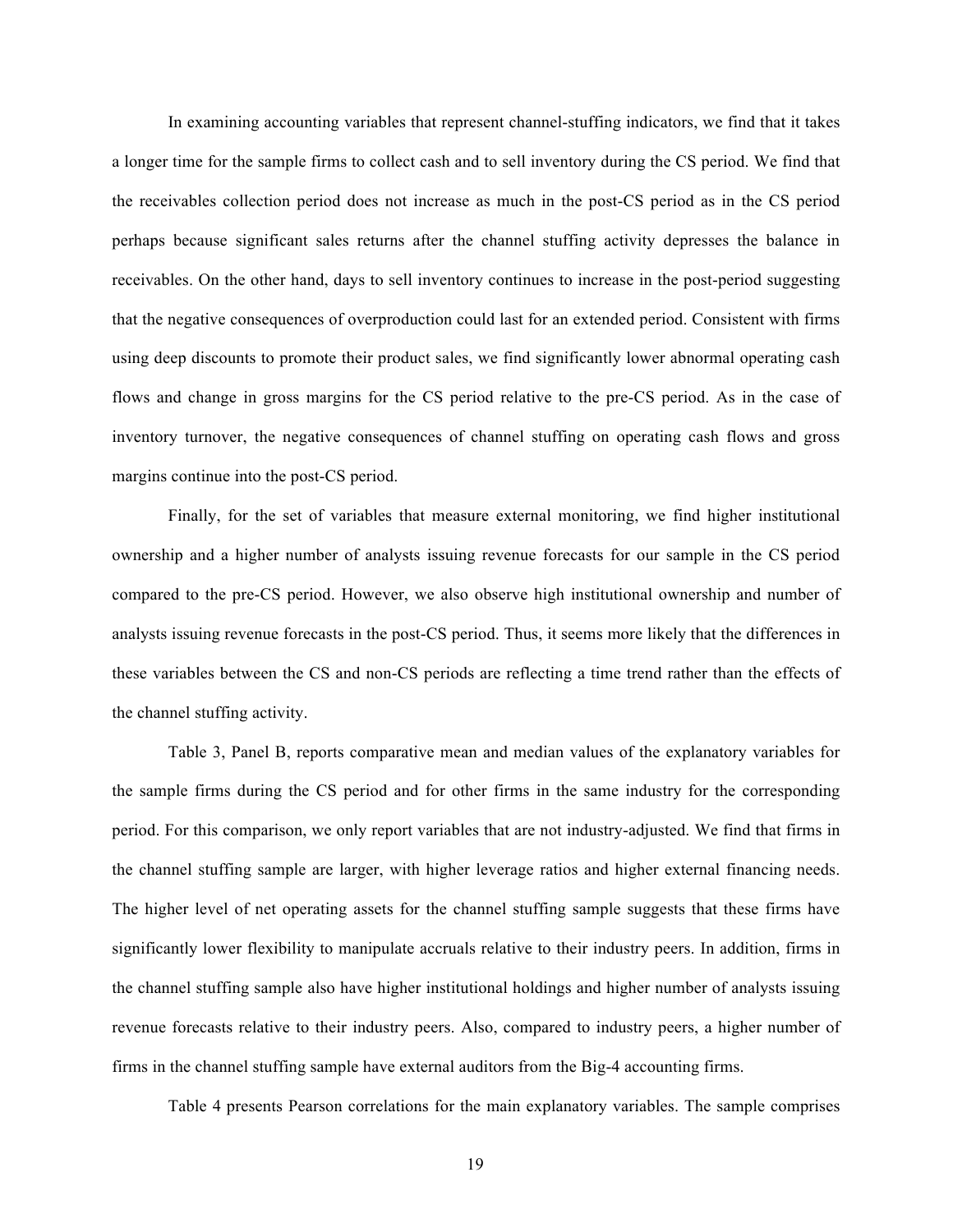firm-quarters used to estimate the prediction model over the period 1994-2006. Specifically, we include firm-quarters in the channel stuffing sample and the remaining firm-quarters in the Compustat population of firms excluding financial firms and utilities.7 Most correlation coefficients are statistically significant due to the large sample size. Consistent with prior research, we find that size is positively correlated with institutional ownership, number of analysts issuing revenue forecasts, profit margin, gross margin, and whether a firm uses a Big-4 auditor. Not surprisingly, we observe that firms with higher profit margin and gross margin experience fewer losses over the past two years. Since most accounting variables are measured as changes relative to the same quarter of the previous year and adjusted by the industry median, we do not observe unusually high correlations among the accounting variables. For example, the correlation between net operating assets and days to collect receivables (days to sell inventory) is 0.01  $(0.05)$ .

#### **4.2 Model estimation**

Results of the simple probit regression are reported in column (1) of Table 5. Since the probit model does not separately account for the probability of engaging in channel stuffing and the probability of detecting channel stuffing, the coefficient estimates could be interpreted as the impact of the explanatory variables on the probability of channel stuffing or on the detection of channel stuffing, or on both. For example, we find that the coefficient estimate on firm size is positive and significant in the probit model. However, it is unclear whether large firms are more likely to engage in channel stuffing or whether the market directs more scrutiny on these firms and therefore their channel stuffing activity is more likely to be detected. We also find the coefficient estimate on institutional ownership to be significantly positive in the probit model. But again, it is not clear whether institutional ownership encourages channel stuffing due to increased market pressure or whether it increases the detection probability due to the ability of sophisticated investors to understand complex accounting strategies.

<sup>&</sup>lt;sup>7</sup>We also exclude firms in service industries (SIC code  $\geq$  8000) because the nature of their business does not afford them opportunities for channel stuffing. We refer to the sample of remaining firm-quarters in the Compustat population (i.e., other than channel-stuffing firm-quarters) as the non-channel stuffing sample.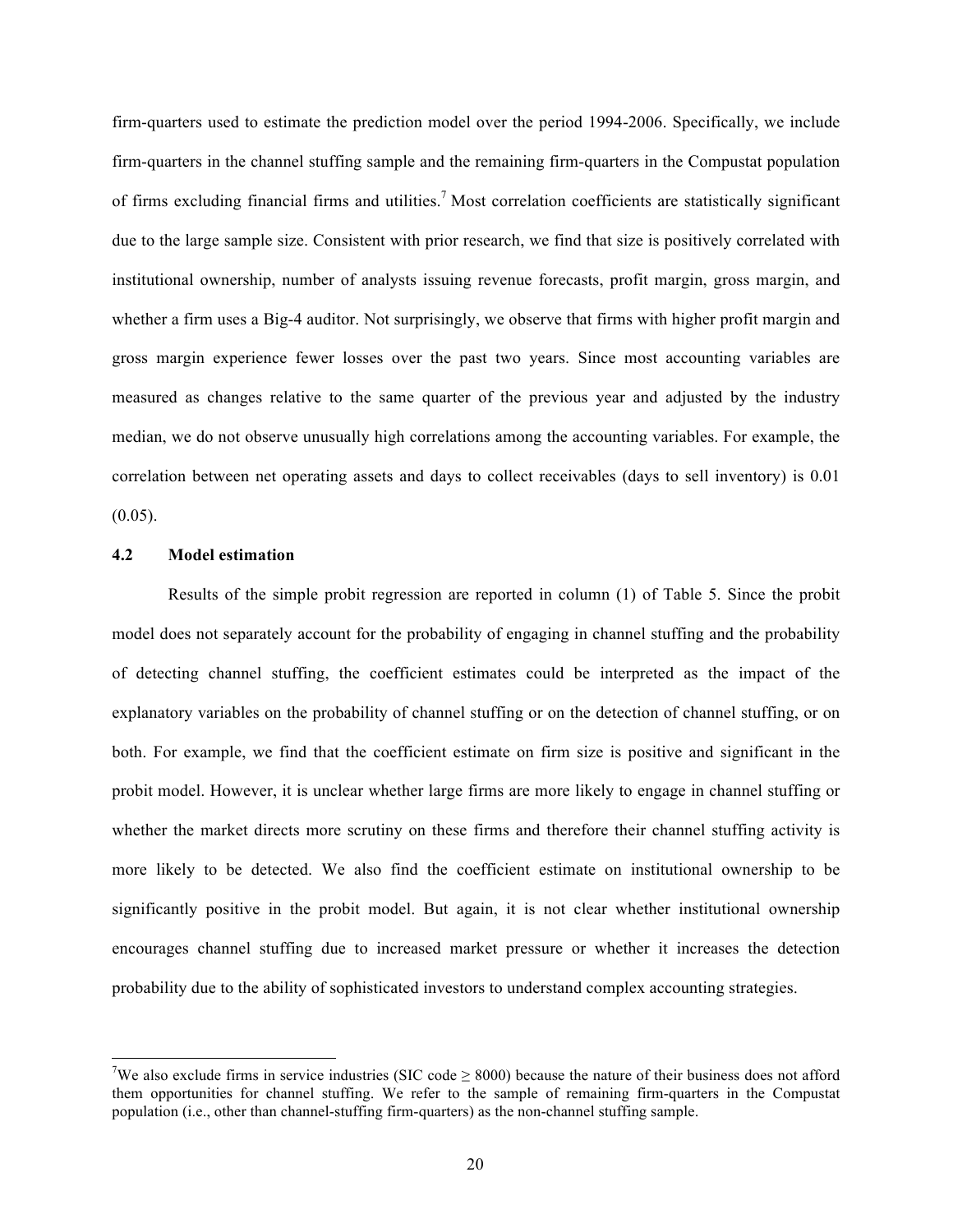To account for the probability of engaging in channel stuffing and detecting channel stuffing separately, we estimate the bivariate probit model and report its results in Table 5, columns 2 and 3. Similar to the results of the probit model estimation and the univariate analysis, we find that firms with higher sales growth in the previous quarter are more likely to engage in channel stuffing (although significance is weak). Since this variable is industry-adjusted, the result suggests that the channel stuffing firms may be trying to maintain superior growth potential relative to industry peers rather than simply mimicking the average industry performance. We also find firms with limited accrual management ability (high NOA) to be more likely to engage in real activities management via channel stuffing. Further, we find that firms with a higher level of gross margin and profit margin are more likely to engage in channel stuffing, consistent with our hypothesis that these firms can reap greater benefits from revenue manipulation since every dollar of inflated revenues would result in higher profitability. In terms of financial indicators of channel stuffing, we find that the receivables collection period increases significantly in the CS period. Further, firms that engaged in channel stuffing exhibit a lower gross margin and abnormal operating cash flow relative to the same quarter of the previous year (although significance is weak).

Different from the probit model, we find that firm size is negatively related with the probability of channel stuffing and positively correlated with the probability of detection, which is consistent with the higher likelihood of large firms with a public profile to be caught if they commit accounting fraud. Also different from the probit model, we find that institutional ownership, Big-4 auditor, and the passage of SAB 101 increase the probability of detecting channel stuffing and therefore reduce the probability of the channel stuffing activity itself. We find that the number of analysts issuing revenue forecasts decreases the probability of detecting channel stuffing and increases the probability of committing channel stuffing. While the result is consistent with analysts' revenue forecasts placing pressure on companies to manage their revenues, the negative coefficient estimate in the detection model casts some doubt on the monitoring role of security analysts. Finally, we find that, conditional on the occurrence of the channel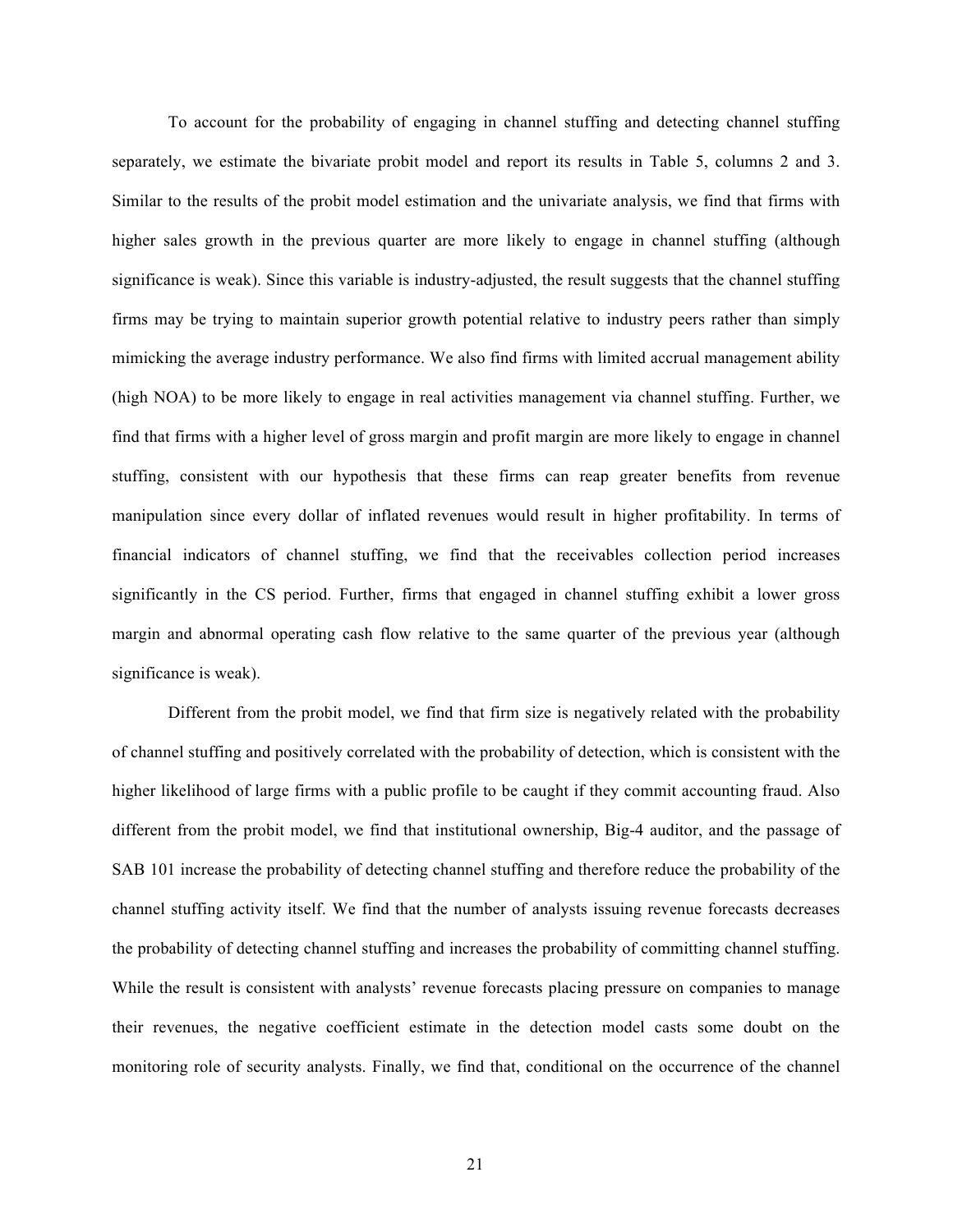stuffing activity, channel stuffing by firms in more litigious industries and firms with high prior return volatility is more likely to be detected.

#### **4.3 Performance of the prediction model (within-sample)**

## *4.3.1 Overall model fit*

Both models exhibit high predictive power as indicated by the psuedo- $R^2$  of 32% for the probit model and 35% for the bivariate probit model. We further evaluate the models' ability to predict channel stuffing when it occurs and reject channel stuffing when it does not occur (i.e., the power and specification of the model). We follow Dechow et al. (2010) and construct a fitness score (F-Score) that equals the predicted probability of CS=1 and D=1 divided by the unconditional probability of including a specific firm-quarter in our sample. The unconditional probability is calculated as the number of observations (348 firm-quarters) in the channel-stuffing sample divided by the sum of the number of observations in the channel stuffing and non-channel stuffing samples (117,984 firm-quarters). An F-Score of one indicates that the predicted probability of channel stuffing equals the unconditional probability of channel stuffing. Values of F-Score higher (lower) than one indicate higher (lower) probability of channel stuffing. Figure 1 plots the distribution of F-Scores for the channel stuffing sample and the non-channel stuffing sample separately. The solid line (dashed line) depicts the cumulative distribution of F-Scores for non-channel stuffing firms based on the probit model (bivariate probit model) and the line with white squares (black circles) depicts the cumulative distribution of F-Scores for channel stuffing sample firms based on the probit model (bivariate probit model). Based on the bivariate probit model, it is clear from the figure that a higher number of firm-quarters are to the right of one for the channel stuffing sample (87.7%), while a lower number of firm-quarters are to the right of one for the non-channel-stuffing sample (21.7%). Since an F-Score of one is an arbitrary cut-off, we examine other cut-offs as well to check if the difference between the two groups holds consistently throughout the distribution. If we increase the F-Score cut-off to two, the percentage of firm-quarters to the right of two is 75.3% for the channel stuffing sample and 12.7% for the non-channel stuffing sample. These results suggest that our prediction model produces reasonably low Type I as well as Type II errors. Results based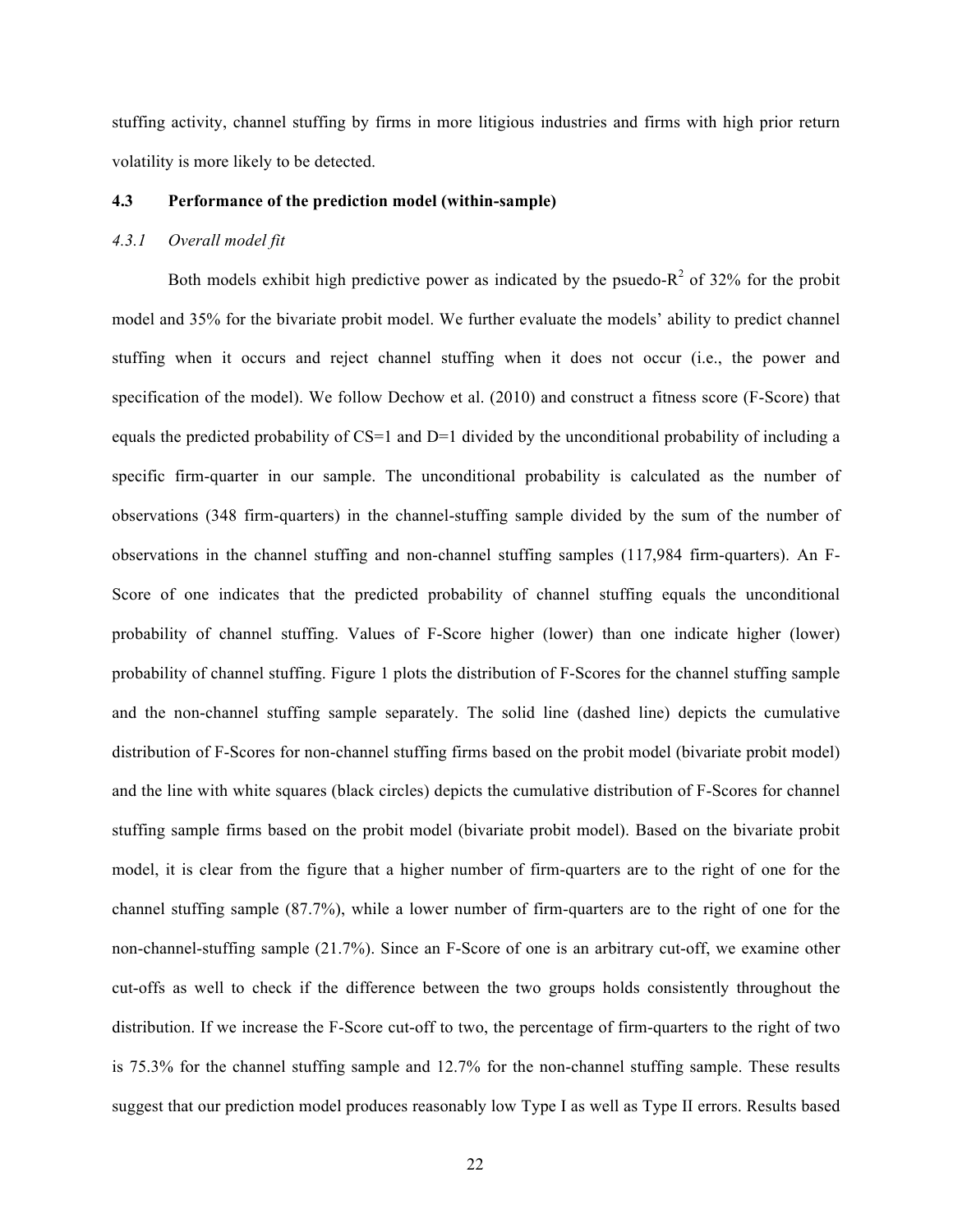on the simple probit model are in general weaker than the bivariate probit model, i.e., the model produces marginally higher Type I and Type II errors in within-sample prediction.

#### *4.3.2 Comparative predictive power of the probit and bivariate probit models*

Table 6, Panel A, reports the correlations between the probability of detected channel stuffing based on the probit model (i.e.,  $CS=1 \& D=1$ ) and (i) the probability of detected channel stuffing based on the bivariate probit model, (ii) the marginal probability of channel stuffing based on the bivariate probit model (i.e., CS=1), and (iii) the marginal probability of detection based on bivariate probit model (i.e.,  $D=1$ ). We find the probability of detected channel stuffing based on the probit model and the bivariate probit model to be highly positively correlated (0.7488). However, this correlation is significantly less than one (i.e., the null of  $\rho=1$  is rejected at the 1% level), suggesting different prediction outcomes from the two models. In addition, we find that the probability of detected channel stuffing based on the probit model is negatively correlated with the marginal probability of channel stuffing based on the bivariate probit model (-0.0424) and positively correlated with the marginal probability of detection based on the bivariate probit model (0.3110). This suggests that the predicted outcomes based on the probit model are more likely to be affected by factors related to detection of channel stuffing rather than factors related to a firm engaging in channel stuffing. Consequently, it is likely that the simple probit model may identify a different set of firms as having a high likelihood of channel stuffing compared to the bivariate probit model.<sup>8</sup>

In Table 6, Panel B, we further evaluate the comparative fitness of the two models by examining whether the predicted probability of detected channel stuffing for the channel stuffing sample is higher based on the bivariate probit model relative to the probit model. Similarly, we examine whether the predicted probability of detected channel stuffing for the non-channel stuffing sample is lower based on the bivariate probit model relative to the probit model. We compute the ratio of the probability of detected

<sup>&</sup>lt;sup>8</sup>We find that only 8% of firms in the top 5% of the predicted probability of detected channel stuffing estimated from the simple probit model also fall in the top 5% of the predicted probability of channel stuffing estimated from the bivariate probit model. The overlap increases to 17% and 40% when we examine firms in the top 25% and top 50% of the predicted probability of channel stuffing.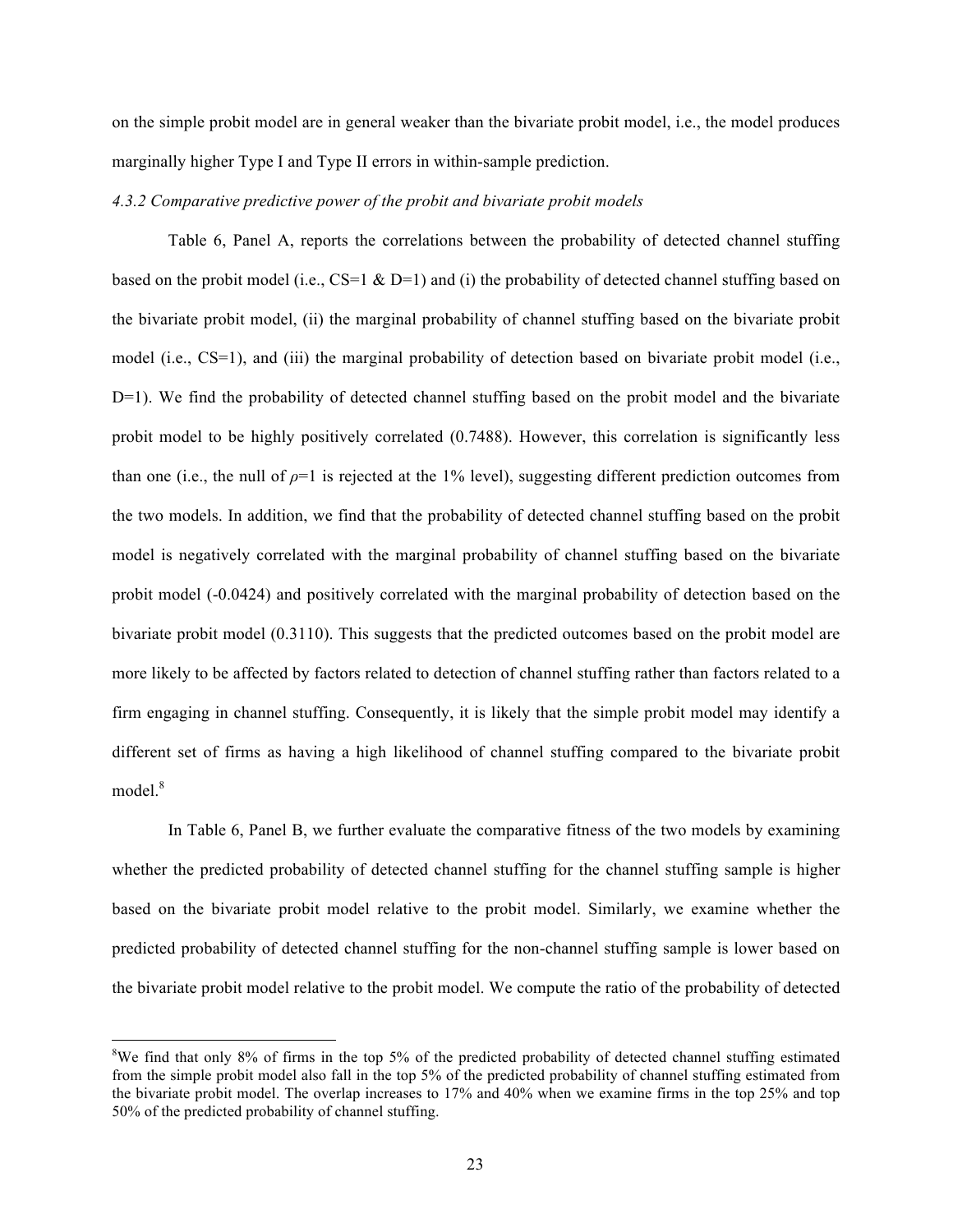channel stuffing based on the bivariate probit model and the probability of detected channel stuffing based on the probit model for each firm-quarter. If the predictive ability of the bivariate probit model is superior to that of the probit model, we expect the mean ratio to be greater than one for the channelstuffing firm-quarters and less than one for the remaining firm-quarters. In other words, we expect both Type I and Type II errors to be smaller for the bivariate probit model estimation results. We first calculate the ratio based on the estimation results presented in Table 5 (i.e., the within-sample analysis). We find the mean ratio to be significantly greater than one for the channel stuffing firm-quarters (1.3749) and significantly less than one for the non-channel stuffing firm-quarters (0.7460). To test the out-of-sample robustness of our results, we also estimate the two models using 50% of observations selected randomly. We then apply the estimated coefficients to the other half of the observations and compare the out-of-thesample estimation results of the two models. We find that the mean ratio based on the out-of-sample estimation results is 1.3549 for the channel-stuffing firm-quarters and 0.5453 for the non-channel-stuffing firm-quarters, and further both ratios are significantly different from one. Overall, the results in Table 6 provide evidence that bivariate probit model obtains lower Type I and Type II prediction errors and hence provides a better fit relative to the simple probit model.

#### **4.4 Impact on performance of subsequent quarters**

Table 7 reports the performance of firms over a period of four quarters following the channel stuffing quarter.<sup>9</sup> We report the over-time industry-adjusted means of sales growth in Panel A, ROA in Panel B, days-to-sell inventory in Panel C, and change in production in Panel D. Column 1 of all panels documents the subsequent performance of the sample of channel stuffing firms. When a firm engages in channel stuffing in multiple consecutive quarters, we only retain the last quarter in the string for the analysis of subsequent performance.<sup>10</sup> We find that firms in the channel stuffing sample experience a significant decline in industry-adjusted sales growth after the channel stuffing quarter and this decline

<sup>&</sup>lt;sup>9</sup> Because our research objective is to predict channel-stuffing activity for a given firm quarter, we do not include performance reversal information in our prediction models. Instead, we use information on performance reversals in subsequent quarters to check the validity of our prediction models.<br><sup>10</sup>We further require the retained firm to have no channel stuffing allegations in the subsequent four quarters that we

examine in this table.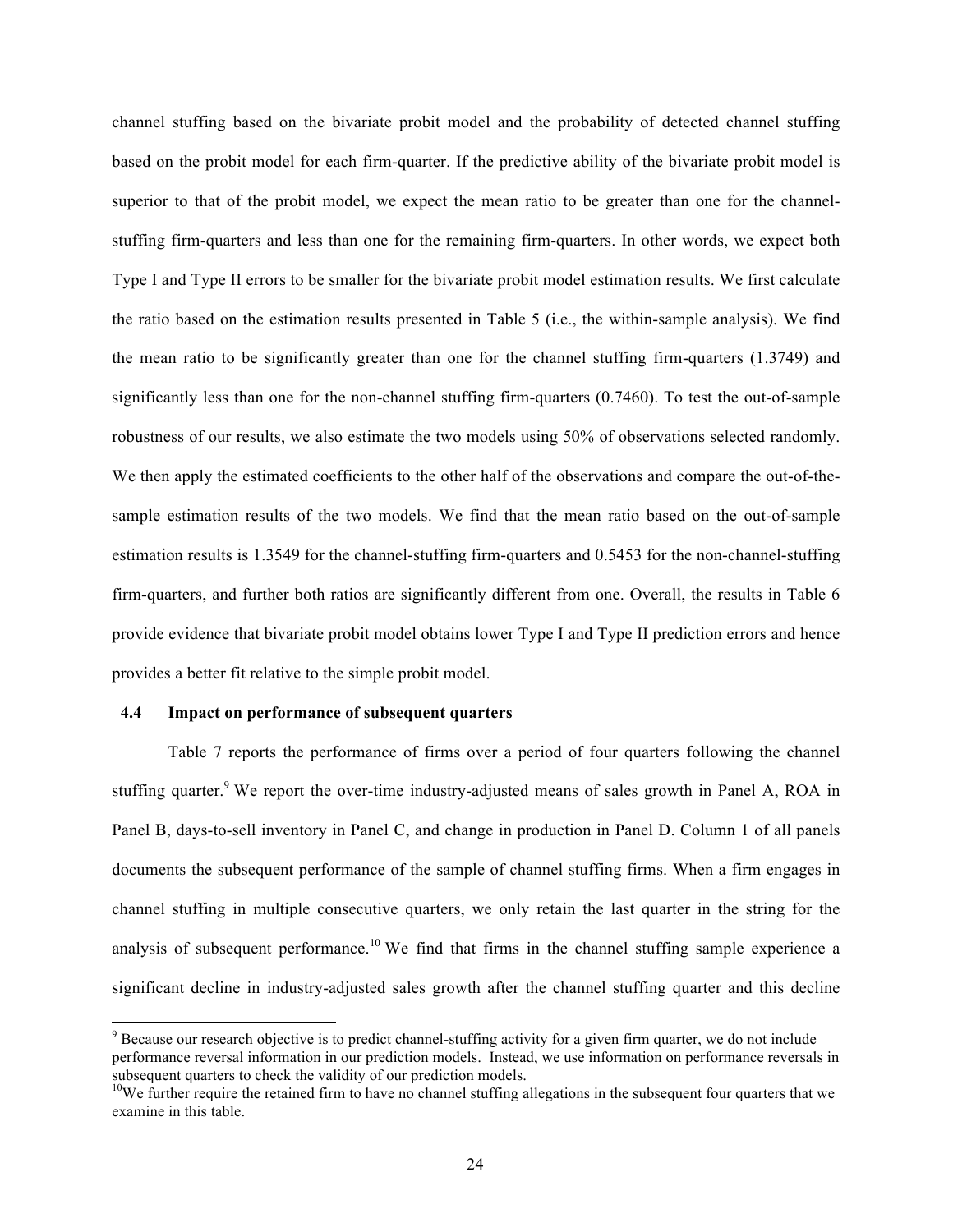worsens over four quarters in the future. This finding confirms our conjecture that it is physically impossible for firms to engage in channel stuffing for an extended period of time. Further, firms that engage in channel stuffing experience a significant decline in industry-adjusted ROA after the channel stuffing quarter for the next four quarters. Consistent with the slowing down of sales, we find that these firms experience inventory build-up in the subsequent four quarters as indicated by the increase in the industry-adjusted days-to-sell inventory. Further, consistent with the inventory build-up, we find that the sample firms shrink their production following the channel stuffing quarter. Overall, our results indicate that firms that engage in channel stuffing in order to boost their revenues and earnings in the short-term, suffer long-lasting adverse effects on their operations and overall performance.<sup>11</sup> Thus, while this technique of managing earnings through real activities may be less costly in terms of litigation risk or regulatory penalties given its lower likelihood of detection, we observe that firms that engage in channel stuffing bear a huge cost in terms of adverse future operating performance.

To examine the reliability of the out-of-sample classification of channel stuffing based on the bivariate probit and probit models, we examine the future performance of firms that we identify as having a high likelihood of channel stuffing but that are not alleged to have engaged in channel stuffing. We expect the future performance for the non-detected firms with high probability of channel stuffing to follow the same pattern as the detected channel stuffing firms. We form 20 portfolios of the sample of non-channel stuffing firm-quarters by sorting on the predicted probability of channel stuffing estimated from the bivariate probit model and designate firm-quarters in the top portfolio as those identified by our model to have a high likelihood of channel stuffing (results reported in column 2 of Table 7). When a firm is identified as having a high likelihood of channel stuffing for multiple consecutive quarters, we only retain the last quarter of the string for the analysis of subsequent performance. We repeat the above identification procedure using the predicted probability of channel stuffing estimated from the simple probit model and designate firm-quarters in the top portfolio as those with a high likelihood of channel

 $11$ Of course, we cannot and do not claim that the channel stuffing activity per se led to the future adverse performance; it is possible that the firm would have experienced declining revenues and earnings regardless of the channel stuffing activity.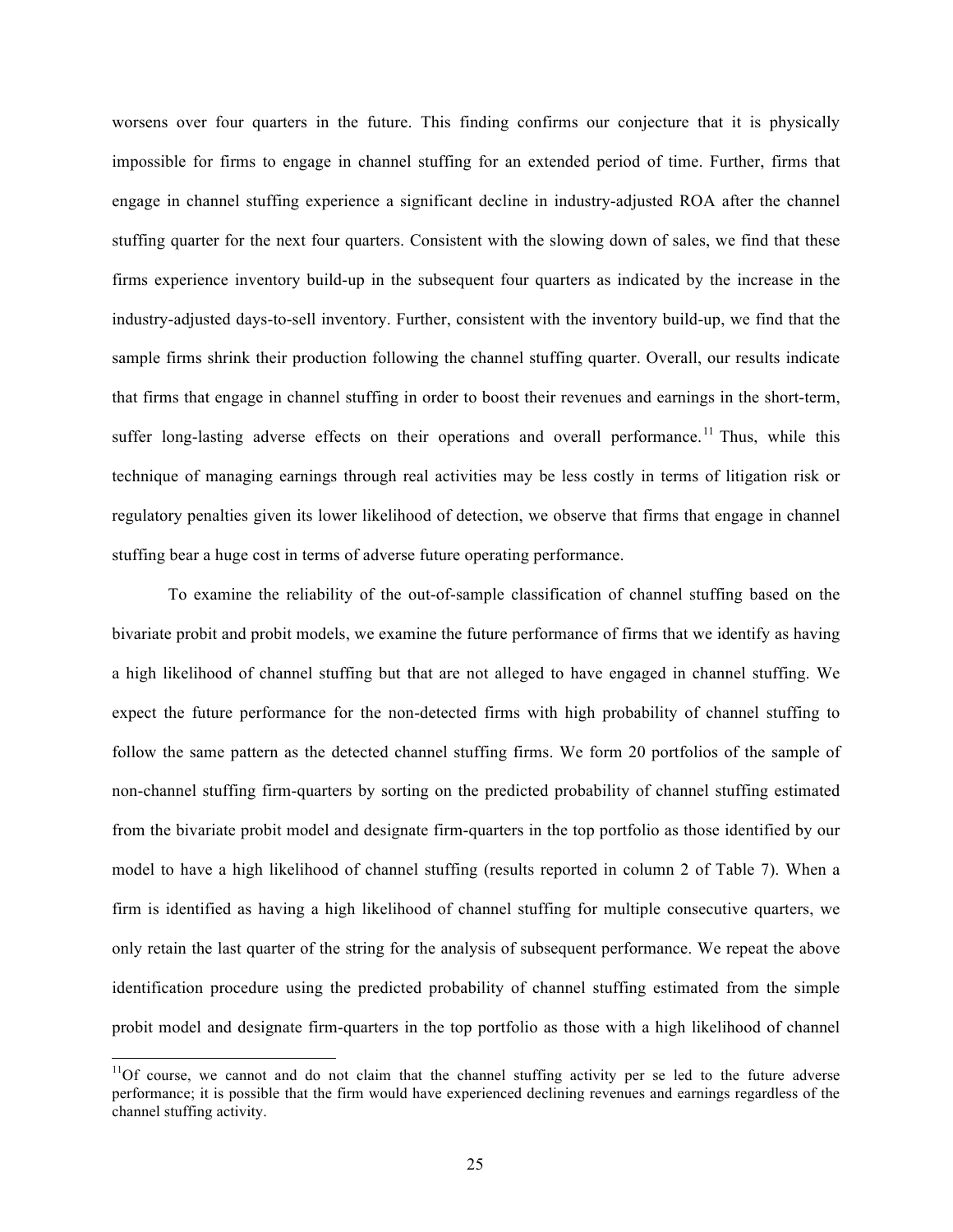stuffing (reported in column 3 of Table 7).

When we compare the time-trend of performance variables of the detected channel stuffing sample (column 1) with the sample of firms identified by the bivariate probit model as having a high likelihood of channel stuffing (column 2), we find that the adverse trend of the latter sample closely follows that of the detected channel stuffing sample in the case of sales growth, ROA, production, and inventory build-up. From column 3, the decline in sales growth and ROA and the increase in days-to-sell inventory are significantly weaker for firms identified by the simple probit model as having a high likelihood of channel stuffing both relative to the detected channel stuffing sample and the sample identified by the bivariate probit model. Further, these firms experience no noticeable change in industryadjusted production over the subsequent quarters. Thus, the bivariate probit model's classification of firms as having a high likelihood of channel stuffing is borne out by our ex post validation based on subsequent performance patterns similar to that of the detected channel stuffing sample.<sup>12</sup> On the other hand, firms classified as having a high likelihood of channel stuffing by the simple probit model have performance patterns in future quarters that are significantly different from those of the detected channel stuffing sample, implying that the simple probit model may be subject to greater classification errors than the bivariate probit model.

Overall, our results highlight the shortcomings of a simple probit model when predicting accounting irregularities, earnings management, or other wrong-doing that is hard to detect. In such cases, we recommend the use of the bivariate probit model that accounts for the probability of detection in the estimation process and results in superior predictive ability and lower classification errors.

## **5. Summary and Conclusion**

<sup>&</sup>lt;sup>12</sup> Since sales growth is also used as an explanatory variable in the prediction model, there may be a concern that the similar pattern of subsequent sales growth for the model-identified top 5% of firms and the actual channel stuffing firms simply reflects mean reversion in sales growth for both samples (since quarter *t*'s sales growth for the two samples are similar). To alleviate this concern, we match each of the model-identified firms in the top 5% with a matched firm with similar sales growth in quarter *t* and whose probability of channel stuffing falls below the median. We find that the matched-firm-adjusted future sales growth of the top 5% also follows the same pattern as that of the actual channel stuffing sample, implying that the result cannot be simply attributed to mean reversion.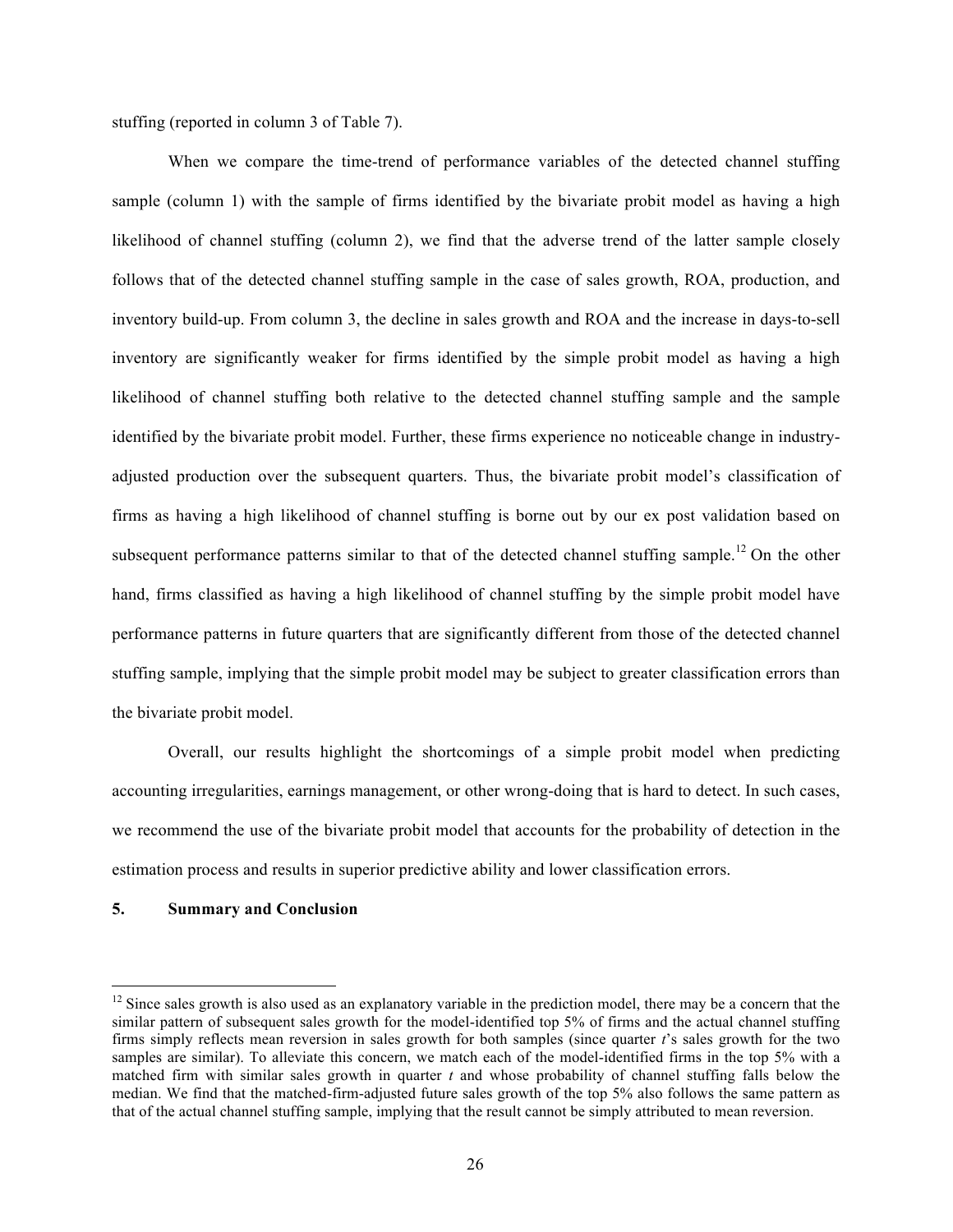We examine a sample of firms that engaged in channel stuffing. The practice of channel stuffing is a form of "real" activities management that leads to accelerated revenue recognition and provides a short-term boost to revenues and profits. Usually, cases of channel stuffing are revealed through the actions of whistle-blowers or ex post when future reversals in performance unravel the scheme. We develop a model that predicts the probability of channel stuffing after controlling for the fact that many cases of channel stuffing may have occurred but were not detected, i.e., we estimate a bivariate probit model that accounts for the partial observability problem. We find that smaller firms, firms with high growth opportunities, high profit margins and limited accrual management ability are more likely to engage in channel stuffing. Further, we find that an increase in the receivables collection period serves as a useful indicator of channel stuffing. At the same time, we find that larger firms, with high institutional ownership, high litigation risk, and facing a more stringent regulatory regime (post SAB 101) are more likely to be detected and hence are less likely to engage in channel stuffing. In addition, we find that firms that engage in channel stuffing experience declining sales, production, and profits and increasing inventory levels in subsequent periods. Thus, while this form of earnings management may be viewed by companies as less costly in that the risk of exposure is quite low, it imposes costs on the company's operations and profitability that persist over a long period of time.

We find that the bivariate probit model estimation results in lower Type I and Type II errors relative to the simple probit model. Moreover, we find that a subsample of undetected firms identified by the bivariate model (but not the simple probit) as having a high likelihood of channel stuffing exhibit patterns of future performance reversals that closely parallel those observed for the sample of detected channel stuffing. This ex post validation further supports the efficacy of the bivariate probit model. Overall, our results highlight the need to control for the probability of detection to minimize misclassification when predicting the likelihood of any accounting irregularity or earnings management behavior that is hard to detect.

The small sample size is of course a limitation of our study. However, the small sample size is partly due to the difficulty in detecting cases of channel stuffing. We believe that, particularly for such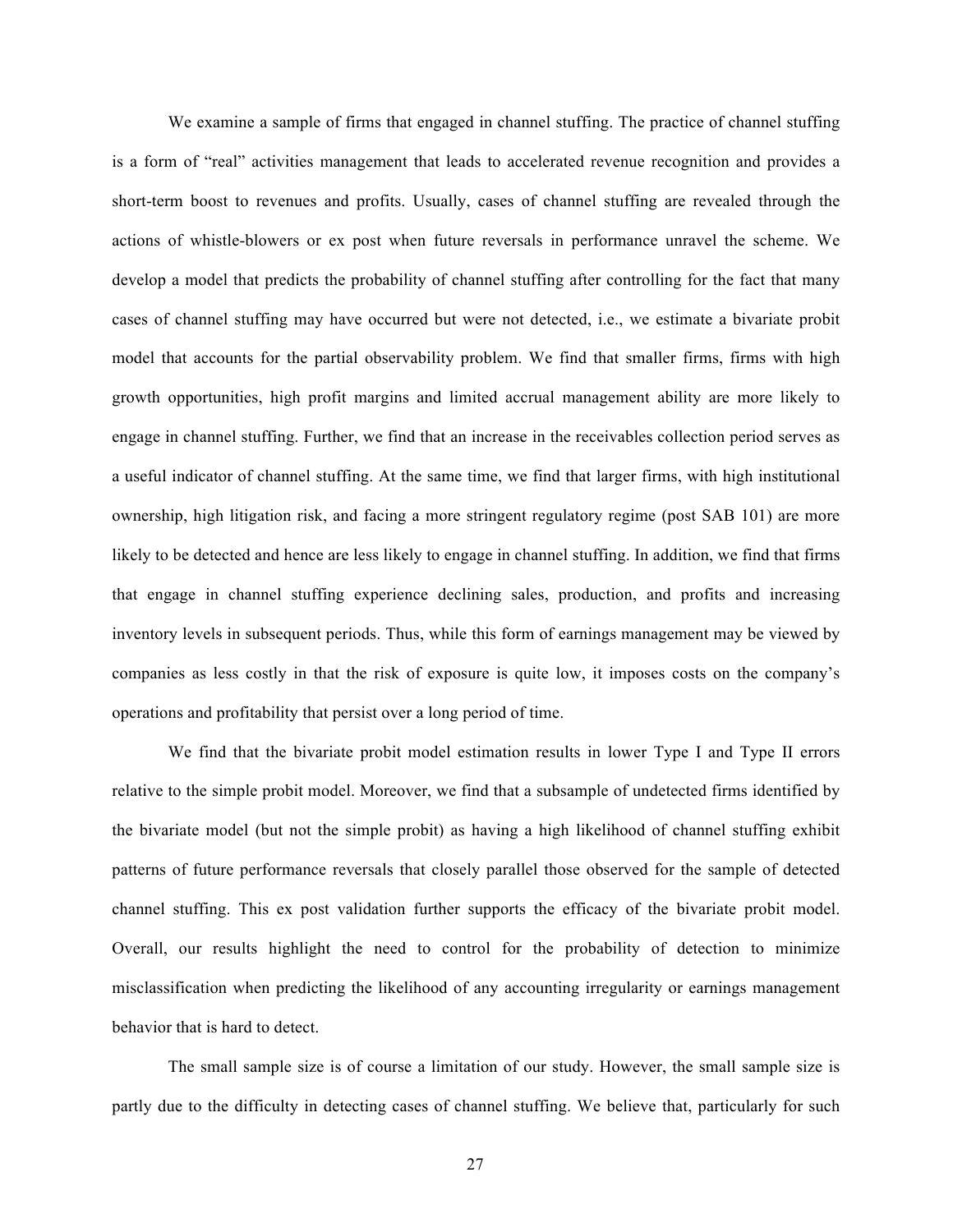settings, it is necessary to shed light on factors associated with the activity which may help in the timely detection of many more cases.

An insight that arises from the results of the bivariate probit model is that large high profile firms are more likely to be detected but, after controlling for the detection probability, smaller firms are more likely to engage in this activity. We find that firms identified by us as having a high likelihood of channel stuffing but which escaped detection are significantly smaller than the detected channel stuffing firms (mean total assets of the channel stuffing sample 6 times higher) and have significantly lower institutional holdings (mean of channel stuffing sample 3 times higher). Since about 62% of firms in our channel stuffing sample were sued in class actions, it appears that litigators are effective monitors of large high profile companies likely because of their deep pockets. Assuming that the SEC's objective is to curb overall accounting abuse, it would make sense for the SEC to investigate smaller companies that are not subject to close public scrutiny rather than duplicate the efforts of litigators in pursuing large companies. On the other hand, perhaps the SEC acts on the belief that making an example of a large company deters wrong-doing by all companies.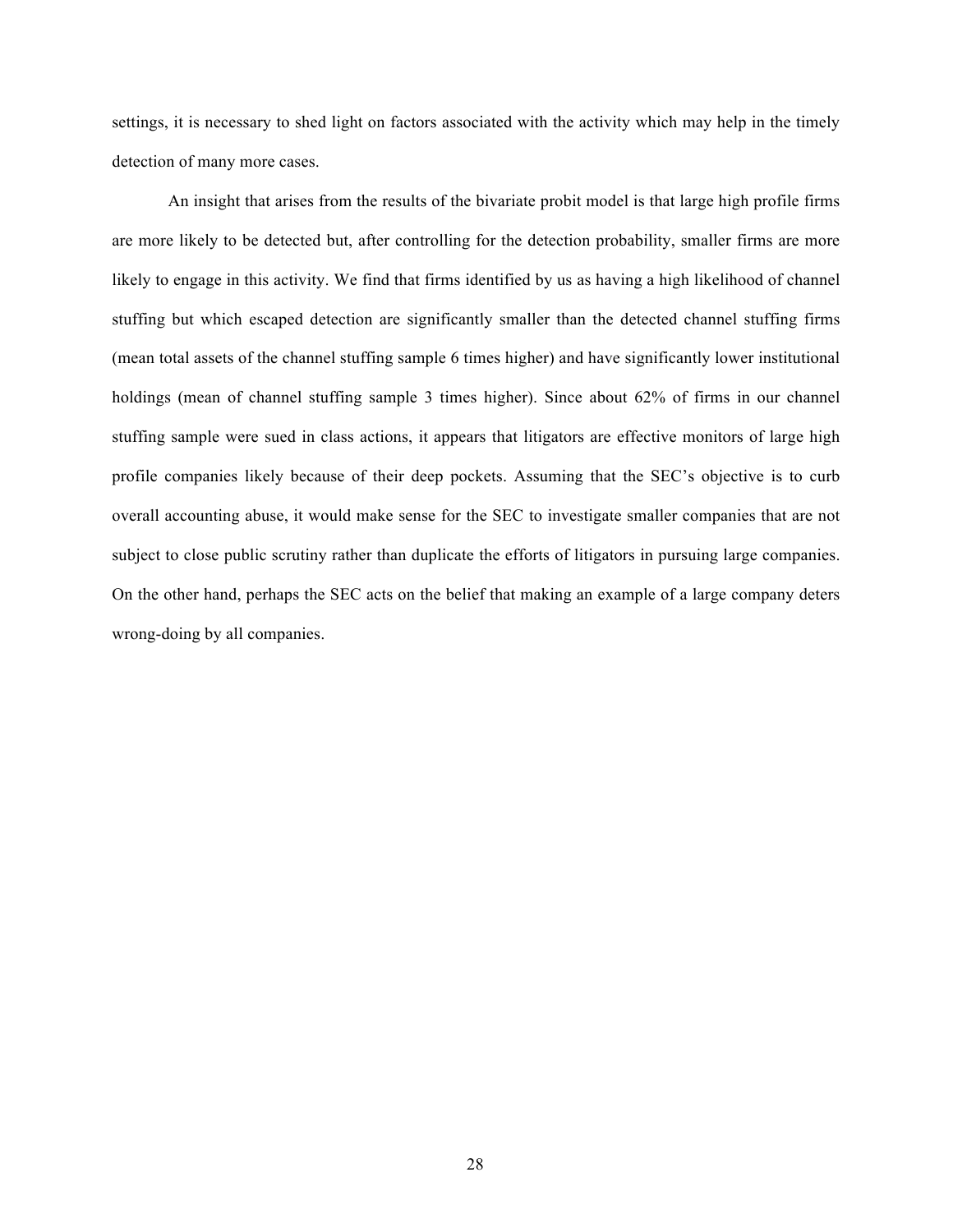# **Appendix:**

## Variable Definitions

| AB CFO              | Abnormal operating cash flows. Following Roychowdury (2006), we regress<br>cash flows from operations on the current quarter's sales and changes in sales.<br>We run the regression within industry-quarter and use the residuals as the signed<br>abnormal cash flows for each firm-quarter. |
|---------------------|-----------------------------------------------------------------------------------------------------------------------------------------------------------------------------------------------------------------------------------------------------------------------------------------------|
| <b>BEAT CHEPS</b>   | Indicator variable that equals 1 if a firm's quarterly EPS is greater than the EPS<br>of the same quarter of the previous year by 0 to 3 cents, 0 otherwise.                                                                                                                                  |
| <b>BEAT EPS</b>     | Indicator variable that equals 1 if a firm's quarterly EPS is between 0 and 3<br>cents, 0 otherwise.                                                                                                                                                                                          |
| BIG4                | Indicator variable that equals 1 if one of the big-4 public accounting firms served<br>as the external auditor for a given firm-year, 0 otherwise.                                                                                                                                            |
| <b>BM</b>           | Book value of equity divided by the market value of equity at the beginning of<br>quarter $t$ minus the industry median.                                                                                                                                                                      |
| CH DAYS COL         | Percentage change in days to collect receivables relative to the same quarter last<br>year minus the industry median.                                                                                                                                                                         |
| CH DAYS INV         | Percentage change in days to sell inventory relative to the same quarter last year<br>minus the industry median.                                                                                                                                                                              |
| CH_GROSSM           | Changes in gross margin relative to the same quarter last year minus the industry<br>median.                                                                                                                                                                                                  |
| <b>EXTERNAL</b>     | Indicator variable that equals 1 if a firm issues new debt, or new equity, or<br>carries out a merger or acquisition, 0 otherwise, measured for each quarter.                                                                                                                                 |
| <b>GM</b>           | Gross margin divided by net sales, of quarter $t-1$ , minus the industry median.                                                                                                                                                                                                              |
| <b>INST HOLD</b>    | Percentage of shares held by institutional investors at the beginning of quarter $t$ .                                                                                                                                                                                                        |
| <b>LEVERAGE</b>     | Long-term debt divided by total assets at the beginning of quarter $t$ .                                                                                                                                                                                                                      |
| <b>LOSS RATIO</b>   | Number of loss quarters over the previous eight quarters divided by 8.                                                                                                                                                                                                                        |
| <b>NOA</b>          | Net operating assets defined as the difference between operating assets and<br>operating liabilities scaled by total assets, at the beginning of quarter $t$ .                                                                                                                                |
| PCT LIT             | Percentage of firms in each industry that are sued in class actions in quarter t-1.                                                                                                                                                                                                           |
| PM                  | Operating income divided by net sales, of quarter $t-1$ , minus the industry median.                                                                                                                                                                                                          |
| <b>REV ANA</b>      | Number of analysts that issue at least one revenue forecast for the firm in quarter<br>$t-1$ .                                                                                                                                                                                                |
| RET VOL             | Standard deviation of monthly stock returns over the previous year.                                                                                                                                                                                                                           |
| <b>SAB101</b>       | Indicator variable that equals 1 for years after 2000 and 0 otherwise.                                                                                                                                                                                                                        |
| <b>SALES GROWTH</b> | Net revenue for quarter $t-1$ divided by the net revenue from the same quarter of<br>the previous year minus 1, adjusted for industry median.                                                                                                                                                 |
| <b>SIZE</b>         | Natural log of total assets at the beginning of quarter $t$ .                                                                                                                                                                                                                                 |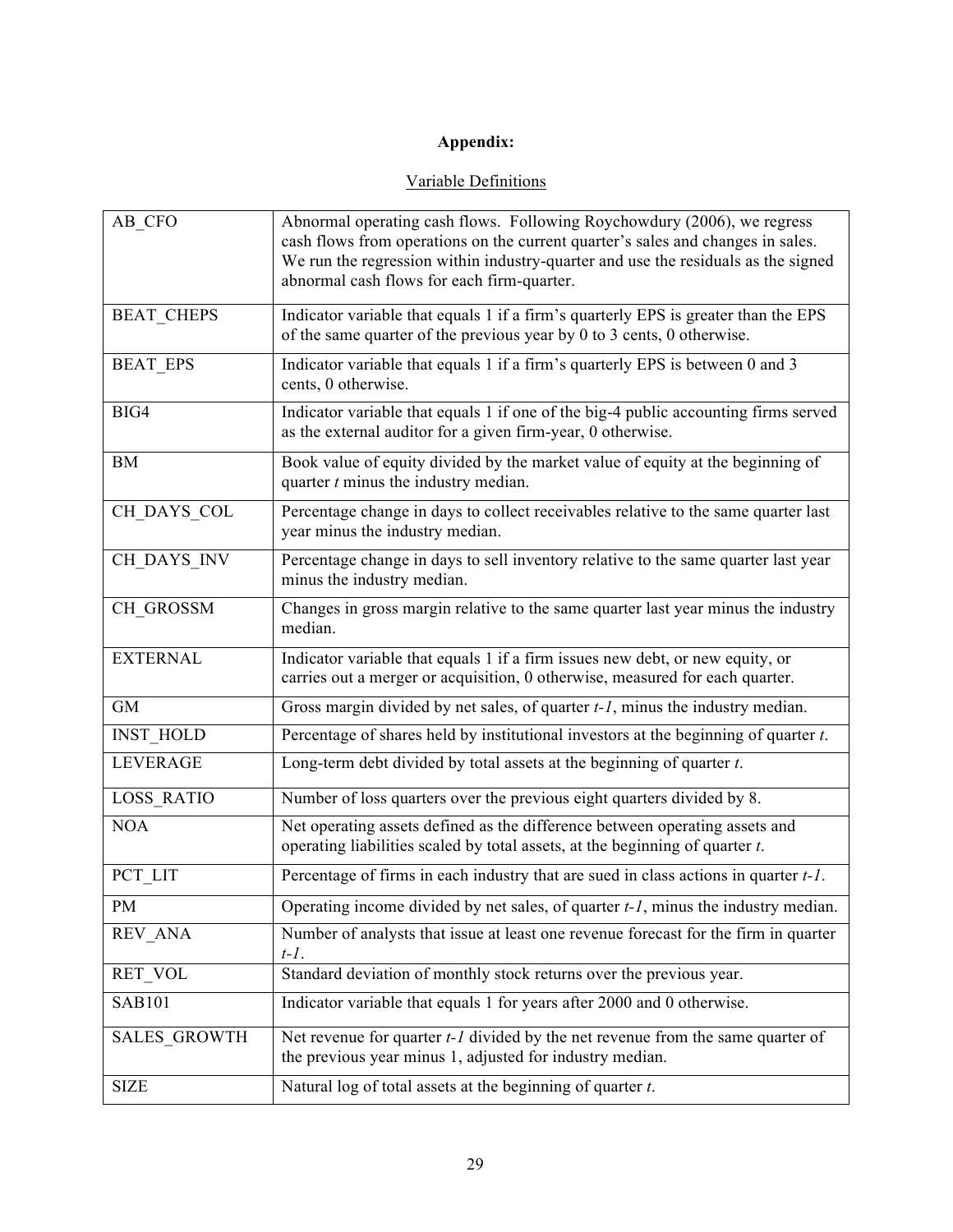### **REFERENCES**

Altamuro, J., A. Beatty, and J. Weber. 2005. The effects of accelerated revenue recognition on earnings management and earnings informativeness: Evidence from SEC Staff Accounting Bulletin No. 101. *The Accounting Review* 80 (2); 373-401.

Baber, W., P. Fairfield, and J. Haggard. 1991. The effect of concern about reported income on discretionary spending decisions: The case of research and development. *The Accounting Review* 66 (4): 818-829.

Bartov, E. 1993. The timing of asset sales and earnings manipulation. *The Accounting Review* 68 (4): 840-855.

Bruns, W., and K. Merchant. 1990. The dangerous morality of managing earnings. *Management Accounting* 72 (2): 22-25.

Bushee, B. 1998. The influence of institutional investors on myopic R&D investment behavior. *The Accounting Review* 73 (3): 305-333.

Burgstahler, D., and I. Dichev. 1997. Earnings management to avoid earnings decreases and losses. *Journal of Accounting and Economics* 24 (1): 99-126.

Callen, J., S. Robb, and D. Segal. 2008. Revenue manipulation and restatements by loss firms. *Auditing: A Journal of Practice & Theory* 27 (2): 1-29.

Caylor, M. 2010. Strategic revenue recognition to achieve earnings benchmarks, *Journal of Accounting and Public Policy* 29 (1): 82-95.

Chapman, C and T. Steenburgh, 2008. An Investigation of Earnings Management Through Marketing Actions. Working paper, Harvard Business School.

Cohen, D and B. Eli, 2009. The Numbers Game in the Pre- and Post-Sarbanes-Oxley Eras, *Journal of Accounting, Auditing, and Finance* 24 (4): 505-534.

Das, S., P. Shroff, and H. Zhang. 2009. Quarterly earnings patterns and earnings management. *Contemporary Accounting Research* 26 (3): 797-831.

Dechow, P., and R. Sloan. 1991. Executive incentives and the horizon problem: An empirical investigation. *Journal of Accounting and Economics* 14 (1): 51-89.

Dechow, P., R. Sloan, and A. Sweeney. 1996. Causes and consequences of earnings manipulation: An analysis of firms subject to enforcement actions by the SEC. *Contemporary Accounting Research* 13: 1- 36.

Dechow, P., W. Ge, C. Larson, and R. Sloan. 2010. Predicting material accounting misstatements. *Contemporary Accounting Research*, forthcoming.

Degeorge, F., J. Patel, and R. Zeckhauser. 1999. Earnings manipulations to exceed thresholds. *Journal of Business* 72 (1): 1-33.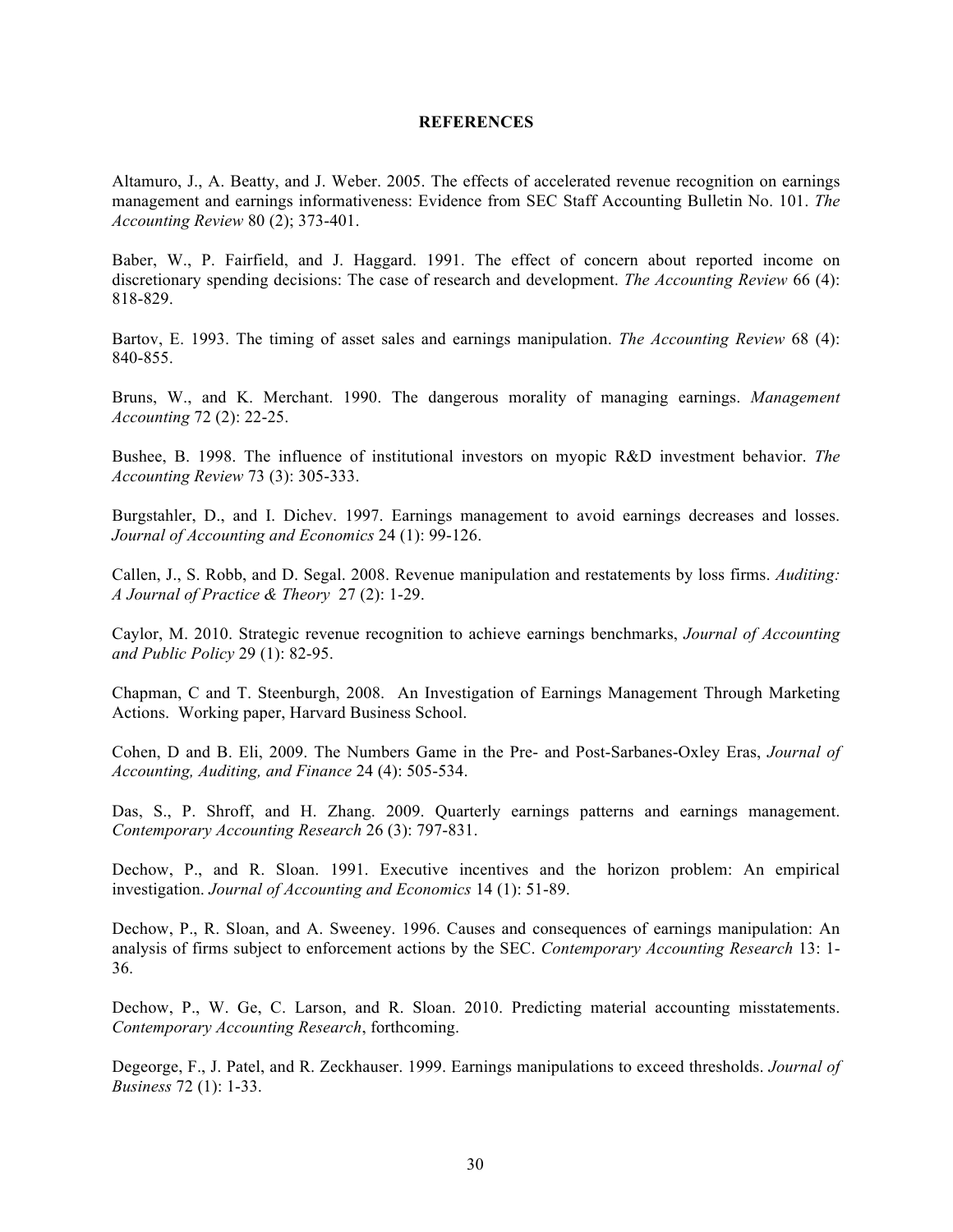Ertimur, Y., J. Livnat, and M. Martikainen. 2003. Differential market responses to revenue and expense surprises. *Review of Accounting Studies* 8: 185-211.

Ertimur, Y. and S. Stubben. 2005. Analysts' incentives to issue revenue and cash flow forecasts. Working paper, Duke University.

Feinstein, J. 1990. Detection controlled estimation. *Journal of Law and Economics* 33: 233-276.

Feroz, E. H., K. Park and V. S. Pastena. 1991. The financial and market effects of the SEC's Accounting and Auditing Enforcement Releases. *Journal of Accounting Research* 29 (Supp.): 107-148.

Forester, C. 2009. Does more conservative revenue recognition improve the informativeness of earnings? Working paper, University of Minnesota.

Gillan, S., and L. Starks. 2000. Corporate governance proposals and shareholder activism: the role of institutional investors. *Journal of Financial Economics* 57 (2): 275-305.

Graham, Harvey and S. Rajgopal. 2005. The economic implications of corporate financial reporting. *Journal of Accounting and Economics* 40: 3-73.

Gunny, K. 2010. The relation between earnings management using real activities manipulation and future performance: Evidence from meeting earnings benchmarks, *Contemporary Accounting Research* 27 (3): 855-888.

Hermann, D, T. Inoue, and Thomas, W. 2003. The sale of assets to manage earnings in Japan, *Journal of Accounting Research* 41: 89-108.

Kedia, S. and T. Philippon. 2009. The economics of fraudulent accounting. *Review of Financial Studies* 22 (6): 2169-2199.

Marquardt, C.A. and C.I. Wiedman. 2004. How are earnings managed? An examination of specific accruals. *Contemporary Accounting Research* 21: 461-491.

McNichols, M. and P. Wilson. 1988. Evidence of earnings management from the provision for bad debts. *Journal of Accounting Research* 26 (Supplement): 1-31.

Nelson, M., J. Elliott, and R. Tarpley. 2002. Evidence from auditors about managers' and auditors' earnings-management decisions. *Accounting Review* 77 (Supplement): 175-202.

Nelson, M., J. Elliott, and R. Tarpley. 2003. How are earnings managed? Evidence from auditors. *Accounting Horizons* 17 (Supplement): 17-35.

Perry, S., and R. Grinaker. 1994. Earnings expectations and discretionary research and development spending. *Accounting Horizons* (December): 43-51.

Plummer, E. and D. Mest. 2001. Evidence on the management of earnings components, *Journal of Accounting, Auditing and Finance*, 16: 301-323.

Poirier, D. J. 1980. Partial observability in bivariate probit models. *Journal of Econometrics* 12: 209-217.

Roychowdhury, S. 2006. Earnings management through real activities manipulation. *Journal of*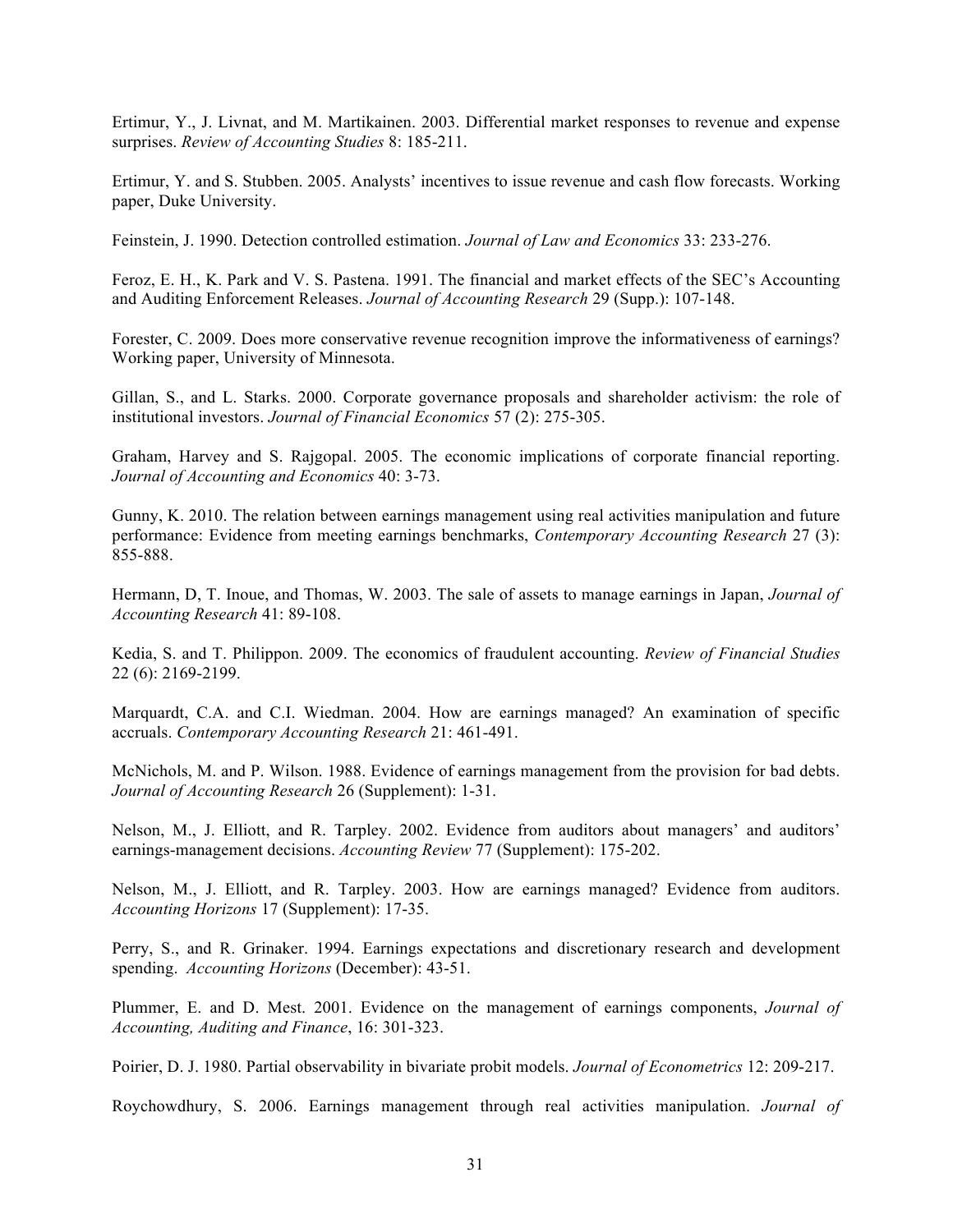*Accounting and Economics* 42 (3): 335-370.

Stubben, S. and M. McNichols. 2009. Discretionary Revenues as a Measure of Earnings Management Working Paper, Stanford University.

Stubben, S. 2009. Discretionary revenues as a measure of earnings management, *The Accounting Review* 85 (2): 695-717.

Wang, T. 2010. Corporate securities fraud: Insights from a new empirical framework. *Journal of Law, Economics, and Organization*, forthcoming

Zhang, Y. 2009. Revenue or Non-revenue: An empirical analysis of determinants and consequences of earnings management choices. Working paper, Columbia University.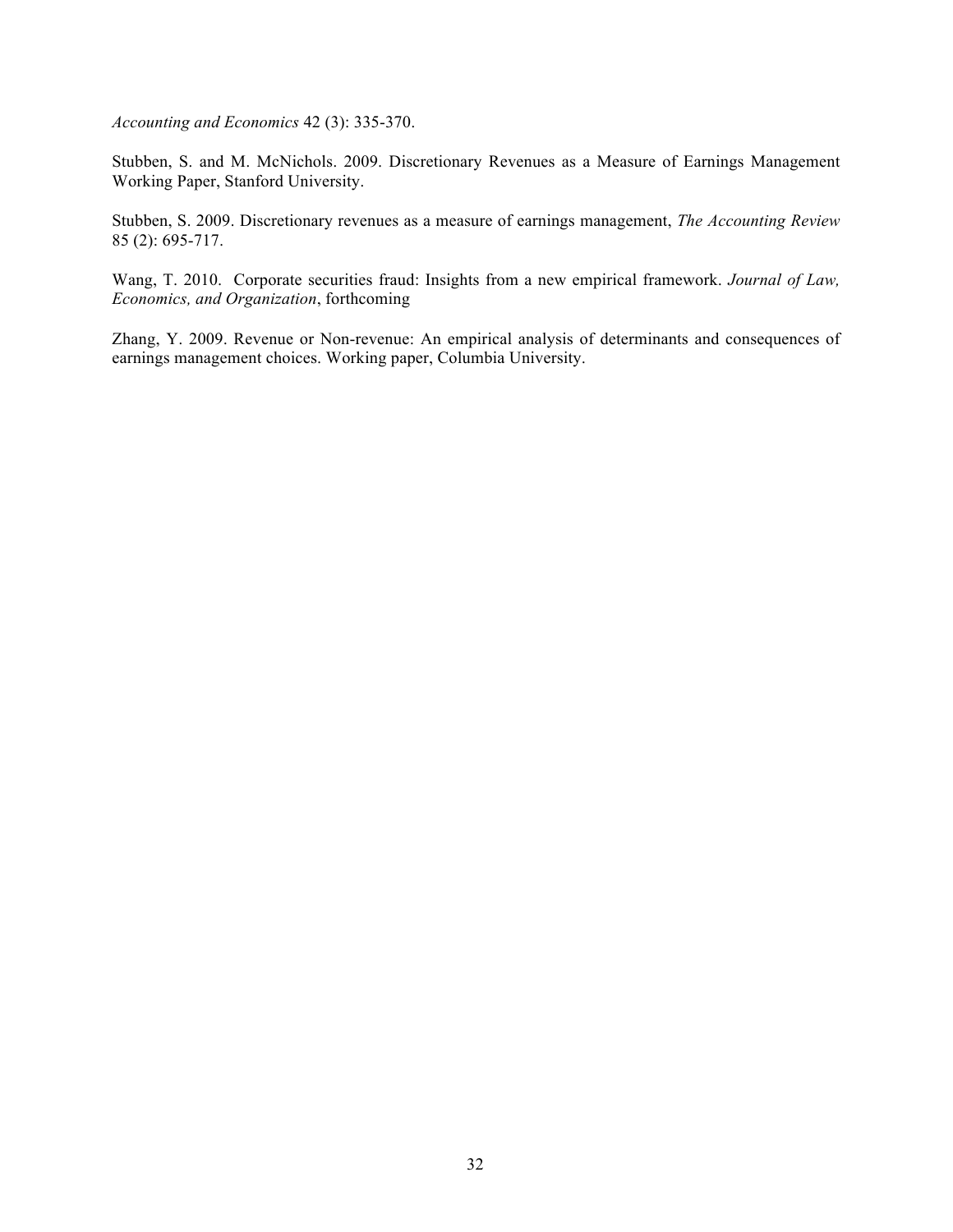

Figure 1: Cumulative distribution of predicted probability

Horizontal axis: fitness score calculated as predicted probability of detected channel stuffing divided by unconditional probability of the detected channel stuffing.

Vertical axis: cumulative distribution of the fitness score.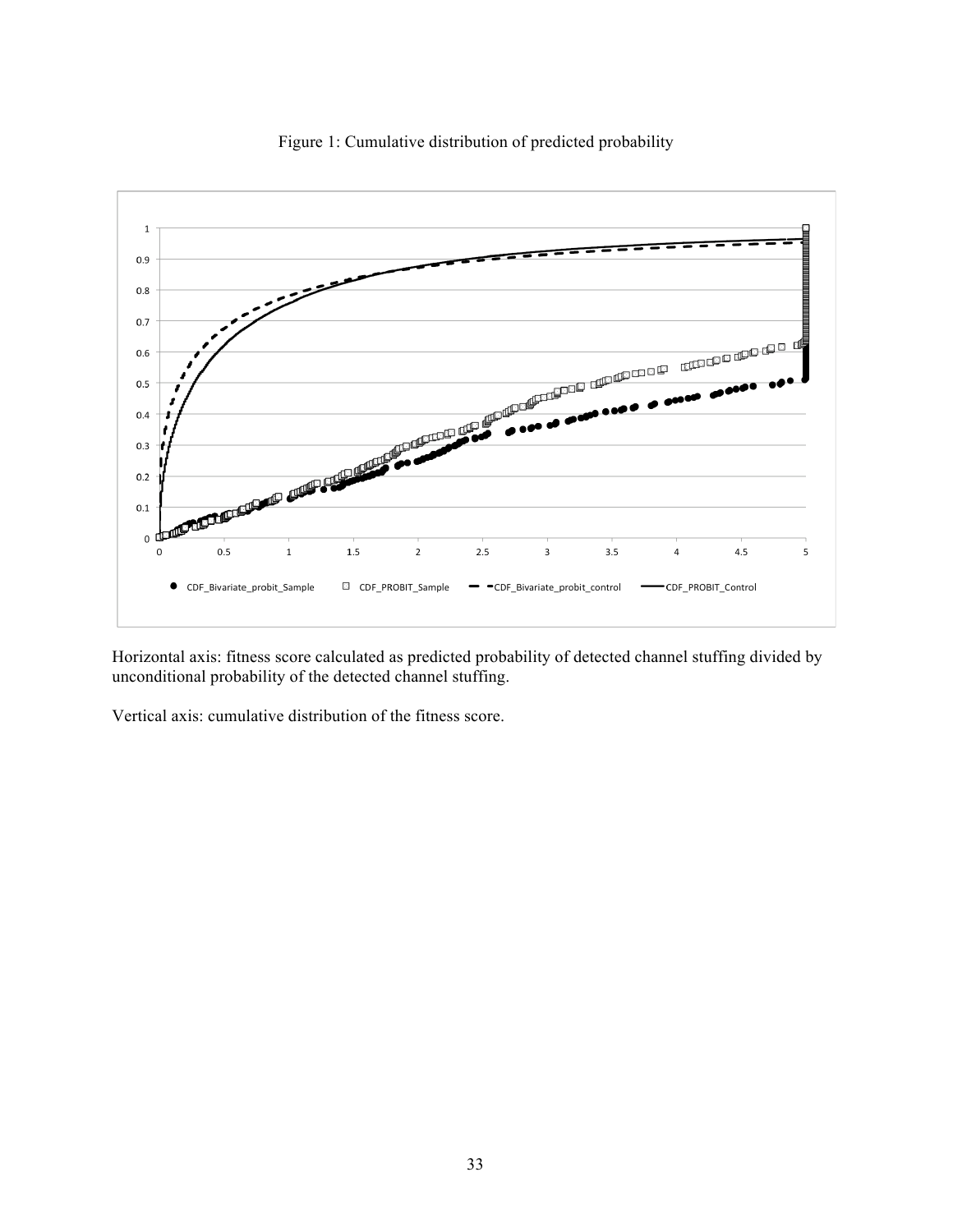## **Table 1**

Distribution of the sample of firms with channel stuffing allegations (CS firms)

|  |  | Panel A: Year-wise frequency of firm-quarters and firm-years with channel stuffing allegations |  |  |  |
|--|--|------------------------------------------------------------------------------------------------|--|--|--|
|  |  |                                                                                                |  |  |  |

| Year  | No. of CS firm-quarters | No. of CS firm-years |
|-------|-------------------------|----------------------|
| 1994  | 9                       | 3                    |
| 1995  | 7                       | $\overline{2}$       |
| 1996  | 17                      | 6                    |
| 1997  | 44                      | 14                   |
| 1998  | 54                      | 14                   |
| 1999  | 63                      | 18                   |
| 2000  | 84                      | 25                   |
| 2001  | 92                      | 30                   |
| 2002  | 57                      | 21                   |
| 2003  | 41                      | 13                   |
| 2004  | 23                      | 10                   |
| 2005  | 10                      | 6                    |
| 2006  | 9                       | 3                    |
| Total | 510                     | 165                  |

Panel B: Number of quarters during which the channel stuffing activity was undertaken by CS firms

| No. of CS quarters | No. of CS firms |
|--------------------|-----------------|
|                    | 9               |
| $\overline{2}$     | 5               |
| 3                  | 13              |
| 4                  | 24              |
| 5                  | 6               |
| 6                  |                 |
|                    |                 |
| 8                  | 15              |
| 9                  |                 |
| 10                 |                 |
| 11                 | 3               |
| 12                 | っ               |
| $>12$              | h               |
| Total              | 90              |

Panel C: Number of CS firms facing class action lawsuits and SEC investigations

|                           | No. of firms |
|---------------------------|--------------|
| Involved in Class Actions |              |
| Investigated by SEC       | 41           |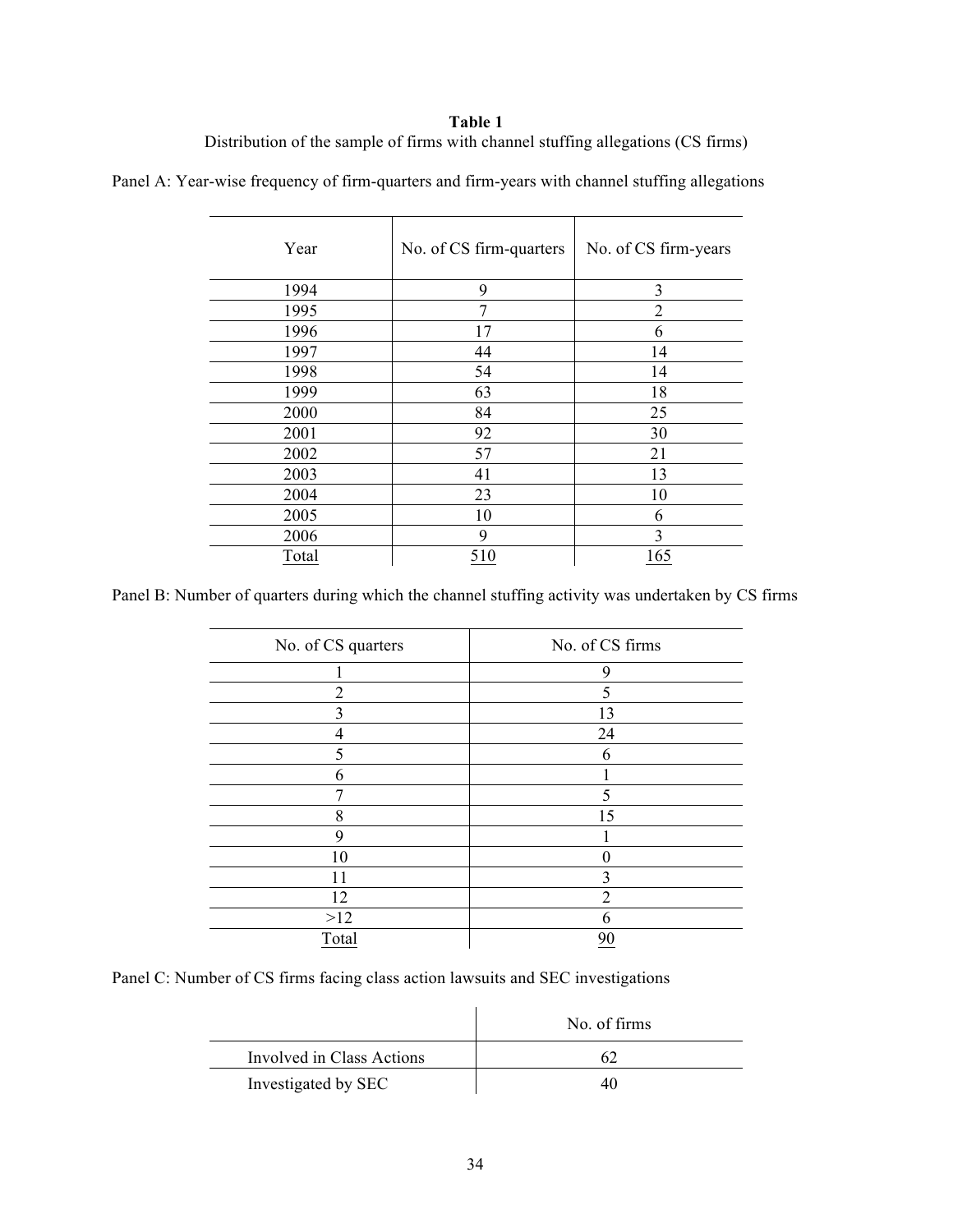## **Table 2**

## Industry distribution of the sample of channel stuffing firms (CS) based on the Fama-French 48 industry classification

| <b>Industry Name</b>                        | No. of CS firms |
|---------------------------------------------|-----------------|
| Food and kindred products                   | 5               |
| Cigarettes                                  |                 |
| Apparel $\&$ other finished products        | 4               |
| Lumber & wood products                      |                 |
| Paper mills                                 |                 |
| <b>Books</b>                                |                 |
| Commercial printing                         | 1               |
| Drugs & pharmaceutical                      | 14              |
| Soap, detergent, toilet preps               | 4               |
| Fabricated metal, machinery                 | 3               |
| Farm machinery                              | $\mathfrak{D}$  |
| Computer & office equipment                 | 12              |
| Other electrical equipment                  | 12              |
| Motorcycles                                 | 2               |
| Measuring instruments, photo goods, watches | 8               |
| Pens, pencils, and artists' materials       |                 |
| Durable goods wholesale                     | 2               |
| Nondurable goods wholesale                  | 3               |
| Food stores                                 | 1               |
| Computer programming, data processing       | 12              |
| Total                                       | 90              |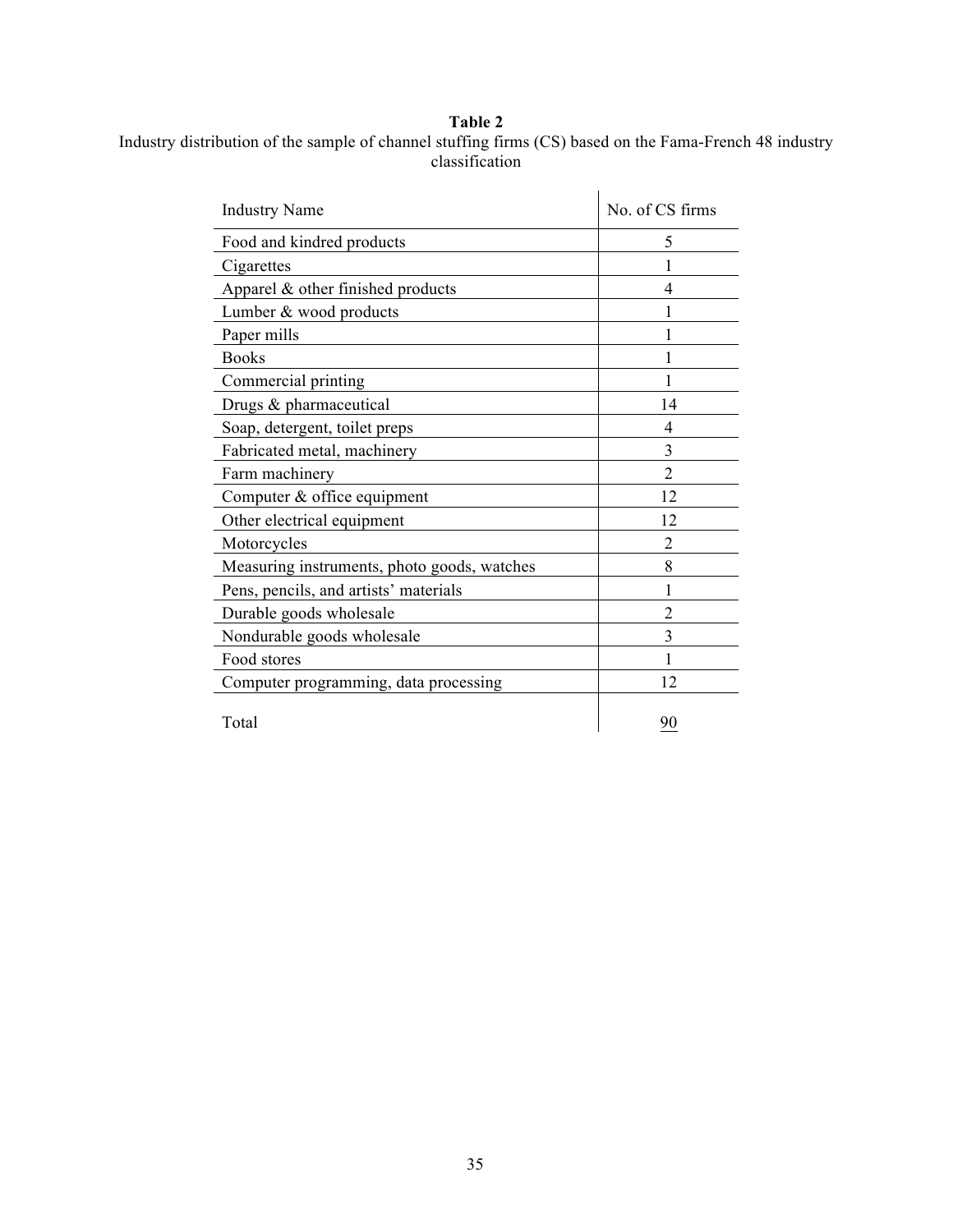## **Table 3** Descriptive statistics

| Panel A: Characteristics of channel stuffing (CS) firms in pre-CS, CS, and post-CS periods |  |
|--------------------------------------------------------------------------------------------|--|
|--------------------------------------------------------------------------------------------|--|

| Mean<br>Incentives for channel stuffing<br><b>BEAT CHEPS</b><br>0.18<br><b>BEAT EPS</b><br>0.10<br><b>LEVERAGE</b><br>0.20<br><b>LOSS RATIO</b><br>0.19<br><b>SALES</b><br>0.22<br><b>GROWTH</b><br><b>BM</b><br>$-0.10$<br><b>EXTERNAL</b><br>0.90 | Median<br>0.00<br>0.00 | Mean    | Median  | Mean    | Median  |      |           |      |        |
|-----------------------------------------------------------------------------------------------------------------------------------------------------------------------------------------------------------------------------------------------------|------------------------|---------|---------|---------|---------|------|-----------|------|--------|
|                                                                                                                                                                                                                                                     |                        |         |         |         |         | Mean | Median    | Mean | Median |
|                                                                                                                                                                                                                                                     |                        |         |         |         |         |      |           |      |        |
|                                                                                                                                                                                                                                                     |                        | 0.17    | 0.00    | 0.09    | 0.00    |      |           | ***  | ***    |
|                                                                                                                                                                                                                                                     |                        | 0.08    | 0.00    | 0.07    | 0.00    |      |           |      |        |
|                                                                                                                                                                                                                                                     | 0.14                   | 0.27    | 0.22    | 0.27    | 0.25    | ***  | ***       |      |        |
|                                                                                                                                                                                                                                                     | 0.00                   | 0.19    | 0.00    | 0.28    | 0.25    |      |           | ***  | ***    |
|                                                                                                                                                                                                                                                     | 0.07                   | 0.28    | 0.12    | 0.08    | $-0.01$ |      | $**$      | ***  | ***    |
|                                                                                                                                                                                                                                                     | $-0.12$                | $-0.10$ | $-0.11$ | $-0.01$ | $-0.05$ |      |           | ***  | ***    |
|                                                                                                                                                                                                                                                     | 1.00                   | 0.96    | 1.00    | 0.89    | 1.00    |      |           | ***  | ***    |
| Opportunities for channel stuffing                                                                                                                                                                                                                  |                        |         |         |         |         |      |           |      |        |
| PM<br>0.04                                                                                                                                                                                                                                          | 0.08                   | 0.08    | 0.10    | $-0.01$ | 0.07    |      |           |      | ***    |
| <b>GM</b><br>0.08                                                                                                                                                                                                                                   | 0.10                   | 0.13    | 0.11    | 0.10    | 0.11    | **   |           |      |        |
| <b>NOA</b><br>0.002                                                                                                                                                                                                                                 | 0.012                  | 0.10    | 0.11    | 0.03    | 0.03    | ***  | ***       | ***  | ***    |
| Financial indicators of channel stuffing                                                                                                                                                                                                            |                        |         |         |         |         |      |           |      |        |
| CH DAYS COL<br>0.07                                                                                                                                                                                                                                 | 0.03                   | 0.13    | 0.14    | 0.06    | 0.02    | ***  | ***       | ***  | ***    |
| CH DAYS INV<br>0.04                                                                                                                                                                                                                                 | $-0.03$                | 0.14    | 0.03    | 0.11    | $-0.00$ | ***  | ***       |      |        |
| CH GROSSM<br>0.06                                                                                                                                                                                                                                   | 0.01                   | 0.01    | $-0.01$ | $-0.03$ | $-0.02$ | ***  | ***       | **   |        |
| AB CFO<br>0.006                                                                                                                                                                                                                                     | 0.012                  | $-0.01$ | 0.00    | $-0.00$ | 0.002   | ***  | ***       |      |        |
| Measures of external scrutiny                                                                                                                                                                                                                       |                        |         |         |         |         |      |           |      |        |
| <b>SIZE</b><br>5.67                                                                                                                                                                                                                                 |                        |         |         |         |         |      |           |      |        |
| <b>INST HOLD</b><br>0.22                                                                                                                                                                                                                            | 5.36                   | 6.46    | 6.42    | 6.40    | 6.41    | ***  | ***       |      |        |
| REV ANA<br>3.51                                                                                                                                                                                                                                     | 0.21                   | 0.35    | 0.36    | 0.37    | 0.36    | **   | ***       |      |        |
| BIG4<br>0.91                                                                                                                                                                                                                                        | 0.00                   | 3.82    | 2.00    | 7.24    | 3.00    | **   | ***<br>** | ***  | ***    |

*Factors that affect detection probability but not the probability of channel stuffing*

| $\cdot$                                       |      |      |                                                   |      |                                     |      | $\cdot$ |     |  |
|-----------------------------------------------|------|------|---------------------------------------------------|------|-------------------------------------|------|---------|-----|--|
| PCT<br><b>LIT</b><br>$\overline{\phantom{a}}$ | 0.07 | 0.04 | 0.09                                              | 0.05 | $\begin{array}{c} 0.07 \end{array}$ | 0.04 | **      | **  |  |
| RET VOL<br>$\overline{\phantom{a}}$           | 0.16 | 0.13 | $\begin{array}{ c c } 0.15 \\ \hline \end{array}$ | 0.14 | $\perp 0.17$                        | 0.14 |         | *** |  |

\*\*\*, \*\*, \* denote significance at the 1%, 5%, and 10% levels, respectively. Significance relates to p-values associated with t-test of difference in means and 2-sample median test of difference in distributions of the 2 samples.

CS period includes all quarters during which the firm is alleged to have engaged in channel stuffing. Pre-CS (Post-CS) is a period of four quarters preceding (following) the first (last) quarter of the CS period. Other variables are defined in the Appendix.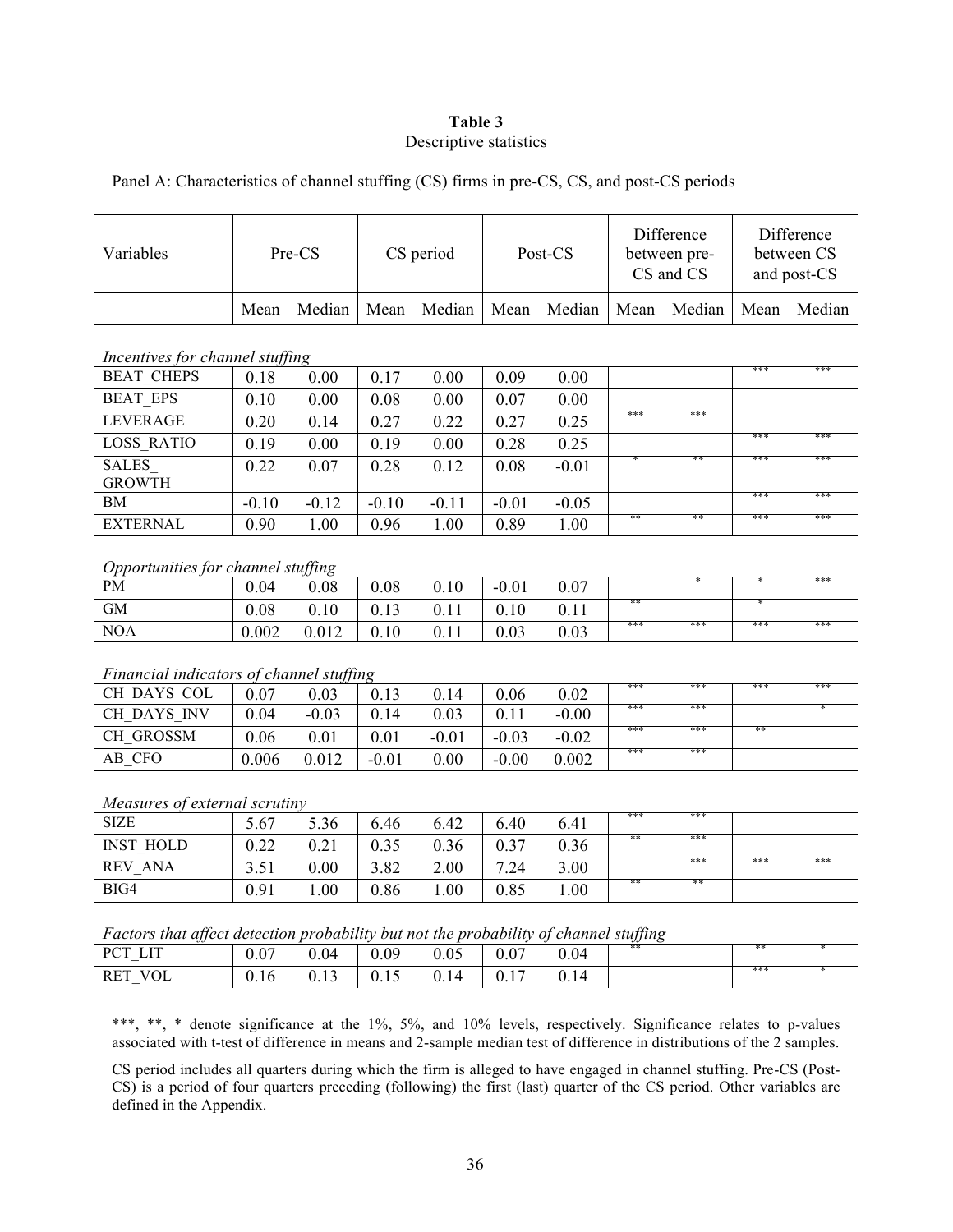Table 3 continued…

|  |  |  |  |  |  | Panel B: Comparison of firms in channel stuffing sample with industry-matched control firms |  |
|--|--|--|--|--|--|---------------------------------------------------------------------------------------------|--|
|  |  |  |  |  |  |                                                                                             |  |

| Median<br>Median<br>Mean<br>Mean<br>Mean<br>Incentives for channel stuffing<br><b>BEAT CHEPS</b><br>0.17<br>0.00<br>0.17<br>0.00<br>**<br><b>BEAT EPS</b><br>0.08<br>0.00<br>0.11<br>0.00<br>***<br><b>LEVERAGE</b><br>0.27<br>0.23<br>0.22<br>0.16<br>***<br><b>LOSS RATIO</b><br>0.19<br>0.00<br>0.38<br>0.25<br>***<br><b>EXTERNAL</b><br>1.00<br>0.78<br>0.96<br>1.00 | Difference |  |  |
|---------------------------------------------------------------------------------------------------------------------------------------------------------------------------------------------------------------------------------------------------------------------------------------------------------------------------------------------------------------------------|------------|--|--|
|                                                                                                                                                                                                                                                                                                                                                                           | Median     |  |  |
|                                                                                                                                                                                                                                                                                                                                                                           |            |  |  |
|                                                                                                                                                                                                                                                                                                                                                                           |            |  |  |
|                                                                                                                                                                                                                                                                                                                                                                           |            |  |  |
|                                                                                                                                                                                                                                                                                                                                                                           | **         |  |  |
|                                                                                                                                                                                                                                                                                                                                                                           | ***        |  |  |
|                                                                                                                                                                                                                                                                                                                                                                           | ***        |  |  |
|                                                                                                                                                                                                                                                                                                                                                                           | ***        |  |  |
| Opportunities for channel stuffing<br>***                                                                                                                                                                                                                                                                                                                                 | ***        |  |  |
| <b>NOA</b><br>0.11<br>0.01<br>0.02<br>0.10                                                                                                                                                                                                                                                                                                                                |            |  |  |
| Financial indicators of channel stuffing                                                                                                                                                                                                                                                                                                                                  |            |  |  |
| AB CFO<br>0.00<br>$-0.01$<br>$-0.01$<br>$-0.00$                                                                                                                                                                                                                                                                                                                           |            |  |  |
| Measures of external scrutiny                                                                                                                                                                                                                                                                                                                                             |            |  |  |
| ***<br><b>SIZE</b><br>4.58<br>6.46<br>6.42<br>4.43                                                                                                                                                                                                                                                                                                                        | ***        |  |  |
| ***<br><b>INST HOLD</b><br>0.35<br>0.21<br>0.36<br>0.00                                                                                                                                                                                                                                                                                                                   | ***        |  |  |
| ***<br><b>REV ANA</b><br>3.82<br>1.50<br>2.00<br>0.00                                                                                                                                                                                                                                                                                                                     | ***        |  |  |
| ***<br>BIG4<br>0.86<br>0.75<br>1.00<br>1.00                                                                                                                                                                                                                                                                                                                               | ***        |  |  |
| Factors that affect detection probability but not the probability of channel stuffing<br>RET VOL<br>0.15<br>0.14<br>0.16<br>0.14                                                                                                                                                                                                                                          |            |  |  |

\*\*\*, \*\*, \* denote significance at the 1%, 5%, and 10% levels, respectively. Significance relates to p-values associated with the t-test of difference in means and the two-sample median test of difference in distributions of the two samples.

Control firms include all firms in the same industry as the channel stuffing firm based on the Fama-French 48 industry classification. Variables are defined in the Appendix. Variables that are adjusted for the industry median are not reported in this table.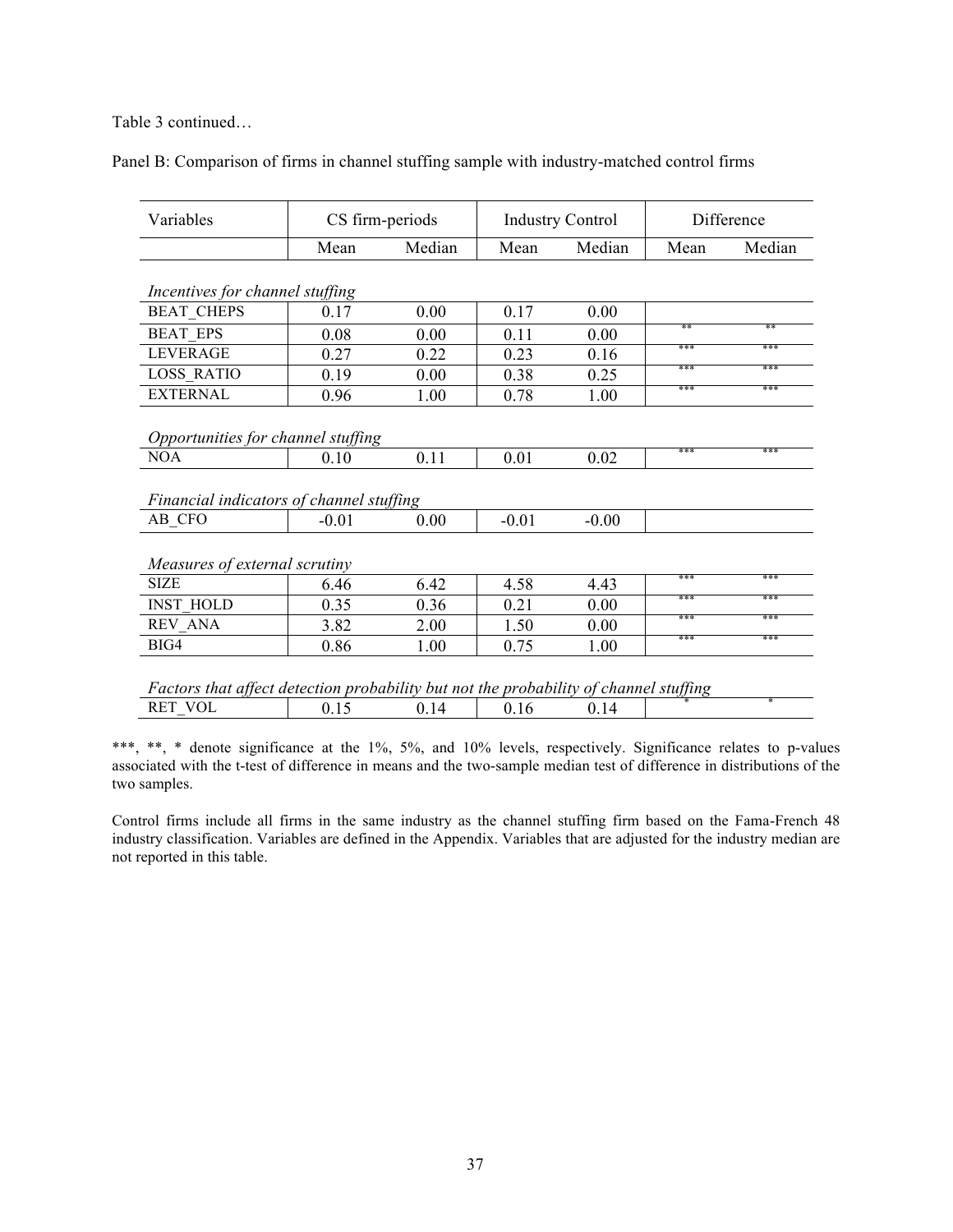| Table 4                              |
|--------------------------------------|
| Pearson correlations among variables |

|                            | (1)     | (2)     | (3)     | (4)     | (5)     | (6)     | (7)     | (8)     | (9)     | (10)    | (11)    | (12)    | (13)    | (14)    | (15)    | (16)    | (17)    | (18)    | (19) |
|----------------------------|---------|---------|---------|---------|---------|---------|---------|---------|---------|---------|---------|---------|---------|---------|---------|---------|---------|---------|------|
| SIZE(1)                    | 1.00    |         |         |         |         |         |         |         |         |         |         |         |         |         |         |         |         |         |      |
| LEVERAGE (2)               | 0.12    | 1.00    |         |         |         |         |         |         |         |         |         |         |         |         |         |         |         |         |      |
| EXTERNAL (3)               | 0.20    | 0.01    | 1.00    |         |         |         |         |         |         |         |         |         |         |         |         |         |         |         |      |
| <b>SALES_GROWTH</b><br>(4) | $-0.04$ | $-0.03$ | 0.07    | 1.00    |         |         |         |         |         |         |         |         |         |         |         |         |         |         |      |
| BM(5)                      | $-0.00$ | $-0.21$ | $-0.10$ | $-0.10$ | 1.00    |         |         |         |         |         |         |         |         |         |         |         |         |         |      |
| PM(6)                      | 0.23    | 0.05    | 0.00    | $-0.03$ | 0.08    | 1.00    |         |         |         |         |         |         |         |         |         |         |         |         |      |
| GM(7)                      | 0.14    | 0.02    | 0.01    | $-0.02$ | 0.03    | 0.56    | 1.00    |         |         |         |         |         |         |         |         |         |         |         |      |
| LOSS RATIO (8)             | $-0.44$ | $-0.04$ | $-0.07$ | 0.06    | $-0.05$ | $-0.36$ | $-0.28$ | 1.00    |         |         |         |         |         |         |         |         |         |         |      |
| <b>BEAT CHEPS (9)</b>      | $-0.15$ | $-0.05$ | $-0.06$ | 0.02    | $-0.07$ | $-0.03$ | $-0.00$ | $-0.03$ | 1.00    |         |         |         |         |         |         |         |         |         |      |
| BEAT EPS (10)              | $-0.19$ | $-0.01$ | $-0.12$ | $-0.00$ | 0.00    | 0.03    | 0.03    | $-0.01$ | 0.23    | 1.00    |         |         |         |         |         |         |         |         |      |
| NOA(11)                    | 0.16    | 0.10    | 0.11    | $-0.01$ | 0.24    | 0.18    | 0.12    | $-0.24$ | $-0.01$ | $-0.00$ | 1.00    |         |         |         |         |         |         |         |      |
| CH DAYS COL (12)           | $-0.02$ | $-0.01$ | 0.00    | $-0.02$ | $-0.00$ | $-0.02$ | $-0.02$ | $-0.03$ | $-0.01$ | $-0.00$ | 0.01    | 1.00    |         |         |         |         |         |         |      |
| CH DAYS INV (13)           | $-0.02$ | $-0.02$ | 0.02    | $-0.04$ | 0.01    | $-0.03$ | 0.01    | $-0.02$ | $-0.01$ | 0.00    | 0.05    | 0.18    | 1.00    |         |         |         |         |         |      |
| CH GROSSM (14)             | $-0.05$ | $-0.01$ | 0.00    | 0.12    | $-0.04$ | $-0.10$ | $-0.05$ | 0.12    | 0.02    | 0.01    | $-0.05$ | $-0.10$ | 0.15    | 1.00    |         |         |         |         |      |
| AB CFO $(15)$              | 0.09    | 0.02    | $-0.05$ | 0.01    | 0.03    | 0.13    | 0.10    | $-0.11$ | 0.02    | 0.05    | 0.03    | $-0.03$ | $-0.03$ | $-0.00$ | 1.00    |         |         |         |      |
| INST HOLD $(16)$           | 0.44    | $-0.09$ | 0.19    | $-0.02$ | $-0.01$ | 0.09    | 0.07    | $-0.19$ | $-0.09$ | $-0.11$ | 0.09    | $-0.02$ | $-0.01$ | $-0.02$ | 0.03    | 1.00    |         |         |      |
| REV ANA (17)               | 0.40    | $-0.09$ | 0.15    | 0.00    | $-0.06$ | 0.06    | 0.05    | $-0.15$ | $-0.06$ | $-0.08$ | 0.06    | $-0.00$ | 0.01    | $-0.01$ | 0.03    | 0.63    | 1.00    |         |      |
| BIG4 (18)                  | 0.46    | $-0.02$ | 0.17    | $-0.01$ | 0.07    | 0.09    | 0.03    | $-0.19$ | $-0.14$ | $-0.18$ | 0.08    | $-0.01$ | $-0.01$ | $-0.01$ | 0.02    | 0.20    | 0.16    | 1.00    |      |
| RET VOL $(19)$             | $-0.36$ | 0.00    | $-0.05$ | 0.04    | 0.05    | $-0.13$ | $-0.08$ | 0.40    | $-0.04$ | 0.07    | $-0.04$ | 0.01    | 0.02    | 0.03    | $-0.04$ | $-0.16$ | $-0.12$ | $-0.14$ | 1.00 |
| PCT LIT $(20)$             | $-0.03$ | $-0.04$ | 0.02    | 0.01    | 0.01    | $-0.02$ | $-0.01$ | 0.04    | 0.00    | 0.01    | 0.03    | 0.01    | 0.01    | 0.01    | $-0.01$ | 0.05    | 0.05    | $-0.03$ | 0.08 |

Numbers in bold are significant at the 1% level. Variables are defined in the Appendix.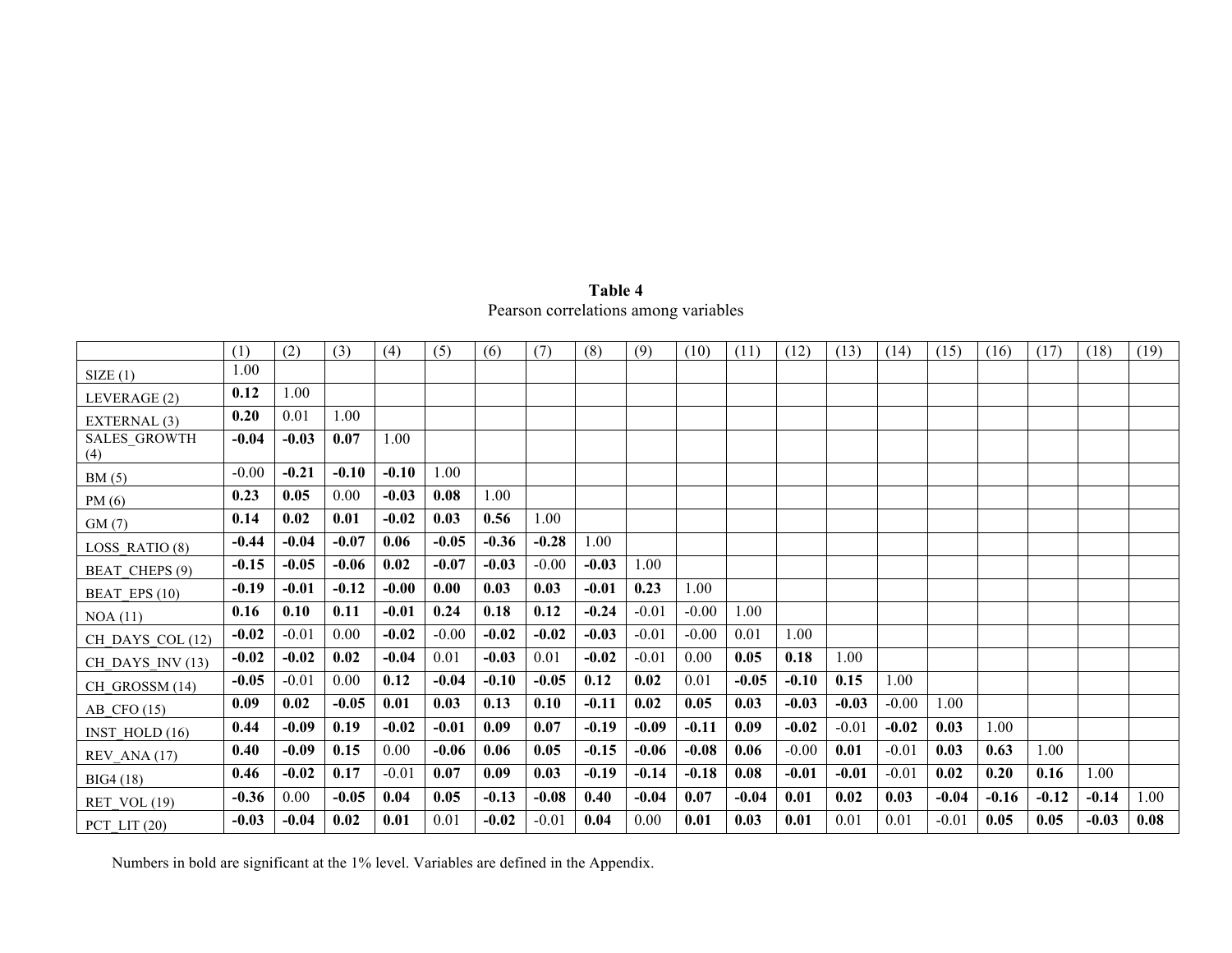| <b>VARIABLES</b>  | <b>PROBIT</b> | PROB. of CS            | PROB. OF D   |  |
|-------------------|---------------|------------------------|--------------|--|
| Constant          | $-4.6235***$  | $2.3222***$            | $-2.8947***$ |  |
| <b>LEVERAGE</b>   | $-0.0788$     | $-0.0149$              |              |  |
| <b>EXTERNAL</b>   | $0.4028***$   | $0.1384^{**}$          |              |  |
| SALES_GROWTH      | $0.1535***$   | $0.0371$ <sup>*</sup>  |              |  |
| <b>BM</b>         | $-0.2793***$  | $-0.0775***$           |              |  |
| LOSS_RATIO        | $-0.4393***$  | $-0.0779$ *            |              |  |
| <b>BEAT_CHEPS</b> | $0.1325***$   | $0.0448$ *             |              |  |
| <b>BEAT EPS</b>   | $0.1682$ *    | 0.0489                 |              |  |
| <b>PM</b>         | $0.2863***$   | $0.2151$ **            |              |  |
| <b>GM</b>         | $0.4335***$   | $0.5504$ **            |              |  |
| <b>NOA</b>        | $0.6317***$   | $0.1612***$            |              |  |
| CH_DAYS_COL       | $0.3102***$   | $0.1751***$            |              |  |
| CH DAYS INV       | $-0.0322$     | $-0.0042$              |              |  |
| CH GROSSM         | $-0.0769$     | $-0.1440*$             |              |  |
| AB CFO            | $-0.4554$     | $-0.2259$ <sup>*</sup> |              |  |
| <b>SIZE</b>       | $0.1467***$   | $-0.1390***$           | $0.1732***$  |  |
| <b>INST_HOLD</b>  | $0.1679**$    | $-0.7015***$           | $0.6655***$  |  |
| REV ANA           | $0.0400^{*}$  | $0.6601***$            | $-0.5793***$ |  |
| <b>SAB101</b>     | 0.0199        | $-0.3183**$            | $0.2825$ **  |  |
| BIG4              | 0.0927        | $-1.2747***$           | $1.1112***$  |  |
| RET_VOL           | $0.8884***$   |                        | $0.3091***$  |  |
| PCT_LIT           | $1.8770***$   |                        | $0.5792***$  |  |
| Pseudo R2         | 0.3232        | 0.3460                 |              |  |
| # of Observations | 117984        | 117984                 |              |  |

**Table 5** Model estimation results: Probit and bi-variate probit models

\*\*\*, \*\*, \* denote significance at the 1%, 5%, and 10% levels, respectively.

Column  $(1)$  reports results of the probit model estimation of the probability of channel stuffing. Columns  $(2)$ report results of the joint estimation of the probability of channel stuffing (CS) and the probability of detect using the bivariate probit model. The models are estimated using the sample of firms that were alleged to engaged in channel stuffing and industry-matched control firms. Variables are defined in the Appendix.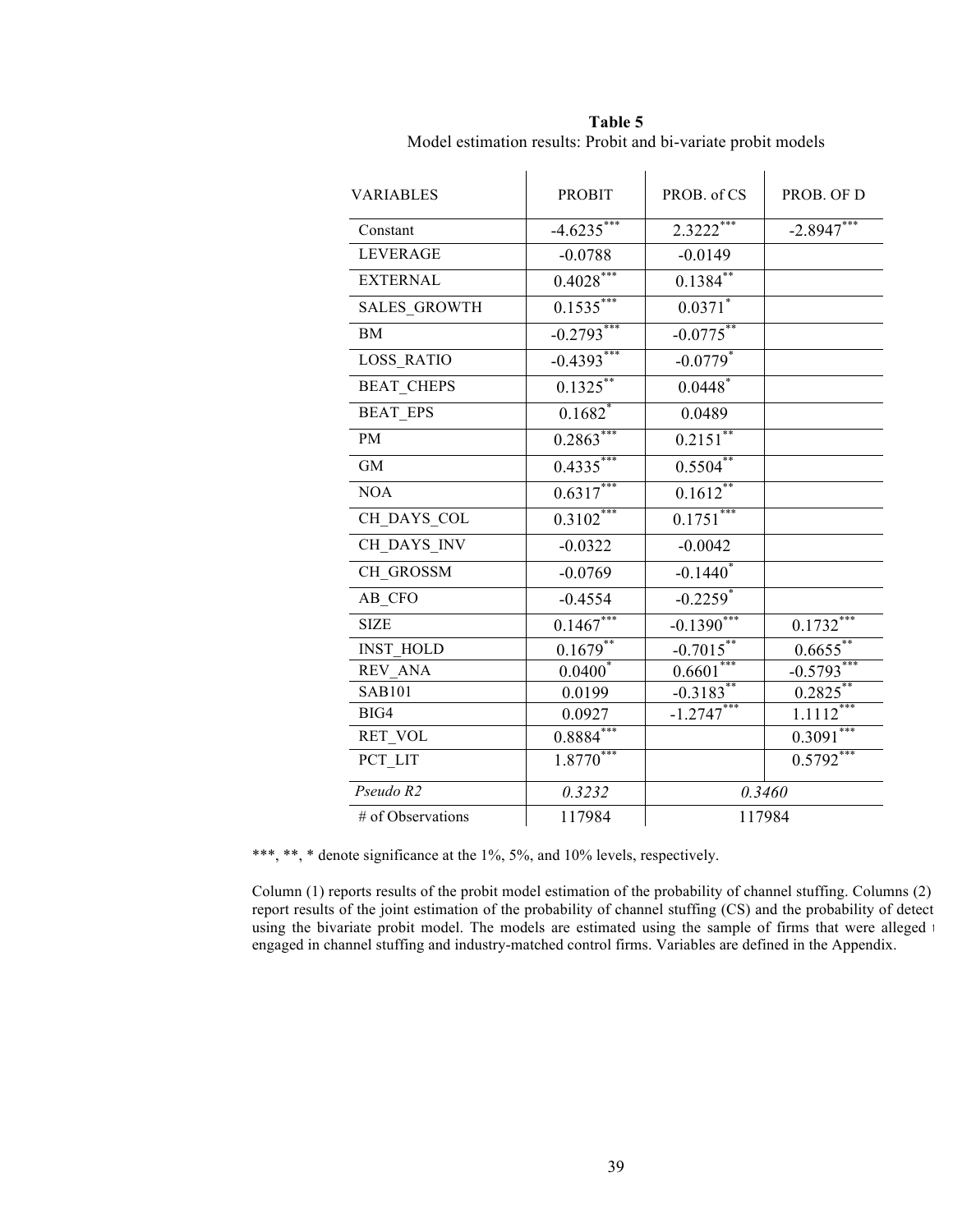## **Table 6**

## Comparison of predictive power of the probit and the bivariate probit models

Panel A: Correlation between predicted probabilities

|                                       | Probit<br>$Pr(CS=1 & D=1)$ |
|---------------------------------------|----------------------------|
| Bivariate Probit<br>$Pr(CS=1 & D=1)$  | 0 7488                     |
| <b>Bivariate Probit</b><br>$Pr(CS=1)$ | $-0.0424$                  |
| <b>Bivariate Probit</b><br>$Pr(D=1)$  | 0 3 1 1 0                  |

Panel B: Predicted probability of detected channel stuffing based on bivariate probit model relative to that based on probit model

| Estimated probability based on entire sample                                              |  |  |  |  |  |  |  |  |
|-------------------------------------------------------------------------------------------|--|--|--|--|--|--|--|--|
| Channel stuffing<br>Mean Ratio = $1.3749$<br>Larger than 1: $t = 10.11$<br>sample         |  |  |  |  |  |  |  |  |
| Mean Ratio = $0.7460$<br>Smaller than 1: $t = -87.19$<br>Control sample                   |  |  |  |  |  |  |  |  |
| Estimated probability based on out- of-sample results <sup>a</sup>                        |  |  |  |  |  |  |  |  |
| <b>Channel Stuffing</b><br>Mean Ratio = $1.3549$<br>Larger than 1: $t = 4.6946$<br>sample |  |  |  |  |  |  |  |  |
| Mean Ratio = $0.5453$<br>Smaller than 1: $t = -96.63$<br>Control sample                   |  |  |  |  |  |  |  |  |

<sup>a</sup> Estimation is based on 50% of the sample drawn randomly; the estimated coefficients are then used to calculate the predicted probability for the other half of the sample.

Pr (CS=1 & D=1) = probability of detected channel stuffing; Pr (CS=1) = probability of channel stuffing; Pr (D=1) = probability of detection.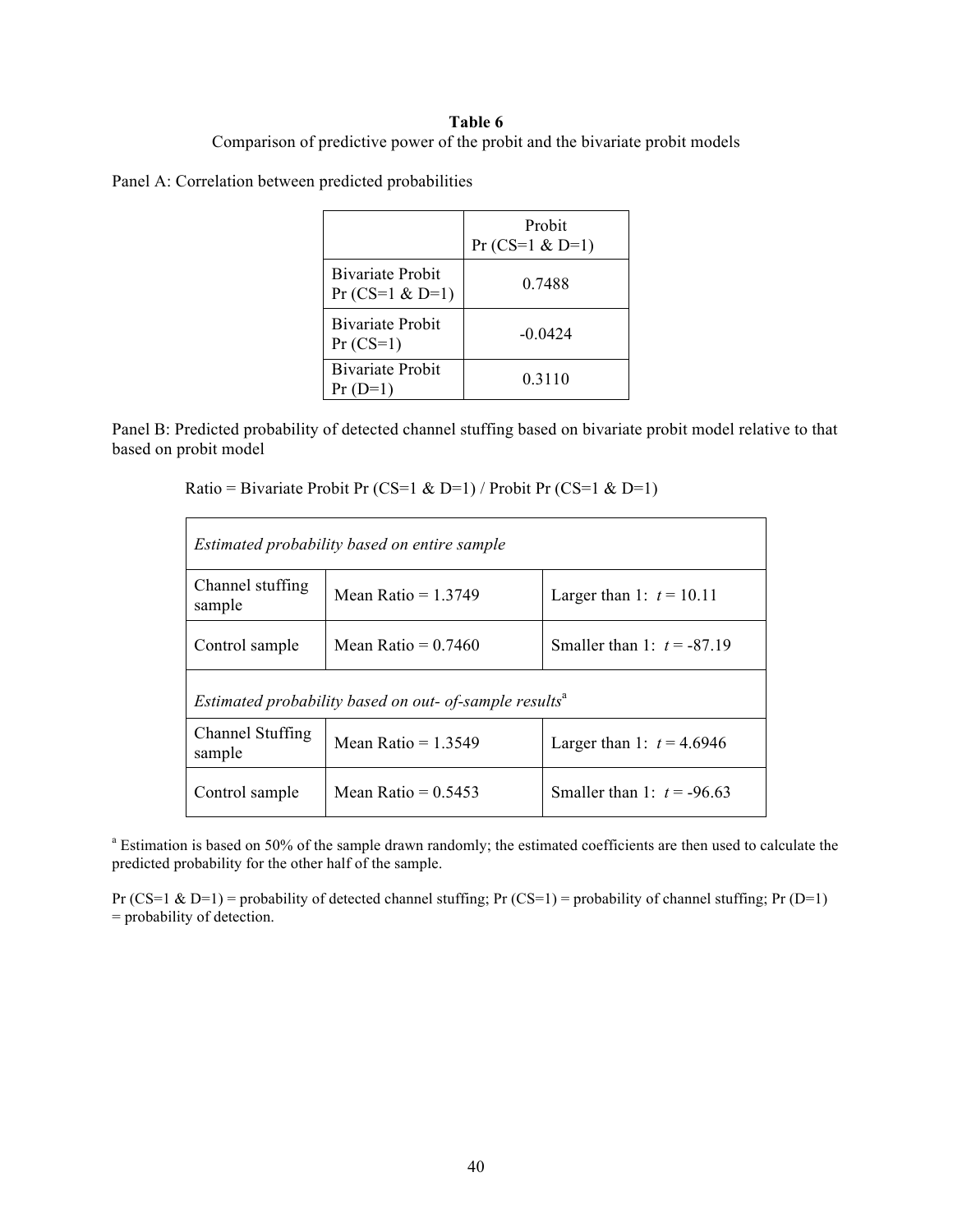## **Table 7**

Future performance of firms in the channel stuffing (CS) sample and firms identified by the bivariate probit and probit models as having a high likelihood of engaging in channel stuffing (top 5%).

| Panel A: Sales growth adjusted for industry median |           |                                                    |                                       |                                                     |                                        |                                                         |  |  |
|----------------------------------------------------|-----------|----------------------------------------------------|---------------------------------------|-----------------------------------------------------|----------------------------------------|---------------------------------------------------------|--|--|
|                                                    | CS Sample | High Prob of<br>CS based on<br>Bivariate<br>Probit | High Prob<br>of CS based<br>on Probit | Difference<br>between CS<br>and Bivariate<br>Probit | Difference<br>between CS<br>and Probit | Difference<br>between<br>Bivariate Probit<br>and Probit |  |  |
| $q_t$                                              | 0.1523    | 0.1659                                             | 0.1323                                |                                                     |                                        | $***$                                                   |  |  |
| $q_{t+1}$                                          | 0.1005    | 0.1094                                             | 0.1274                                |                                                     |                                        |                                                         |  |  |
| $q_{t+2}$                                          | 0.0359    | 0.0743                                             | 0.1041                                |                                                     | $***$                                  | $**$                                                    |  |  |
| $q_{t+3}$                                          | 0.0201    | 0.0245                                             | 0.0899                                |                                                     | $***$                                  | $***$                                                   |  |  |
| $q_{t+4}$                                          | $-0.0058$ | $-0.0075$                                          | 0.0786                                |                                                     | ***                                    | ***                                                     |  |  |

| Panel B: ROA adjusted for industry median |           |                                                    |                                       |                                                     |                                        |                                                                |  |  |  |
|-------------------------------------------|-----------|----------------------------------------------------|---------------------------------------|-----------------------------------------------------|----------------------------------------|----------------------------------------------------------------|--|--|--|
|                                           | CS Sample | High Prob of<br>CS based on<br>Bivariate<br>Probit | High Prob of<br>CS based on<br>Probit | Difference<br>between CS<br>and Bivariate<br>Probit | Difference<br>between CS<br>and Probit | Difference<br>between<br><b>Bivariate Probit</b><br>and Probit |  |  |  |
| $q_t$                                     | 0.0113    | 0.0093                                             | 0.0302                                |                                                     | $***$                                  | ***                                                            |  |  |  |
| $q_{t+1}$                                 | $-0.0035$ | 0.0078                                             | 0.0258                                |                                                     | ***                                    | ***                                                            |  |  |  |
| $q_{t+2}$                                 | $-0.0057$ | 0.0005                                             | 0.0239                                |                                                     | $***$                                  | ***                                                            |  |  |  |
| $q_{t+3}$                                 | $-0.0037$ | $-0.0068$                                          | 0.0299                                |                                                     | $***$                                  | ***                                                            |  |  |  |
| $q_{t+4}$                                 | $-0.0142$ | $-0.0072$                                          | 0.0250                                |                                                     | ***                                    | ***                                                            |  |  |  |

| Panel C: Days to sell inventory adjusted for industry median |           |                                                    |                                       |                                                     |                                        |                                                            |  |  |  |
|--------------------------------------------------------------|-----------|----------------------------------------------------|---------------------------------------|-----------------------------------------------------|----------------------------------------|------------------------------------------------------------|--|--|--|
|                                                              | CS Sample | High Prob of<br>CS based on<br>Bivariate<br>Probit | High Prob of<br>CS based on<br>Probit | Difference<br>between CS<br>and Bivariate<br>Probit | Difference<br>between CS<br>and Probit | Difference<br>between<br>Bivariate<br>Probit and<br>Probit |  |  |  |
| $q_t$                                                        | 42.69     | 36.26                                              | 19.23                                 |                                                     | ***                                    | ***                                                        |  |  |  |
| $q_{t+1}$                                                    | 44.58     | 34.00                                              | 19.82                                 |                                                     | ***                                    | ***                                                        |  |  |  |
| $q_{t+2}$                                                    | 51.29     | 36.91                                              | 18.77                                 | $\ast$                                              | ***                                    | ***                                                        |  |  |  |
| $q_{t+3}$                                                    | 52.73     | 37.49                                              | 19.71                                 | $\ast$                                              | ***                                    | ***                                                        |  |  |  |
| $q_{t+4}$                                                    | 43.72     | 34.55                                              | 19.43                                 |                                                     | ***                                    | ***                                                        |  |  |  |